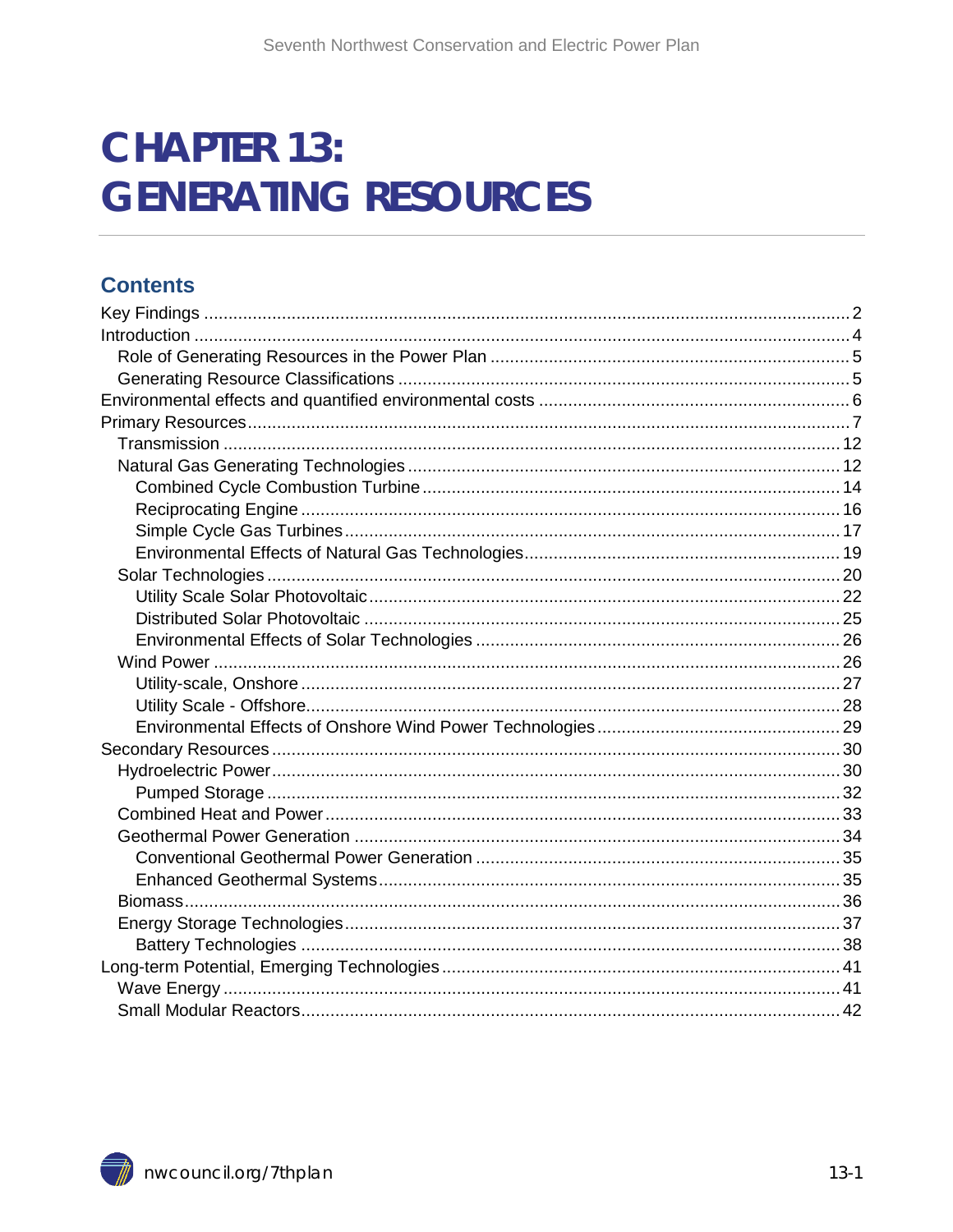## **List of Figures and Tables**

| Table 13 - 2: Summary of Natural Gas Generating Resources - with Service Year of 2020 9        |  |
|------------------------------------------------------------------------------------------------|--|
| Figure 13 - 1: Levelized Cost of Energy for Natural Gas Resources with Service Year of 2020 10 |  |
| Table 13 - 3: Summary of Renewable Resources - with Service Year of 2020  11                   |  |
| Figure 13 - 2: Levelized Cost of Energy for Renewable Resources – with Service Year of 2020 11 |  |
|                                                                                                |  |
|                                                                                                |  |
|                                                                                                |  |
|                                                                                                |  |
|                                                                                                |  |
| Figure 13 - 6: Example of Utility Scale Solar PV and Battery Storage System 41                 |  |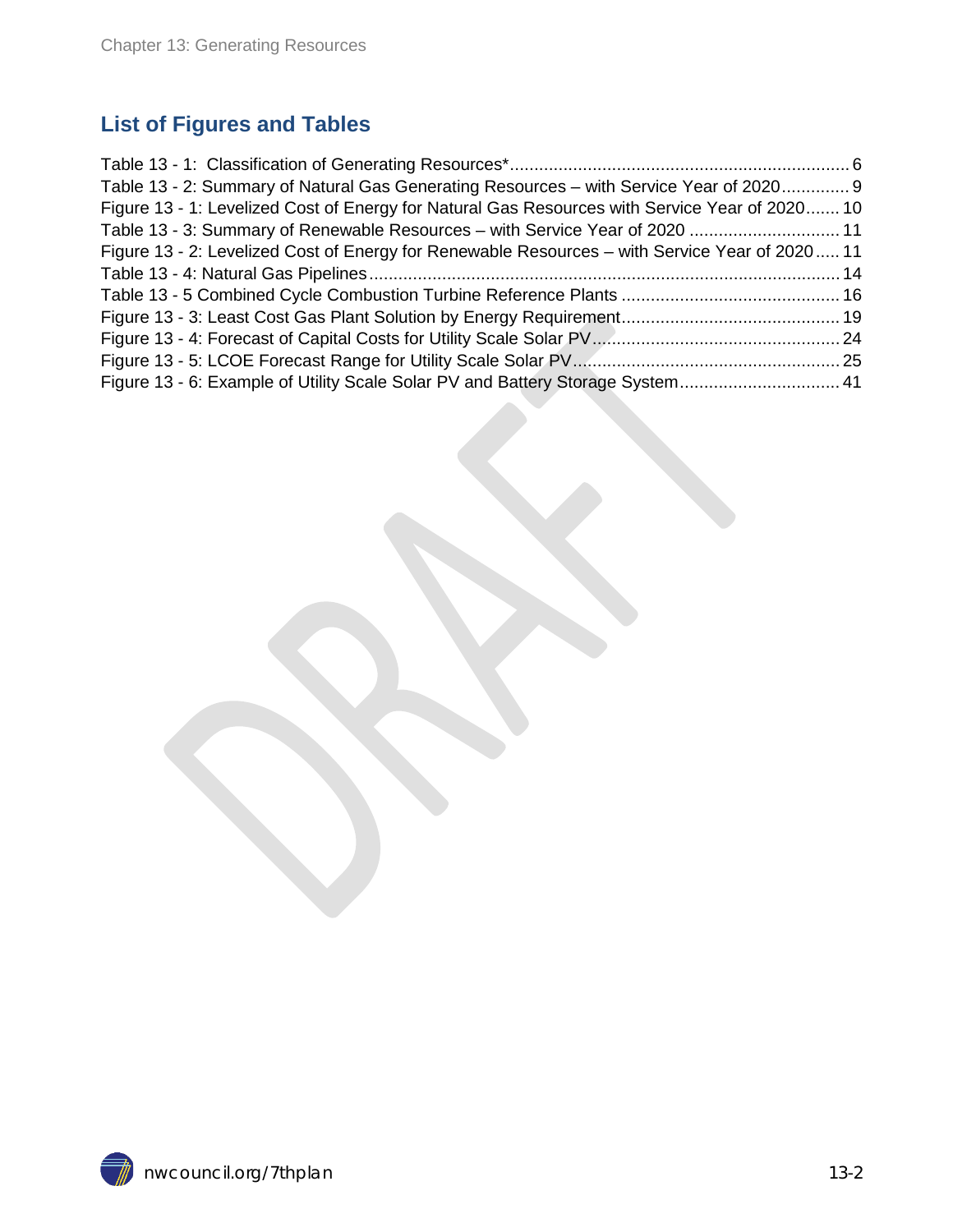# KEY FINDINGS

Hydroelectric power is the cornerstone of the existing regional power generating system. Proven technologies which could be added to the system over the next twenty years include highly efficient combined cycle combustion turbines, super flexible reciprocating engines and aeroderivative gas turbines, and clean and renewable solar and wind power.

For assessment purposes, generating resource technologies have been classified into three categories: primary, secondary, and long-term. Primary resources are commercially proven technologies that have the potential to be developed within the twenty year planning horizon and play a major role in the future regional power system. For the Seventh Power Plan, the primary generating resources include: natural gas-fired simple cycle and combined cycle turbines and reciprocating engines, solar photovoltaic, and onshore wind. The Council developed model reference plants with estimated costs and performance characteristics for each of the primary resources as inputs to the Regional Portfolio Model.

Natural gas-fired technologies in the region benefit from a robust existing natural gas infrastructure system and inexpensive fuel supply. Regional pipelines have the ability to tap prolific gas supply basins in the United States and Canada, and gas storage is available in several geographic locations. Combined cycle combustion turbines are the largest and most efficient of the gas technologies. Heat rates (efficiency) and operational performance for this technology continues to improve. These versatile power plants have the ability to replace baseload coal power, act as a firming resource for variable renewable generation, and fill in gaps from reduced hydro production during low water years. Combined cycle combustion turbine plants also emit carbon dioxide at significantly lower rates than coal plants, and may play a role in helping to reduce overall carbon dioxide emissions as proposed in the Federal Clean Power Plan.

Natural gas-fired reciprocating engine technology has improved in recent years and has become a valuable resource for enhancing system flexibility. Reciprocating engine generating sets are highly modular, are quick starting, and offer the best efficiency compared to simple-cycle combustion turbines, especially when partially loaded. As a result, these gas plants may run more frequently than other typical peaking gas turbines.

Costs for solar photovoltaic technology have dropped significantly in the five years since the Sixth Plan was developed. Investments into research and development has paid dividends in improved solar cell efficiency, and high-tech module manufacturing on a large scale has brought solar costs down far enough to rival other variable energy resources. Photovoltaic systems (utility scale and distributed) are relatively simple and quick to install, have no emissions, and have a generation pattern that matches favorably with summer loads in the region. However, solar does not produce at night, and during daylight hours, generation can vary due to atmospheric conditions such as cloud cover. As lower cost battery storage systems emerge, the combination of solar power with storage could offer an economical solution to these issues. Solar installations are wide spread and rapidly growing in the U.S., and, though not as common in the Northwest, activity is picking up. Future solar costs are forecast to continue to decline over the next 20 years. However there is a wide band of uncertainty around the cost of solar; actual costs may come in much lower (or higher) than expected.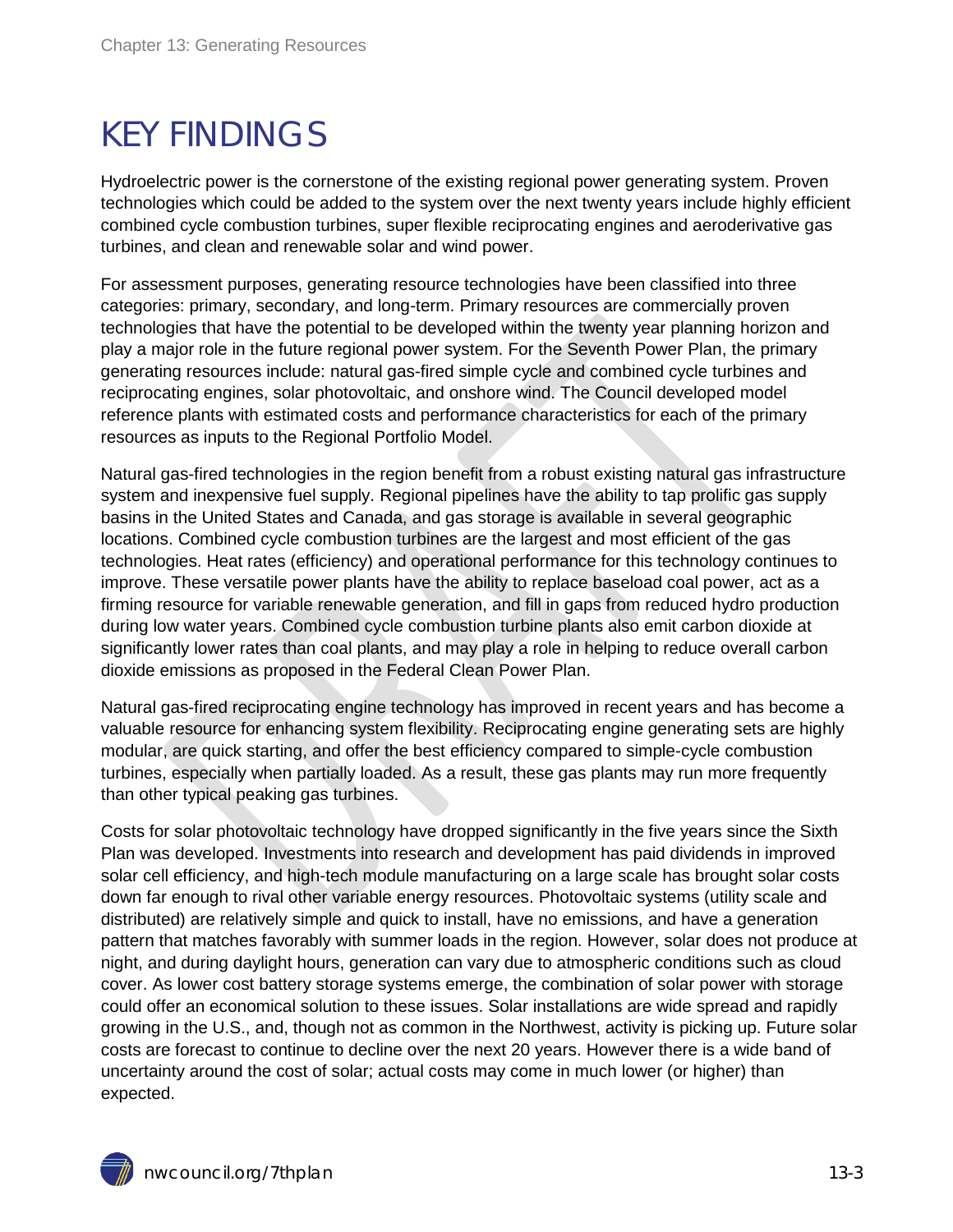Wind technology has continued to advance, resulting in higher levels of generation per turbine. The region has experienced significant wind power build-out in the Columbia Basin of Oregon and Washington, and while wind development in Montana has been limited, that region offers a generous wind resource potential. Wind generation patterns in the two areas are complementary: Columbia Basin typically produces more wind in the spring and early summer, while Montana offers better winter month wind generation. However the lack of available transmission to bring Montana wind to the load centers of Western Oregon and Washington is a significant challenge to extensive development.

Secondary resources are classified as commercially available but are limited in terms of developable potential, by cost or site limitations. Storage technologies can fall into both secondary and long-term resources. Battery storage systems may be an important component of the future power system, especially when paired with variable renewable generating resources such as solar. The manufacturing and use of battery technologies, particularly Lithium-ion batteries, is beginning to ramp up which may bring the costs down, making it a more attractive resource.

Long-term resources include technologies that are not yet commercially available but may have significant potential. Enhanced geothermal systems, which essentially mine the earth's heat, is a promising emerging technology which could provide renewable baseload power with little to no greenhouse gas emissions and has tremendous potential in the Northwest.

# <span id="page-3-0"></span>INTRODUCTION

This chapter describes the proven generating and energy storage alternatives that are commercially available and deployable to the Pacific Northwest to meet energy and capacity needs during the power plan's 20-year planning period and the process in which these resources were evaluated and estimated for the Seventh Power Plan. Additional detailed information on generating resources is available in Appendix H and information on environmental effects, environmental regulations, and compliance actions is available in Appendix I.

The Northwest Power Act requires priority be given to resources that are cost-effective, defined as resources that are available at the estimated incremental system cost no greater than that of the least-cost similarly reliable and available alternative.<sup>[1](#page-0-1)</sup> Since there are sufficient resources using reliable, commercially available technologies to meet the region's forecast needs over the 20-year planning period, unproven resources, including those whose availability and quantity is poorly understood or that depend on immature technology, were not considered for the portfolio risk analysis. Certain unproven and emerging resources, including deep water offshore wind power, wave energy, tidal currents, enhanced geothermal, and some energy storage technologies have substantial Northwest potential. Actions to monitor and support development of these technologies are included in the Action Plan in Chapter 4.

<span id="page-3-1"></span><sup>&</sup>lt;sup>1</sup> Northwest Power Act  $3.(4)(A)$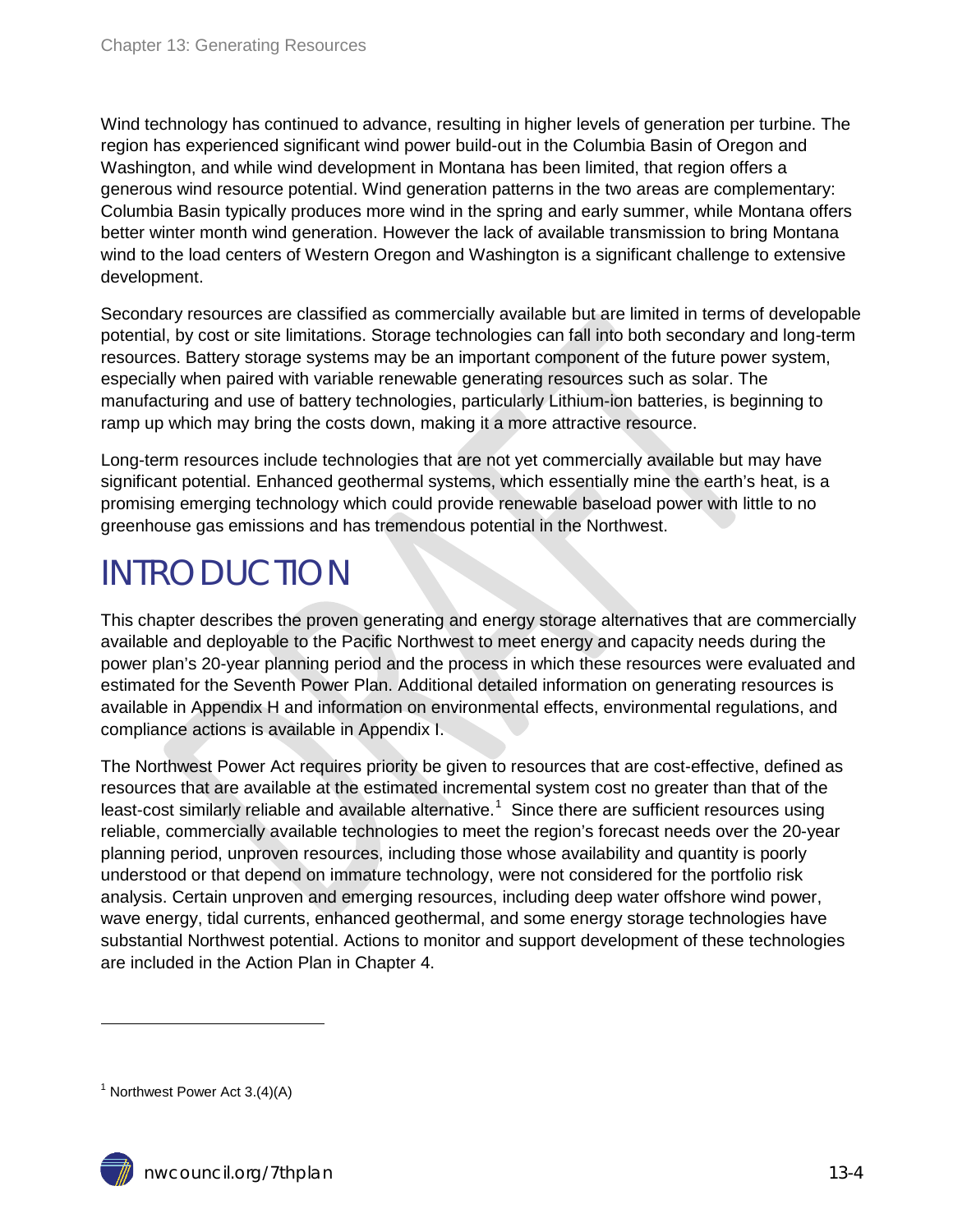# <span id="page-4-0"></span>Role of Generating Resources in the Power Plan

The identification and assessment of generating resources provides options for the Regional Portfolio Model (RPM) when selecting the most cost-effective, least-risk power plan for the region. Resource technologies are assessed based on their cost, operating and performance characteristics, and developable potential in the region. Resources that are deemed proven and likely available to meet future needs in the region are further developed into reference plants – with a designated plant size and configuration representative for the Pacific Northwest, characteristics and performance attributes, cost estimates (capital, operating and maintenance, levelized), and other attributes such as an estimated construction schedule and economic life. These reference plants become inputs to the RPM as options for selection to fulfill future resource needs.

## <span id="page-4-1"></span>Generating Resource Classifications

The Council prioritized and categorized generating resources based on a resource's commercial availability, constructability, and quantity of developable potential in the Pacific Northwest during the 20-year planning period. The classifications of resources analyzed for the Seventh Power Plan are: primary, secondary, and long-term (see Table 13 - 1). The definitions and levels of assessment are as follows:

- **Primary: Significant resources that are deemed proven, commercially available, and** deployable on a large scale in the Pacific Northwest at the start of the power planning period. These resources have the potential to play a major role in the future regional power system. Primary resources receive an in-depth, quantitative assessment to support system integration and risk analysis modeling. Primary resources are modeled in the RPM.
- Secondary: Commercially available resources with limited, or small-scale, developmental potential in the Pacific Northwest. While secondary resources are currently in-service or available for development in the region, they generally have limited potential in terms of resource availability or typical plant size. Secondary resources receive at least a qualitative assessment to estimate status and potential and sometimes a quantitative assessment to estimate cost. While secondary resources are not explicitly modeled in the RPM, they are still considered viable resource options for future power planning needs.
- **Long-term: Emerging resources and technologies that have a long-term potential in the** Pacific Northwest but are not commercially available or deployable on a large scale at the beginning of the power planning period. Long-term resources receive a qualitative assessment and if available, quantification of key attributes.

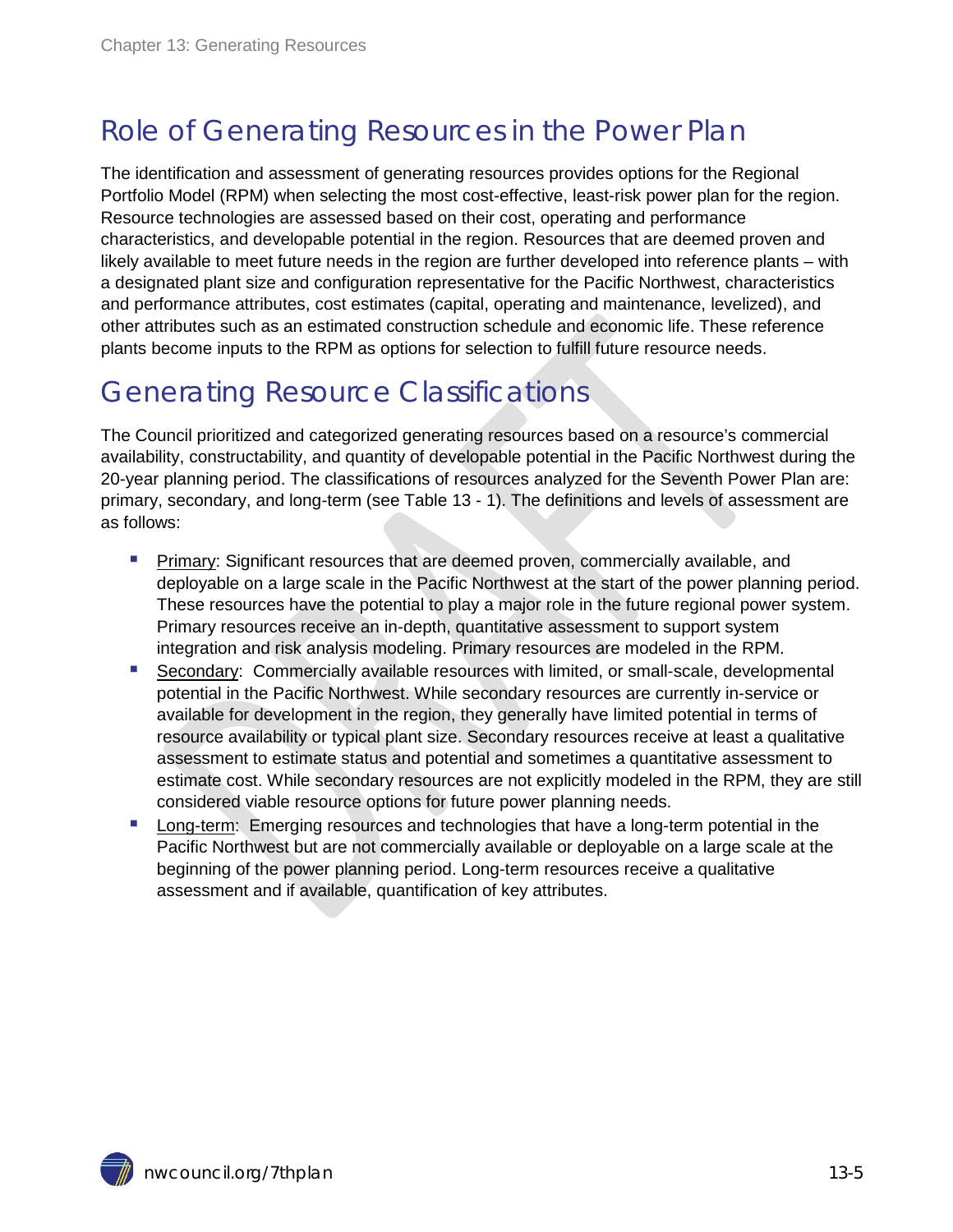<span id="page-5-1"></span>

| <b>Primary</b>                                                                    | <b>Secondary</b>                                                                         | Long-term                                       |
|-----------------------------------------------------------------------------------|------------------------------------------------------------------------------------------|-------------------------------------------------|
| <b>Natural Gas Combined</b><br>Cycle                                              | <b>Biogas Technologies</b><br>(landfill, wastewater<br>treatment, animal waste,<br>etc.) | <b>Engineered Geothermal</b>                    |
| Natural Gas Simple Cycle<br>(Aeroderivative Gas<br>Turbine, Frame Gas<br>Turbine) | Biomass - Woody Residues                                                                 | <b>Offshore Wind</b>                            |
| <b>Natural Gas Reciprocating</b><br>Engine                                        | <b>Conventional Geothermal</b>                                                           | <b>Small Modular Nuclear</b><br>Reactors (SMRs) |
| <b>Onshore Wind</b>                                                               | Hydropower (new)                                                                         | Storage Technologies**                          |
| Solar Photovoltaic                                                                | Hydropower (upgrades to<br>existing)                                                     | Tidal Energy                                    |
|                                                                                   | Storage Technologies**                                                                   | <b>Wave Energy</b>                              |
|                                                                                   | Waste Heat Recovery and<br><b>Combined Heat and Power</b><br>(CHP)                       |                                                 |

\* Resources are in alphabetical order

\*\* Energy storage comprises many technologies at various stages of development and availability

# <span id="page-5-0"></span>ENVIRONMENTAL EFFECTS AND QUANTIFIED ENVIRONMENTAL COSTS

The Northwest Power Act requires the Council to estimate the incremental system cost of each new resource or conservation measure considered for inclusion in the plan's new resource strategy. The incremental system cost must include all direct costs of a measure or resource over its lifecycle, including environmental costs and benefits that can be quantified. The Act also requires the Council to include in the plan a description of its methodology for quantifying the environmental costs and benefits of the new resource alternatives. Per the Act, the Council is required to develop the plan's resource strategy giving due consideration to, among other factors, environmental quality and the protection, mitigation, and enhancement of fish and wildlife.

The Council's methodology for quantifying environmental costs and benefits is described in Chapter 19, as well as the Council's approach to considering environmental and fish and wildlife effects broadly in analyzing and selecting new resources to add to the region's existing power supply. Consistent with these descriptions, Chapter 19 together with Appendix I describe in detail the effects on the environment associated with different types of generating resources considered for inclusion in the power plan's resource strategy, as well as the environmental regulations developed by other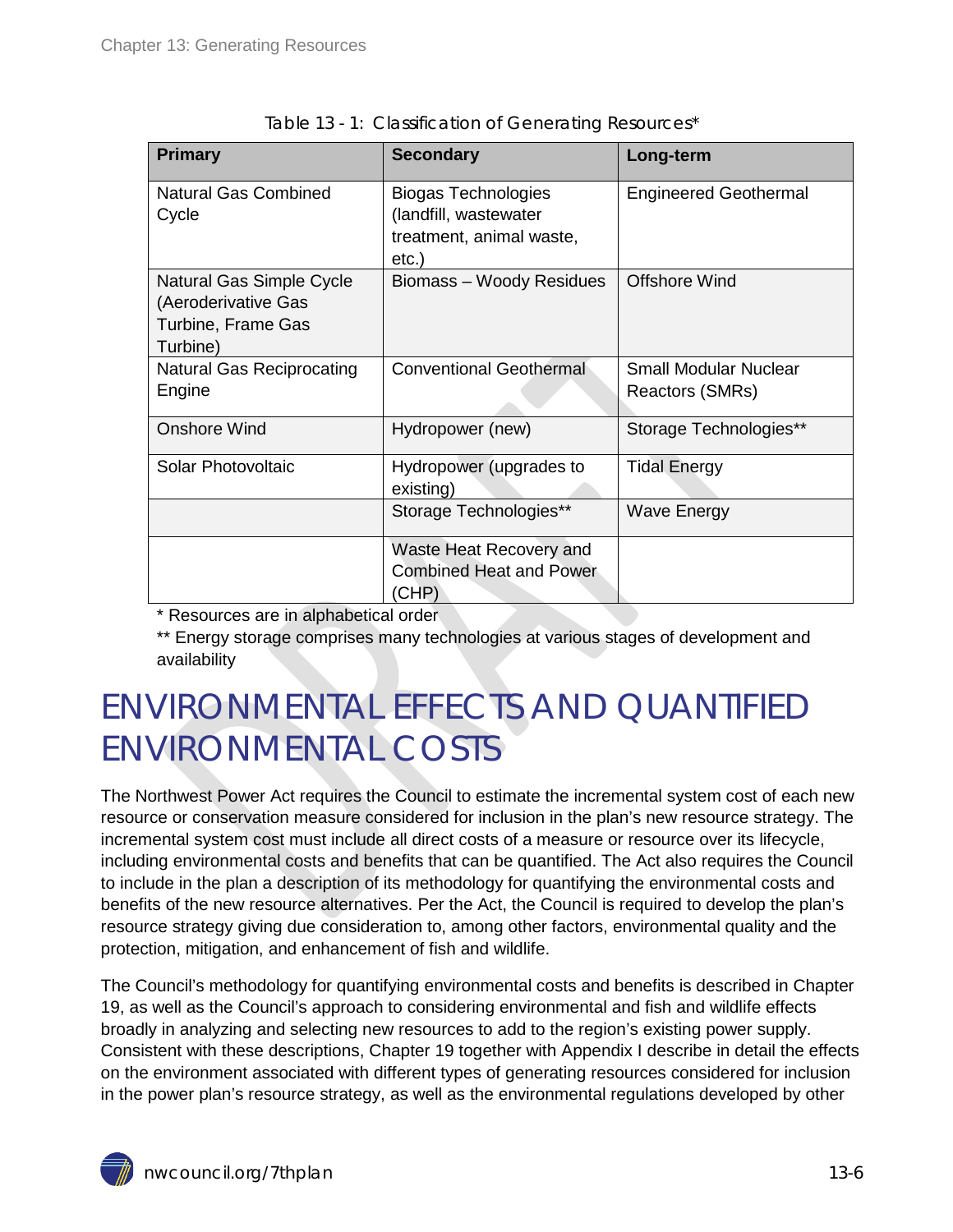agencies of government to address those effects. Estimates of the capital and operating costs to comply with existing and proposed regulations are identified in the total resource costs for each resource. Chapter 9 (Existing Resources) and Appendix I also describe the environmental effects and issues related to the generating plants already in the region's power supply.

Environmental standards, the actions required for compliance, and the associated costs vary by geographic location and by the circumstances of different resources. These are best represented in the Council's planning process by representative plants characteristic of those that could be expected to be developed in the Northwest. With few exceptions, the sources of cost information for these plants available to the Council aggregate all of the costs of the plants, making it difficult to break out the embedded cost of environmental compliance. However, because the resource cost estimates are based on recently constructed or proposed plants, the Council assumes that the costs do include the cost of compliance with current and near-term planned environmental regulation.

# <span id="page-6-0"></span>PRIMARY RESOURCES

Detailed cost and performance estimates were developed for new resources in the primary classification – solar, wind, and natural gas technologies. These estimates were used to define new generating resource reference plants, which are used in the Council's modeling efforts, including the RPM. Each reference plant resembles a realistic and likely implementation of a given technology within the region. Additional information regarding the cost and performance of generating resources and the reference plants is available in Appendix H.

The key estimated cost and performance characteristics used to develop the reference plants include:

- 1. Plant size (megawatt) the unit size or installed capacity of an individual plant
- 2. Capital cost (\$ per kilowatt) an estimate of the project development and construction cost in constant year dollars (\$2012), normalized by plant size
- 3. Fixed O&M (\$ per kilowatt-year) estimation of the fixed operations and maintenance cost for the plant
- 4. Variable O&M (\$ per megawatt-hour) estimate for the variable operations and maintenance cost
- 5. Heat rate (British thermal units per kilowatt-hour) when applicable, an estimate for the fuel conversion efficiency of the plant
- 6. Capacity Factor (%) an estimate of the ratio of the actual annual output to the potential annual output if the plant is operated at full capacity
- 7. Fixed fuel cost (\$ per kilowatt-year) and variable fuel cost (\$ per million British thermal units) – when applicable, estimates for the cost of firm pipeline transmission and fuel commodity cost
- 8. Transmission and Integration cost (\$ per kilowatt-year) estimate of the cost for longdistance transmission and integration
- 9. Plant sponsor the cost and structure of project financing may vary depending on the sponsor, such as for an Investor Owned Utility (IOU), an Independent Power Producer (IPP), or a Public Utility District/Municipality (PUD)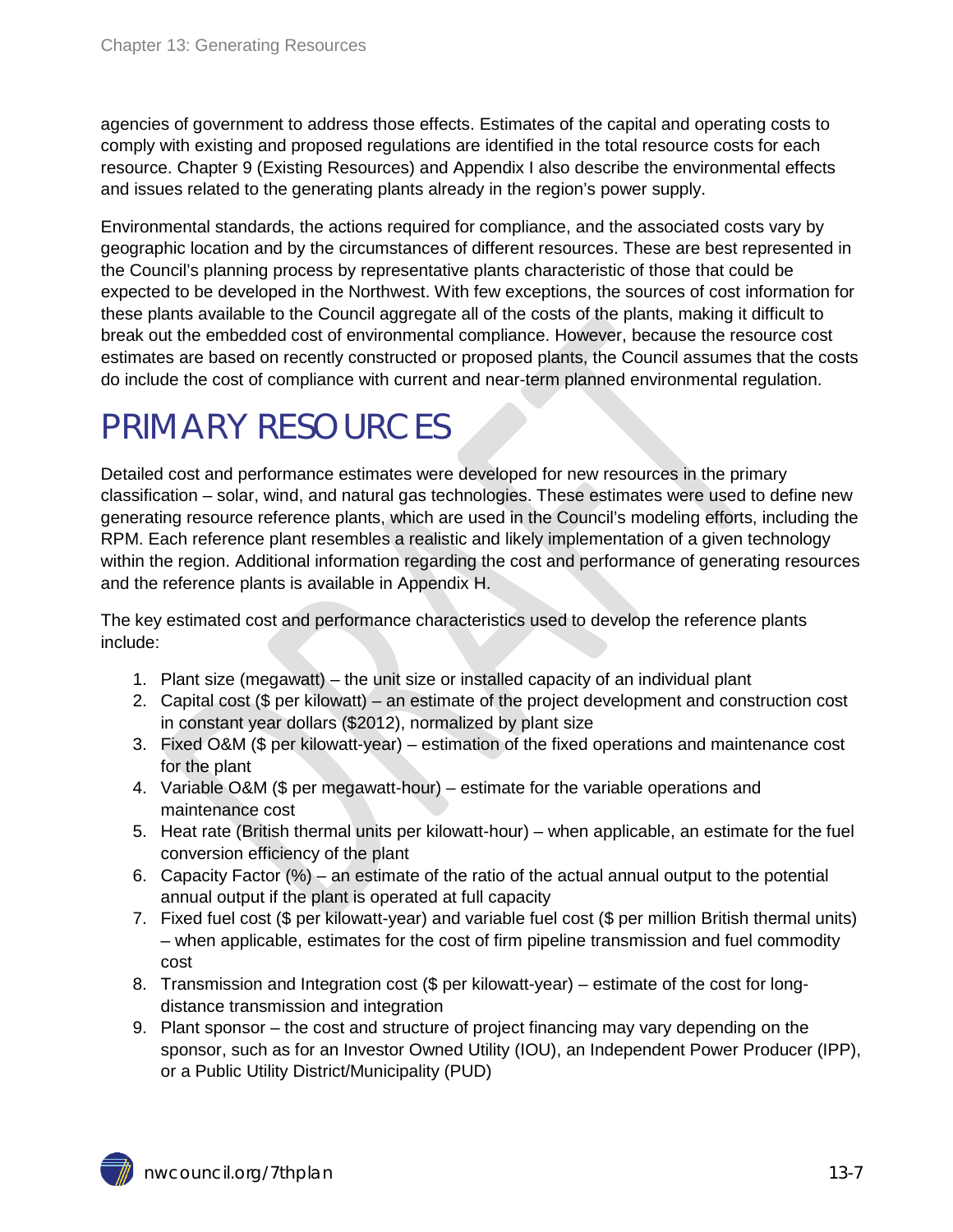A financial revenue requirements model – Microfin - was used to calculate the levelized fixed cost and the full levelized cost of energy (LCOE) for each reference plant. The finance model calculates the annual cash flows which will satisfy revenue requirements over the plant lifetime. The annual cash flows are compressed and discounted into a dollar value – Net Present Value (NPV). The NPV is then converted into a level, annualized payment (like a home mortgage payment). Two main cost values are output from the model:

- 1. Levelized fixed cost (\$ per kilowatt-year) represents the cost of building and maintaining a power plant over its lifetime and is a primary cost input to RPM
- 2. LCOE (\$ per megawatt-hour) is the cost per unit of energy the plant is expected to produce and which also includes variable costs such as fuel, and variable O&M.

The key financial inputs used in the model for calculating levelized costs include:

- 1. Discount rate  $-4\%^2$  $-4\%^2$
- 2. Debt Percentage 50% for IOU, 60 % for IPP
- 3. Debt service ranges from 15 to 30 years depending on project and sponsor
- 4. Return on Equity 10% for IOU, 12% for IPP sponsor
- 5. Federal Tax 35%, State Tax 5%
- 6. Federal Investment Tax Credit  $30\%/10\%^3$  $30\%/10\%^3$
- 7. Capacity factor

The cost characteristics for natural gas technologies and associated reference plants are summarized in Table 13 - 2. The levelized cost of energy value captures the overall cost (capital, fixed and variable O&M, fixed and variable fuel) on a per unit of production basis. Since the energy production value is in the denominator of the equation, the more energy the resource produces, the lower the cost will be given a set of fixed costs. Therefore, the value that is selected for the capacity factor variable has a large impact on the resulting cost. For illustrative purposes, a 60 percent capacity factor was used for the combined cycle combustion turbine plants, and 25 percent for the simple cycle turbines and reciprocating engines. Actual utilization of gas plants can vary, but in general, a combined cycle plant would be expected to run at a higher capacity factor than a simple cycle plant or reciprocating engine. The Council's medium natural gas price forecast was used for fuel cost calculations.

<span id="page-7-1"></span><span id="page-7-0"></span><sup>&</sup>lt;sup>2</sup> See Appendix A: Financial Assumptions for more information  $3$  ITC for Solar – 30% through year 2016, 10% for 2017 - 2034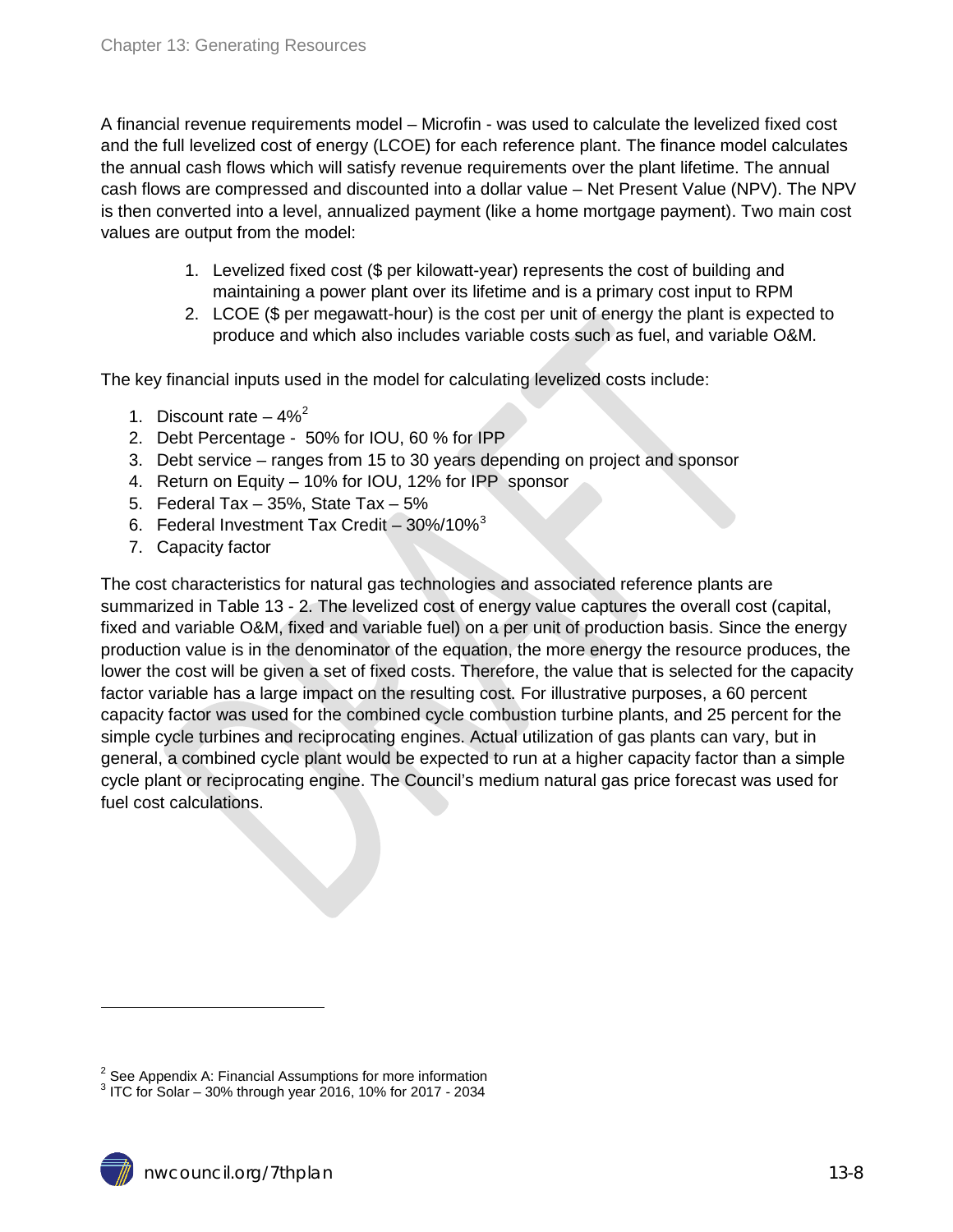| Resource       | Technology                      | Reference<br><b>Plant Name</b>                     | Plant<br><b>Size</b><br><b>MW</b> | <b>All-In Capital</b><br>Cost | Levelized<br>Fixed Cost <sup>4</sup> | Levelized<br>Cost of<br>Energy <sup>5</sup> |
|----------------|---------------------------------|----------------------------------------------------|-----------------------------------|-------------------------------|--------------------------------------|---------------------------------------------|
|                |                                 | <b>CCCT Adv 1</b><br>Wet Cool <sup>6</sup><br>East | 370 MW                            | \$1,234 /kW                   | \$182/kW-yr                          | \$76/MWh                                    |
|                | Combined<br>Cycle<br>Combustion | <b>CCCT Adv 2</b><br>Dry Cool <sup>7</sup><br>East | 425 MW                            | \$1,384/kW                    | \$196/kW-yr                          | \$78/MWh                                    |
| <b>Natural</b> | Turbine                         | CCCT Adv 2<br><b>West Side</b><br>Dry Cool<br>West | 426 MW                            | \$1,379/kW                    | \$204 /kW-yr                         | \$83/MWh                                    |
| Gas            | Reciprocating<br>Engine         | Recip Eng<br>East                                  | <b>220 MW</b>                     | \$1,315/kW                    | \$191/kW-yr                          | \$142/MWh                                   |
|                |                                 | Recip Eng<br>West                                  | <b>220 MW</b>                     | \$1,315/kW                    | \$208/kW-yr                          | \$154/MWh                                   |
|                | Aeroderivative                  | Aero GT<br>East                                    | 179 MW                            | \$1,124 /kW                   | \$192/kW-yr                          | \$145/MWh                                   |
|                | <b>Gas Turbine</b>              | Aero GT<br>West                                    | 178 MW                            | \$1,120/kW                    | \$214/kW-yr                          | \$160/MWh                                   |
|                | <b>Frame Gas</b>                | <b>Frame GT</b><br>East                            | <b>200 MW</b>                     | \$817/kW                      | \$148/kW-yr                          | \$134/MWh                                   |
|                | Turbine                         | <b>Frame GT</b><br>West                            | <b>201 MW</b>                     | \$814/kW                      | \$174/kW-yr                          | \$151/MWh                                   |

<span id="page-8-0"></span>

|  | Table 13 - 2: Summary of Natural Gas Generating Resources - with Service Year of 2020 |
|--|---------------------------------------------------------------------------------------|
|  |                                                                                       |

Figure 13 - 1 displays the LCOE for the reference plants by cost component. For natural gas plants, the largest cost component is fuel related.

 $\frac{4}{3}$ West side gas plants costs include pipeline expansion cost, and transmission deferral credit

<span id="page-8-1"></span> $5$  Capacity Factor of 60% for Combined Cycle Plants, Capacity Factor of 25% for Aeroderivative, Frame and Recip. Eng. Plants

<span id="page-8-2"></span> $^6$  Wet Cooling – re-circulating system includes steam condenser and cooling tower<br><sup>7</sup> Dry Cooling – forced draft air-cooled condenser, uses much less water

<span id="page-8-3"></span>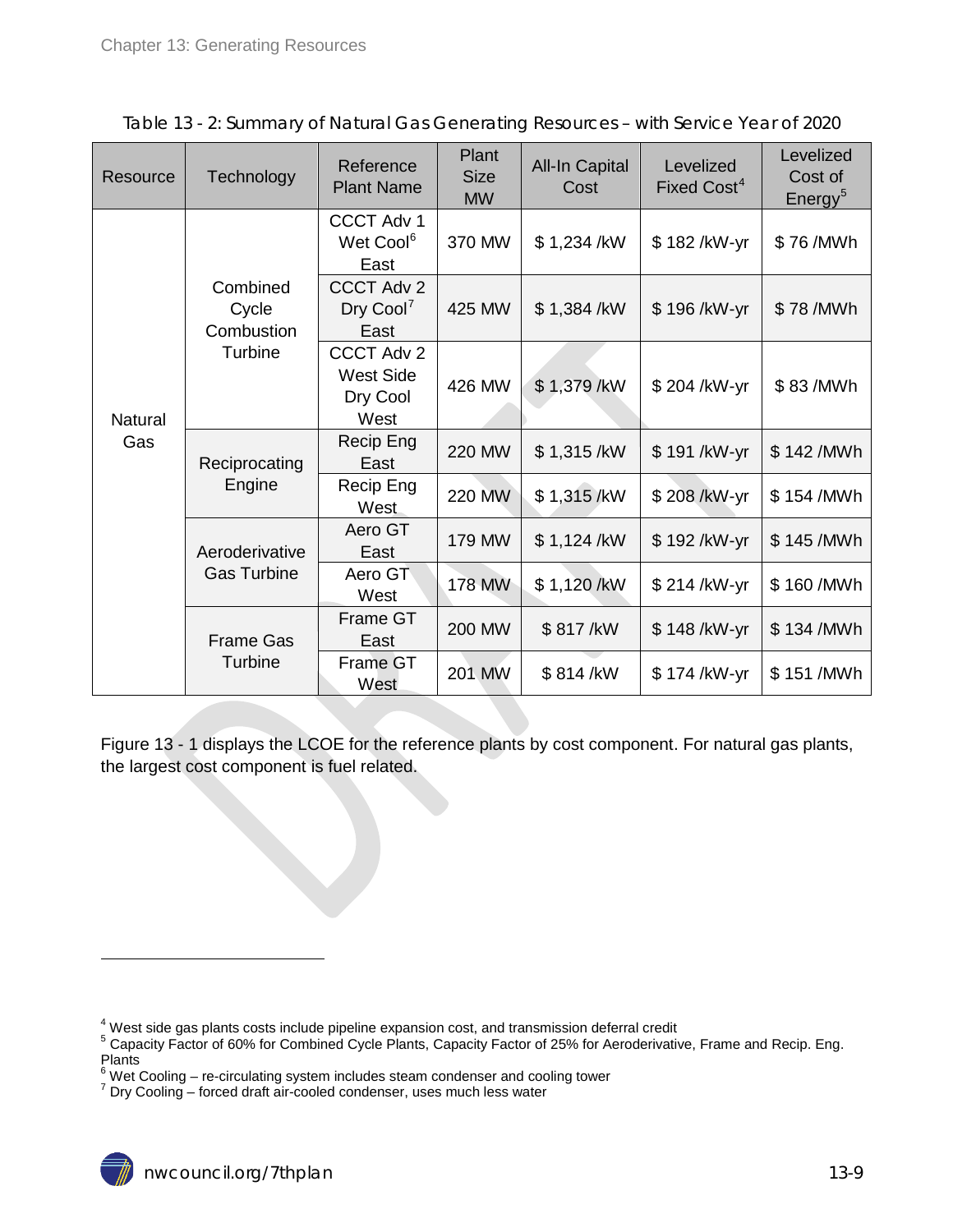

<span id="page-9-0"></span>

A summary of the cost components of renewable resources is provided in Table 13 - 3 and Figure 13 - 2. In the case of wind and solar photovolatics (PV), the largest cost component is the capital cost required to install the plant; there is no fuel cost component. Unlike the natural gas plants, the capacity factor is a function of the technology and quality of the wind or solar resource that is available.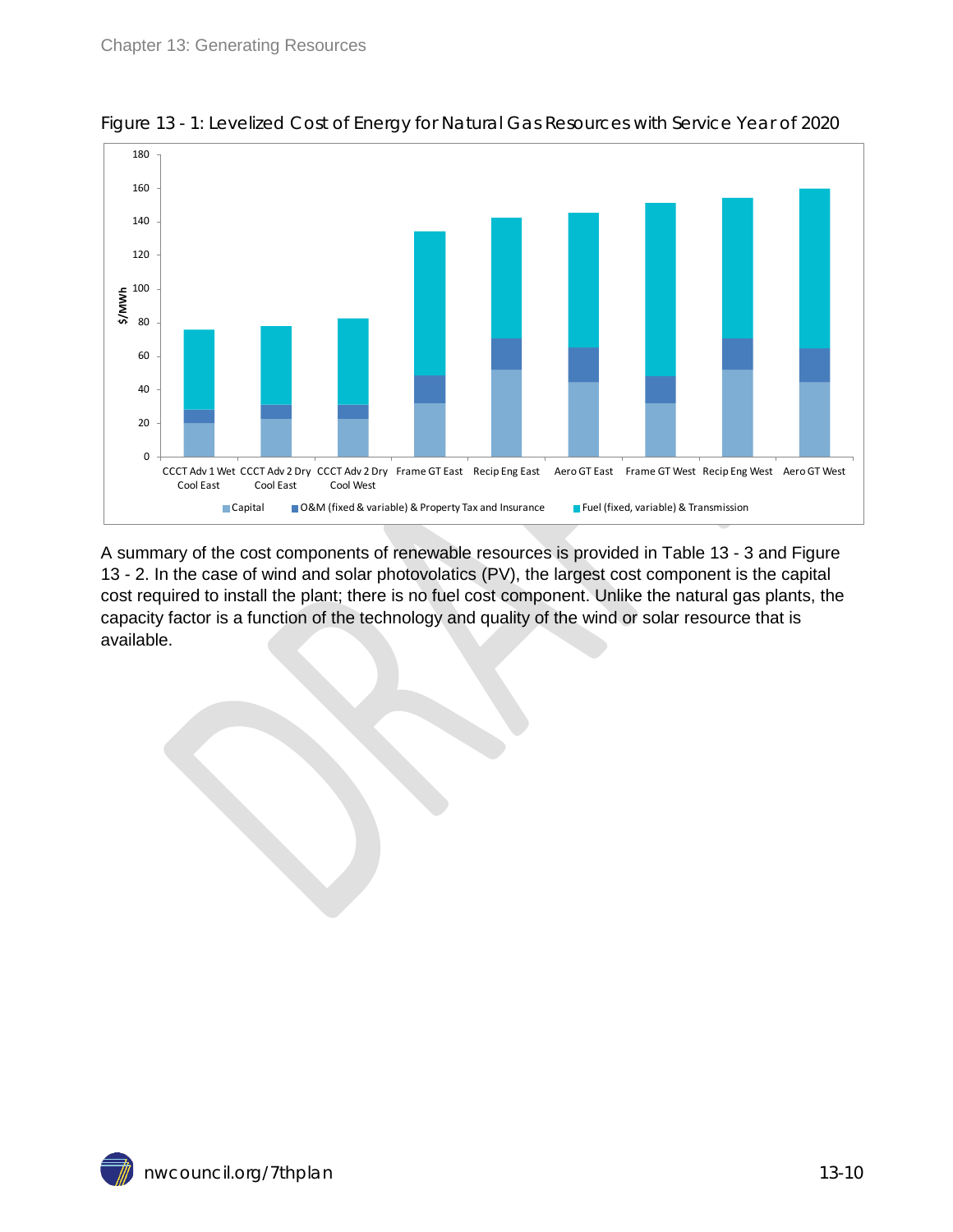<span id="page-10-0"></span>

|          |                                  | Reference                                                          | Plant   | All-In              | Levelized         | <b>Levelized Cost</b>   |
|----------|----------------------------------|--------------------------------------------------------------------|---------|---------------------|-------------------|-------------------------|
| Resource | Technology                       | <b>Plant Name</b>                                                  | Size MW | <b>Capital Cost</b> | <b>Fixed Cost</b> | of Energy, <sup>8</sup> |
|          |                                  | <b>Utility Scale</b><br>Solar PV <sup>9</sup>                      | 17.4 MW | \$2238/kW           | \$223/kW-yr       | \$99/MWh                |
| Solar    | <b>Utility Scale</b><br>Solar PV | <b>Utility Scale</b><br>Solar PV with<br>transmission<br>expansion | 17.4 MW | \$2238/kW           | \$311/kW-yr       | \$138/MWh               |
|          |                                  | Wind<br>Columbia<br><b>Basin</b>                                   | 100 MW  | \$2307/kW           | \$303/kW-yr       | \$110/MWh               |
| Wind     | <b>Utility Scale</b><br>Wind     | Wind<br>Montana                                                    | 100 MW  | \$2419/kW           | \$363/kW-yr       | \$106/MWh               |
|          |                                  | Wind                                                               |         |                     |                   |                         |
|          |                                  | Montana with<br>transmission                                       | 100 MW  | \$2419/kW           | \$375/kW-yr       | \$109/MWh               |
|          |                                  | expansion                                                          |         |                     |                   |                         |

Table 13 - 3: Summary of Renewable Resources – with Service Year of 2020

#### <span id="page-10-1"></span>Figure 13 - 2: Levelized Cost of Energy for Renewable Resources – with Service Year of 2020



 $^8$  Columbia Basin Wind capacity factor 32 %, Montana wind capacity factor 40%<br> $^9\,$  Solar PV located in Southern Idaho with 26% capacity factor

<span id="page-10-2"></span>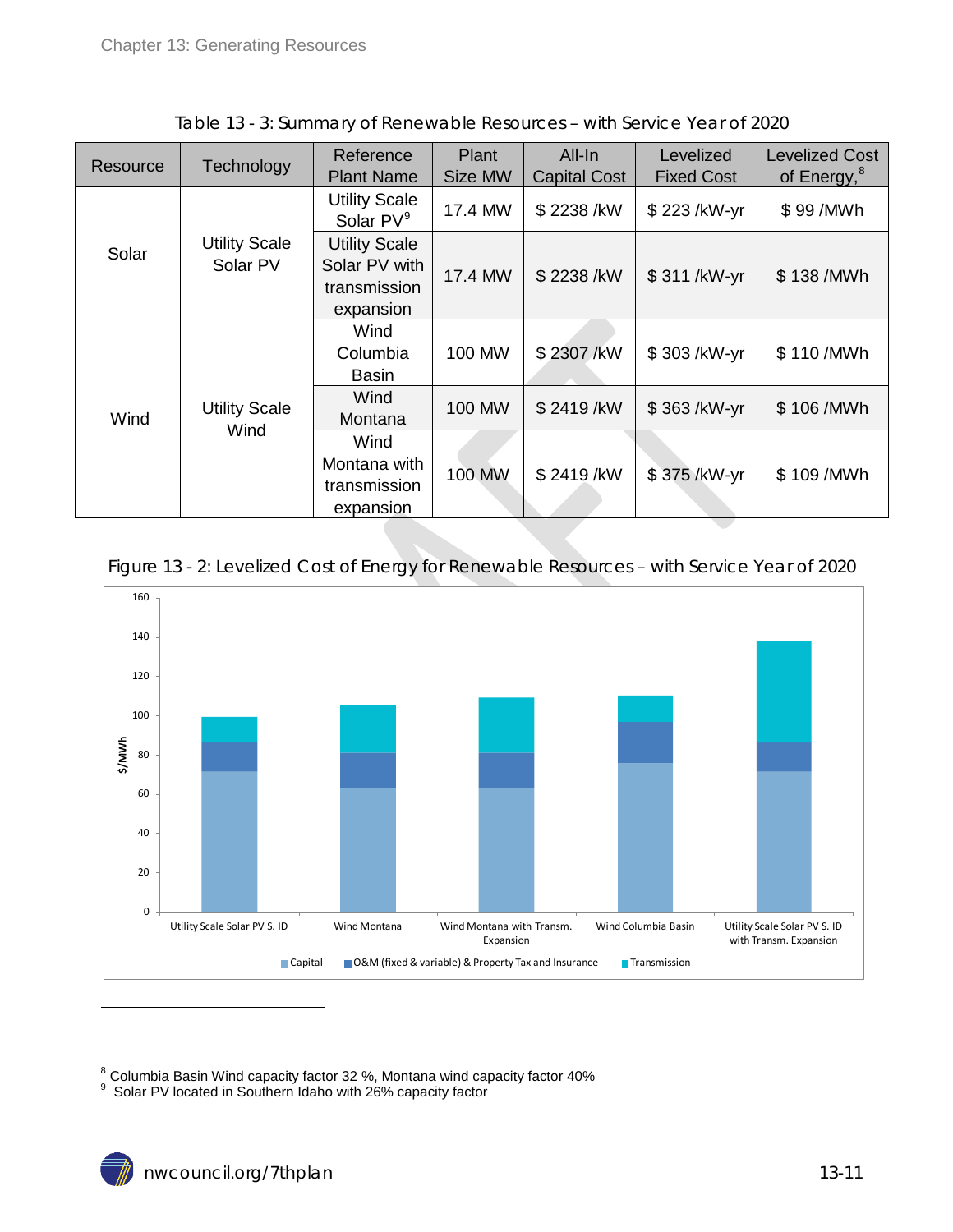## <span id="page-11-0"></span>Transmission

The common point of reference for the costs of new generating resources is the wholesale delivery point to local load serving areas. The costs of transmission from the point of the generating project interconnection to the wholesale point of delivery are included in the estimated generating resource cost.

The cost of resources serving local loads include local (in-region) transmission costs. For example, Oregon and Washington resources serving Oregon and Washington loads include the Bonneville Power Administration Transmission rate for long term, firm point-to-point transmission. Southern Idaho resources, such as utility scale solar PV, serving Idaho loads include the Idaho Power transmission rate.

The cost of resources serving remote loads, such as Montana-based wind power serving Oregon and Washington loads include the estimated cost both of needed long-distance transmission and local transmission. In order to bring significant amounts of wind power from Montana to the Oregon and Washington load centers, further investments in transmission may be required. To model these costs for the reference plants, the Council used cost estimates for proposed transmission expansion projects. For example, the estimated cost of the proposed Path 8 Upgrade,<sup>[10](#page-10-2)</sup> which would relieve congestion on Path 8 and provide additional transmission for renewable power from Broadview, Montana to the Mid-Columbia area, was used as a proxy for the transmission cost of bringing significant quantities of Montana wind power to Oregon and Washington.

Appendix I contains a discussion of the environmental effects and issues associated with the development of transmission to serve the region's generating facilities.

## <span id="page-11-1"></span>Natural Gas Generating Technologies

Natural gas is a fossil fuel typically found in deep underground reservoirs of porous and permeable rocks, or gas rich shale formations. Primarily composed of methane  $(CH_4)$ , natural gas also contains lesser amounts of other hydrocarbon gases, including ethane, propane, and butane. It is the cleanest burning fossil fuel, producing lesser amounts of combustion by-products and  $CO<sub>2</sub>$  emissions than coal or refined oil products.

Natural gas is useful for a wide variety of applications. It is used directly for numerous residential and commercial end uses, such as water heating and space heating. It is also used intensively for industrial end uses and is increasingly used as a fuel to generate electricity using steam, gas turbine, and reciprocating engine technologies. Natural gas is also the principal feedstock in the manufacture of ammonia and ammonia-based fertilizers.

<span id="page-11-2"></span><sup>&</sup>lt;sup>10</sup> See https://www.wecc.biz/TransmissionExpansionPlanning/Pages/Default.aspx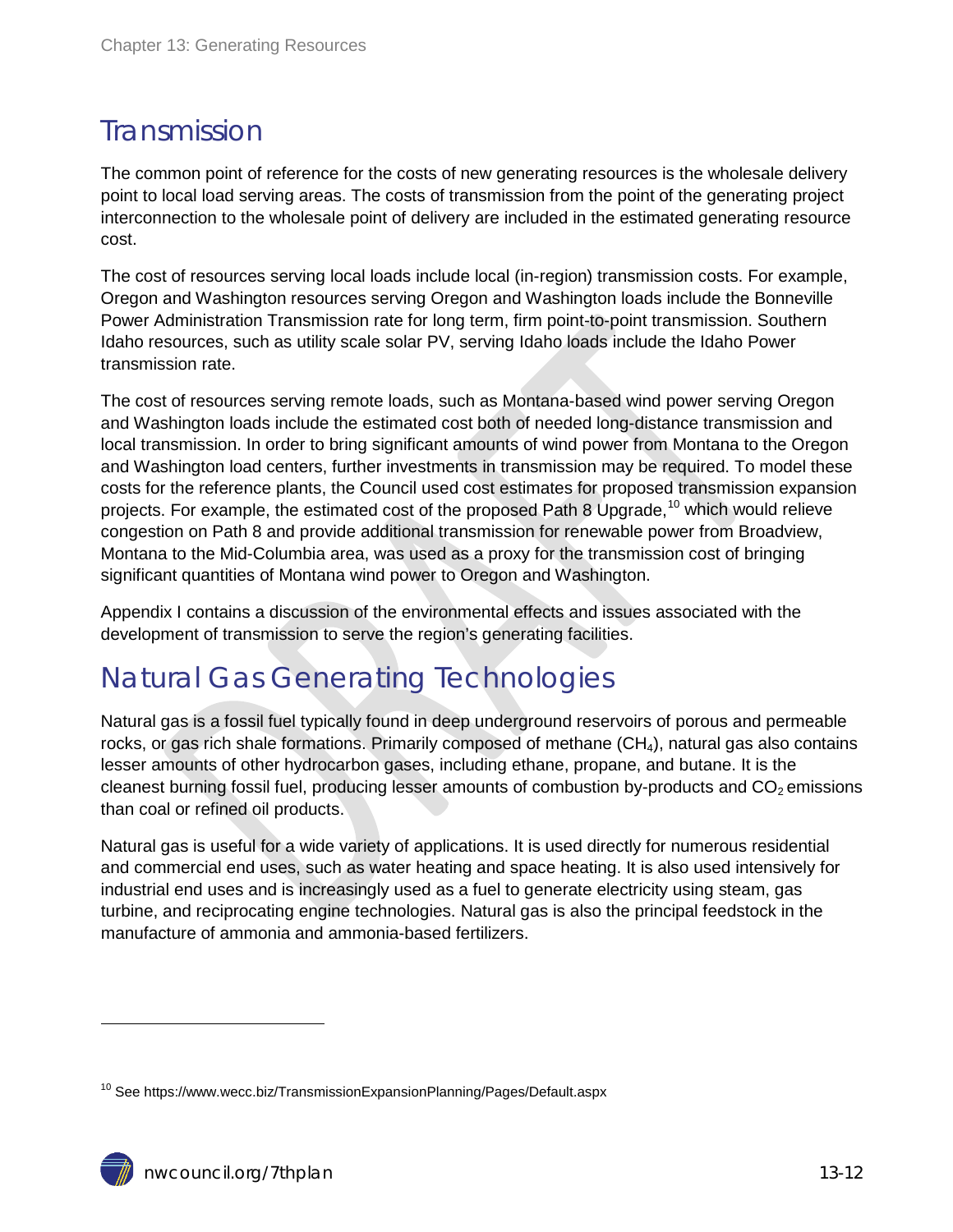The natural gas resource base in North America is enormous. Recent estimates for the total amount of technically recoverable natural gas in the U. S. alone are over 2,500 trillion cubic feet (Tcf).<sup>[11](#page-11-2)</sup> Production continues to exceed expectations as extraction technologies improve, boosting efficiencies and cost effectiveness. In the last ten years, hydraulic fracturing combined with horizontal drilling has enabled producers to tap large gas resources previously locked up in shale rock. Hydraulic fracturing uses water, sand, and chemicals under high pressure to fracture rock, which then releases trapped gas. Horizontal drilling allows fracturing to follow a long vein of gas-rich shale. Nearly all new wells that are drilled today are fractured.

The Northwest is situated between two prolific natural gas producing regions – the U.S. Rocky Mountains (Rockies), and the Western Canadian Sedimentary Basin (WCSB). In any given year, as much as two thirds of the gas purchased for use in the region is sourced from the Alberta and British Columbia Provinces of Canada. Historically, natural gas prices have been volatile, and there have been sustained periods of high prices. More recently, with the abundance of supply, natural gas spot prices at the three primary regional pricing hubs have remained relatively low and are expected to remain low in the future. The average spot price<sup>[12](#page-12-0)</sup> (2012 dollars per million British thermal units) for the years 2010 through 2014 is:

- **SUMAS (British Columbia) \$3.75**
- AECO (Alberta) \$3.36
- OPAL (U.S. Rockies) \$3.71

While sustained low prices are expected going forward, prices may spike due to weather conditions or unexpected supply issues.

The natural gas delivery system is made up of:

- $\blacksquare$  Producing wells (that may be far away from the end use)
- **Gathering pipelines carry gas to processing plants and then on to large transmission** pipelines
- **Transmission pipelines deliver gas to the city gate station and local distribution companies** 
	- $\circ$  Gas-fired power plants may offload gas from the transmission pipelines
	- o Storage facilities above-ground liquefied natural gas (LNG) tanks and underground gas storage may draw on the transmission pipelines
- **Distribution systems -deliver gas to end-use customers such as residences, businesses, and I** industrial plants

The existing system of pipelines and storage facilities in the Northwest is robust and has been able to meet the gas needs of the region. Several major gas pipelines serve the region and tap an ample and diverse supply base.



<span id="page-12-1"></span><span id="page-12-0"></span><sup>&</sup>lt;sup>11</sup> Potential Gas Committee, April 8, 2015<br><sup>12</sup> SNL Financial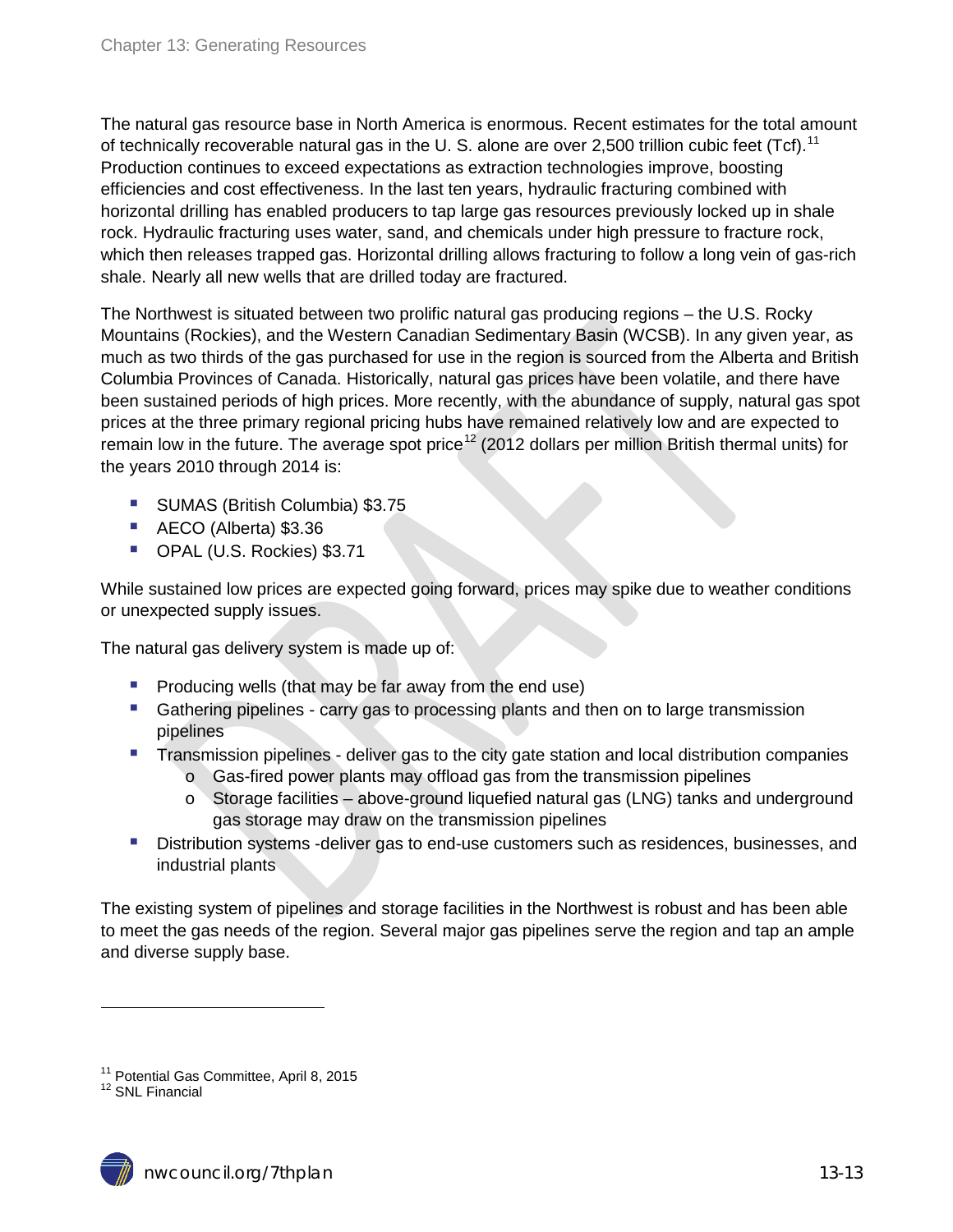<span id="page-13-1"></span>

| <b>Major Pipelines</b>             | <b>Supply Access</b> |
|------------------------------------|----------------------|
| <b>Williams Northwest Pipeline</b> | Rockies & WCSB       |
| <b>TransCanada GTN</b>             | <b>WCSB</b>          |
| Kinder Morgan Ruby Pipeline        | Rockies              |
| Spectra BC Pipeline                | <b>WCSB</b>          |

| Table 13 - 4: Natural Gas Pipelines |
|-------------------------------------|
|-------------------------------------|

The ability to purchase and store natural gas for later use is a valuable characteristic of the fuel. For example, gas may be purchased in the early summer (when prices are lower) and moved to storage and then withdrawn in the winter during cold weather events when gas supplies may be constrained and therefore more expensive. There are several above-ground LNG plants in the region, and two large underground storage facilities: Mist Storage (OR) and Jackson Prairie (WA).

Though the current natural gas infrastructure in the region is robust, additional capability, especially pipeline capacity, may be needed in the future. During high demand periods, typically cold weather events, pipeline limits have been reached on both the Williams Northwest Pipeline and Spectra BC systems. Additional new demand may put further stress on the system, requiring expansion. The constraint issues are not evenly distributed throughout the system. For example, pipeline capacity through the Columbia River Gorge on the Williams Northwest Pipeline has periodically brushed up against constraints; however, for much of the eastern part of the region served by the GTN system, ample pipeline capacity exists.

### <span id="page-13-0"></span>Combined Cycle Combustion Turbine

Combined cycle combustion turbine (CCCT) plants are highly efficient power sources that run on natural gas and can provide baseload and dispatchable power. This increasingly versatile technology can be used both as a replacement of baseload coal power, and as a complementary firming power source to renewable generation from wind and solar. With the reliable North American natural gas supply system, planned coal plant retirements, and increasing levels of renewable generation, combined cycle combustion turbines may play an important role in the future power generation landscape.

A CCCT plant consists of one or two gas turbine generators each exhausting to a heat recovery steam generator (HRSG). The steam produced in the HRSG is supplied to a steam turbine generator and condenser. The productive use of the gas turbine exhaust energy greatly increases the efficiency of CCCT plants as compared to simple-cycle gas turbines. The primary fuel is natural gas, though fuel oil may be used as a backup. The heat recovery steam generators are often equipped with natural gas burners to boost the peak output of the steam turbine (duct firing). Plants may be equipped with bypass exhaust dampers to allow the independent operation of the gas turbines to generate electricity.

The high efficiency of combined cycle plants coupled with the low carbon content of natural gas results in the lowest carbon dioxide  $(CO<sub>2</sub>)$  production rate of any fossil fuel power generating technology. A new CCCT plant emits roughly 800 pounds of  $CO<sub>2</sub>$  per megawatt-hour of electricity produced. An older coal plant emits approximately 2,300 pounds of  $CO<sub>2</sub>$  of per megawatt-hour, nearly three times the rate of a CCCT. One element of the proposed Clean Power Plan (111d) calls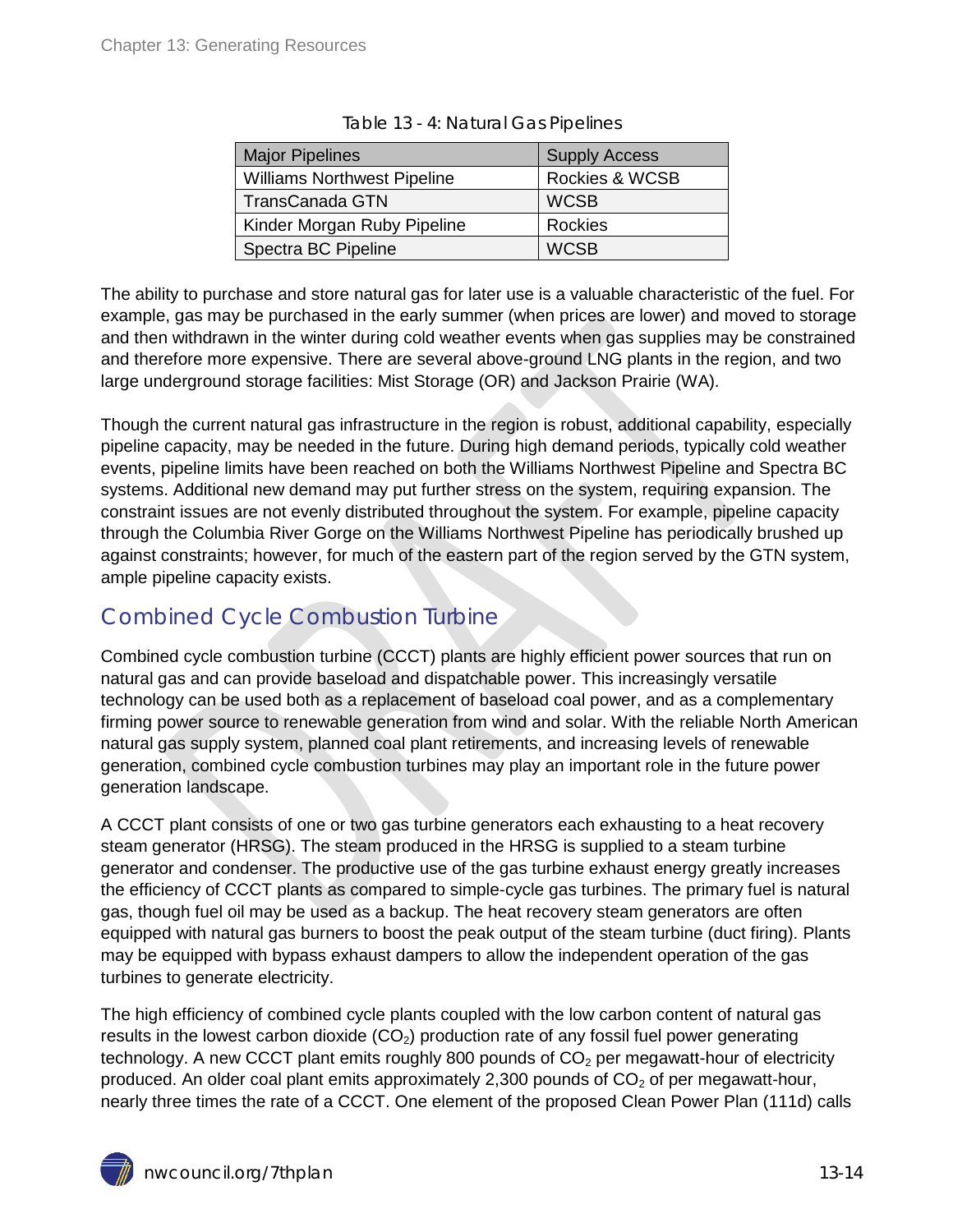for states to substitute coal-fired generation with existing combined cycle gas plants, requiring CCCT units to operate at capacity factors above 70 percent.

In the Northwest, utilization of existing CCCT plants can depend on variable hydro conditions. During low water years, CCCT plants may run at high capacity factors to make up for the lower amount of hydro power. During high water years, utilization of CCCT plants may drop. There are many other factors that may impact regional CCCT utilization, such as load, renewable power generation levels, plant outages, fuel prices, and wholesale electricity prices.

There are three types of cooling used for the steam turbine/ heat recovery steam generator used in CCCT plants:

- 1. Once through cooling no longer used for new plants
- 2. Wet cooling a recirculation system with a steam surface condenser and wet cooling tower
- 3. Dry cooling forced draft air-cooled condenser

Regional permitting constraints may require the dry cooling option for a new plant. Implementation of dry cooling technology results in higher capital costs (14 percent higher) for the plant, slightly higher heat rates, but 96 percent less water consumption than for a wet cooled plant.<sup>[13](#page-12-1)</sup>

Overall heat rates continue to improve for advanced, state-of-the-art CCCT technologies. A few other observations on state-of-the-art CCCT technologies include:

- **Example 1** Economies of scale (the larger the unit, the less expensive it is on a dollar per kilowatt basis)
- **Plants are becoming more flexible with faster start times and better efficiencies at part and** minimum loads

Three combined cycle combustion turbine reference plants were developed for the Seventh Power Plan. Each plant is assumed to operate on natural gas supplied on a firm transportation contract. Location-specific adjustments were made for firm service cost estimates and for the impact of elevation on output. Emission controls include low-nitrogen oxide burners and selective catalytic reduction for nitrogen oxide control and an oxidation catalyst for carbon and volatile organic compound control. The financial assumptions used for calculating levelized costs were consistent with an IOU sponsor. See Table 13 - 5 for a description of the reference plants.

<span id="page-14-0"></span><sup>13</sup> John S. Maulbetsch, Michael N. DiFilippo, *Cost and Value of Water Use at Combined Cycle Power Plants* (prepared for the California Energy Commission April 2006)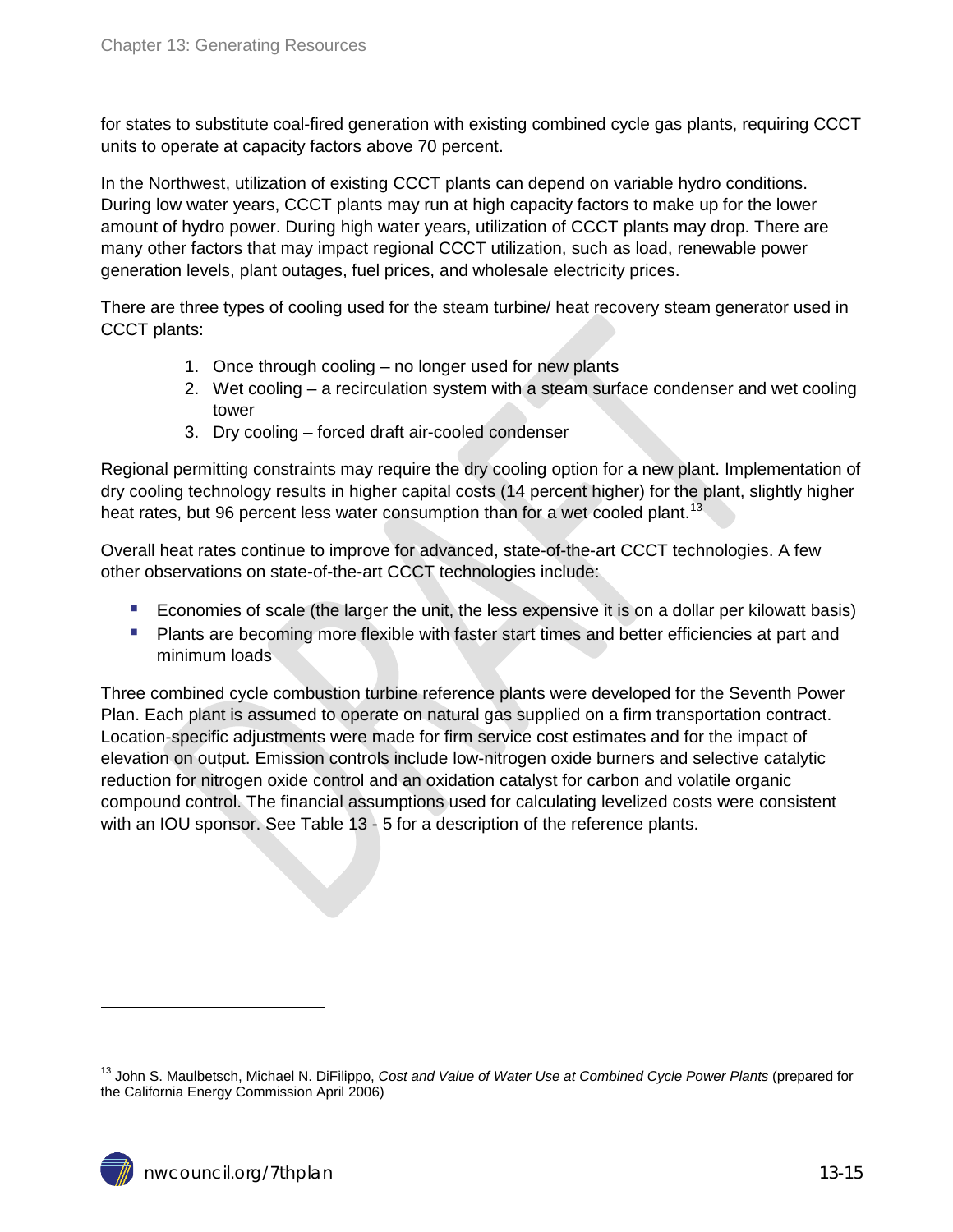<span id="page-15-1"></span>

| <b>Reference Plant</b> | Adv 1 Wet Cool East    | Adv 2 Dry Cool East  | Adv 2 West Side Dry<br><b>Cool West</b> |
|------------------------|------------------------|----------------------|-----------------------------------------|
| <b>Base Technology</b> | <b>Siemens H-Class</b> | <b>MHI J-Class</b>   | <b>MHI J-Class</b>                      |
| Location               | East side              | East side            | West side                               |
| Configuration          | 1 Gas Turbine x 1      | 1 Gas Turbine x 1    | 1 Gas Turbine x 1                       |
|                        | <b>Steam Turbine</b>   | <b>Steam Turbine</b> | <b>Steam Turbine</b>                    |
| Capacity MW            | 370                    | 425                  | 426                                     |
| Heat Rate (btu/kWh)    | 6770                   | 6704                 | 6704                                    |
| Cooling                | Wet                    | Dry                  | Dry                                     |

|  |  | Table 13 - 5 Combined Cycle Combustion Turbine Reference Plants |
|--|--|-----------------------------------------------------------------|

#### <span id="page-15-0"></span>Reciprocating Engine

Reciprocating engine generators consist of one or more compression spark or spark-ignition reciprocating engines driving a generator. These engines can run on many different fuels, including natural gas, biogas, and oil. The technology has been widely used for biogas energy recovery, remote baseload power, and for emergency backup purposes. More recently, reciprocating engine generator plants have been used for peak load-following, and for shaping the output of wind and solar variable energy resources. These large internal combustion engines offer rapid response and quick start-up capability. Reciprocating engine generators also offer the best efficiency of the simplecycle gas technologies, especially during part-load conditions. As a result, these generators may run more often than a typical, peaking-type gas technology.

Highly modular, a typical utility-scale installation is composed of multiple natural gas-fired units that range in size from 6 megawatts to 20 megawatts. The major components of a typical plant include one or two engine halls housing the engine-generator sets, one or more wet or dry cooling towers, individual or combined exhaust stacks, and a switchyard. Emission controls include selective catalytic reduction and oxidation catalysts.

Reciprocating-engine generators are excellent for providing flexibility; they start quickly (less than 10 minutes), and follow load well. An advantage of the engines for load-following and variable resource shaping applications is the relatively flat heat rate curve of individual units. The multiple, independently dispatched units in a multi-unit facility provide additional flattening of the heat rate curve, allowing the plant to be operated over a wide range of output without significant loss of efficiency. Reciprocating engine generators also maintain output at increasing elevations, unlike combustion turbines.

Three reference plants were developed for reciprocating engine generator technologies, one for the east side of the region, and two for the west side. Each plant was based on the Wärtsilä 18V50SG natural gas engine. The plants are configured with 12 modules, providing 220 megawatts of capacity overall, with a heat rate of 8370 British thermal units per kilowatt-hour. A firm gas transport contract is assumed. West side reference plants were defined with and without new build out of the west-side gas pipeline system. There is assumed to be sufficient natural gas capacity on the east side. Air emission controls include a combined selective catalytic reduction and oxidation catalyst to reduce nitrogen oxides  $(NO_x)$ , carbon monoxide and volatile organic compound emissions. The reference plant can provide regulation and load-following, contingency reserves, and other ancillary services.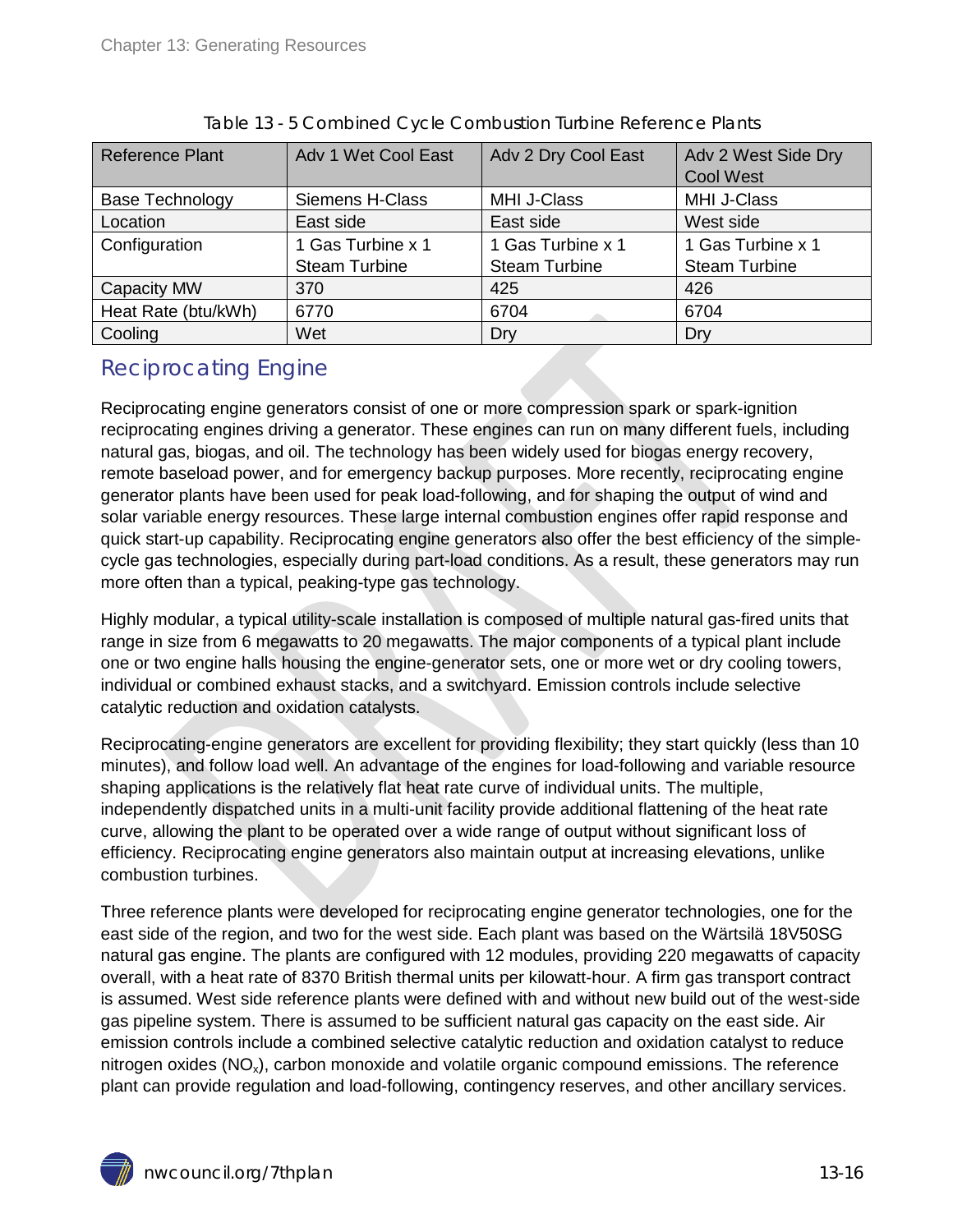Due to the plant's high efficiency, it can also economically serve peak and intermediate load levels. The financial assumptions used for calculating levelized costs were consistent with an IOU sponsor.

## <span id="page-16-0"></span>Simple Cycle Gas Turbines

A simple-cycle gas turbine generator plant consists of a combustion gas turbine (sometimes multiples) driving an electric power generator, mounted on a common frame and enclosed in an acoustic enclosure. Other major components can include fuel gas compressors, fuel oil storage facilities (if used), a switchyard, a cooling tower (intercooled turbines only), a water treatment system (intercooled units and units using water injection for  $NO<sub>x</sub>$  control) and a control and maintenance building. Emission controls on new units include low- $NO<sub>x</sub>$  combustors, water injection, selective catalytic reduction, and oxidation catalysts. All existing simple-cycle gas turbines in the Northwest use natural gas as a primary fuel, though fuel oil is used as a backup at some plants.

Simple-cycle gas turbines have been used for several decades to serve peak loads. Peaking units are generators that can ramp up and down quickly to meet sharp spikes in demand. Newer, more flexible and efficient models can also be used to follow the variable output of wind and solar resources. Because of the availability of hydropower, relatively few simple-cycle combustion turbines have been constructed in the Northwest, compared to regions with a predominance of thermalelectric capacity. As wind capacity has increased, simple-cycle gas turbine plants are beginning to be constructed in the Northwest for augmenting the wind-following capability of the hydropower system.

Three gas turbine technologies are marketed:

- **Aeroderivative** turbines are based on engines developed for aircraft propulsion and are characterized by light weight, high efficiency and operational flexibility.
- **Frame** turbines are heavy-duty machines designed specifically for stationary applications where weight is less of a concern. While rugged and reliable, frame machines tend to have lower efficiency and less operational flexibility than Aeroderivative machines.
- **Intercooled** gas turbines are a hybrid of frame and Aeroderivative technologies, and include an intercooler between compression stages to improve thermodynamic efficiency. Intercooled machines are expressly designed for operational flexibility and high efficiency. The intercooler requires an external cooling water supply.

Three reference plants were developed for Aeroderivative gas turbines, one for the east side of the region, and two on the west side. Each plant is based on the GE LM6000 PF with four 47 megawatts (nominal) turbine generators, providing 178 megawatts of overall capacity, with a heat rate of 9,477 British thermal units per kilowatt-hour. A firm gas transport contract is assumed. West side reference plants were defined with and without new build out of the west-side gas pipeline system. There is assumed to be sufficient natural gas capacity on the east side. Air emission controls include water injection and selective catalytic reduction for nitrogen oxide control and an oxidation catalyst for carbon and volatile organic compound reduction. This type of plant would normally serve peak load. Its rapid startup (less than 10 minutes) capability would also allow it to provide rapid-response reserves while shutdown. The financial assumptions used for calculating levelized costs were consistent with an IOU sponsor.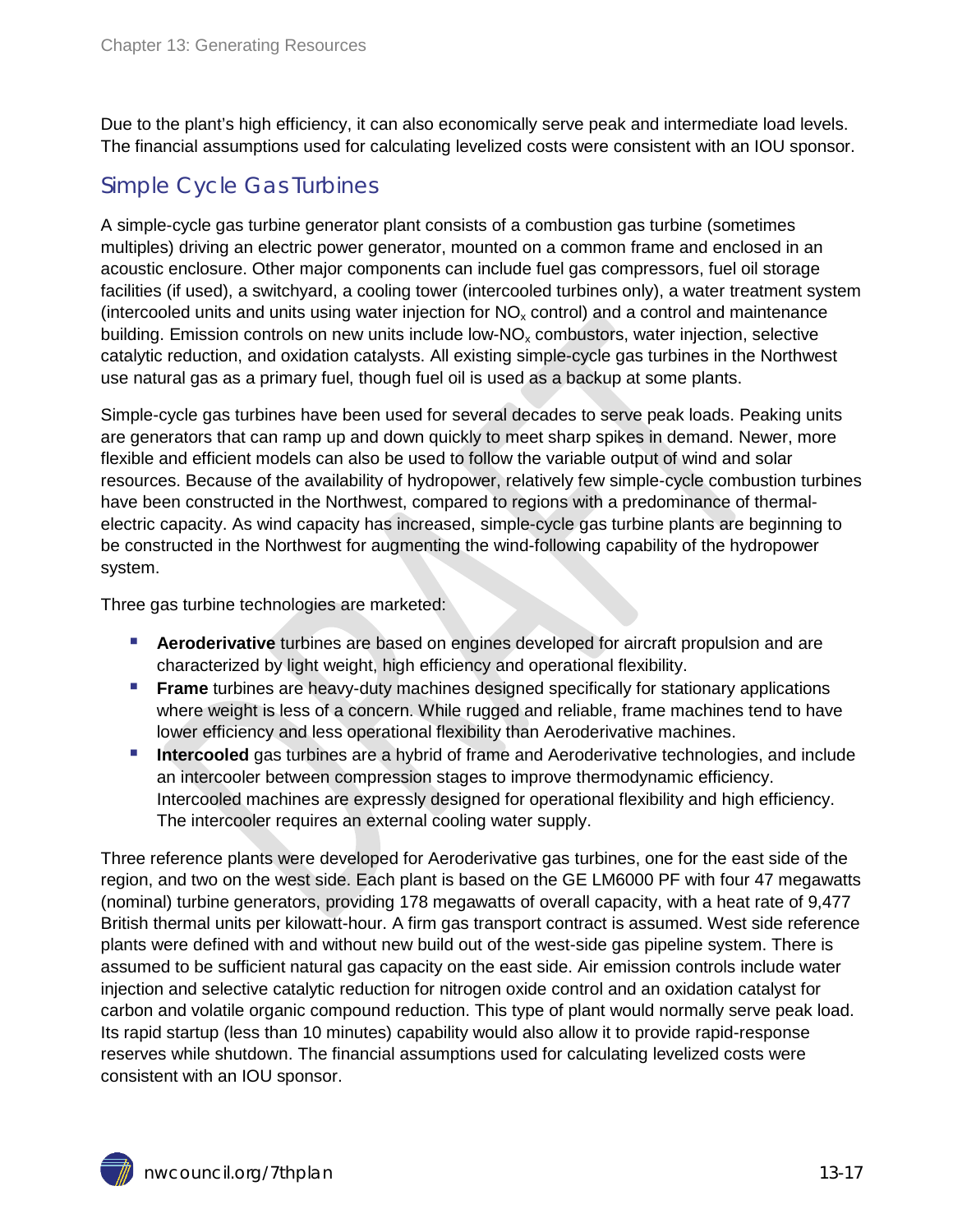Three reference plants were developed for Frame gas turbines, one for the east side of the region, and two on the west side. Each plant is based on the GE 7F5S with a single 216 megawatts (nominal) turbine generator, providing 200 megawatts of overall capacity, with a heat rate of 10,266 British thermal units per kilowatt-hour. A firm gas transport contract is assumed. West side reference plants were defined with and without new build out of the west-side gas pipeline system. There is assumed to be sufficient natural gas capacity on the east side. The Frame gas turbine plant has lower upfront capital costs than the Aeroderivative, but runs at a lower efficiency and is less flexible. The financial assumptions used for calculating levelized costs were consistent with an IOU sponsor.

Each of the gas-fired technologies has different size, cost and operating characteristics. The CCCT plants are larger in size (megawatts), the most expensive in terms of fixed cost (\$), and the most efficient to run. The simple cycle gas plants (Recip Eng, Aero GT, Frame GT) are smaller in size, have lower fixed costs, are less efficient to run, but have faster ramp rates (cold start to full load). The less efficient the plant, the more fuel is required to generate electricity; therefore variable costs increase for the same output level. If energy (average megawatts) requirements are limited, the simple cycle technologies are the least expensive option due to their lower capital cost. As energy requirements increase, the combined cycle technologies become least expensive. And further up the energy curve, various combinations of simple cycle and combined cycle plants result in the least expensive solution. Figure 13 - 3 shows the overall least cost gas plant option for a given energy requirement (average megawatts). For example, at an average megawatt requirement around 410, the least cost solution would be to install a combined cycle unit and an aero unit. These results only factor in cost, size, and plant efficiencies, but not other performance characteristics which would be fully considered before building a new gas plant.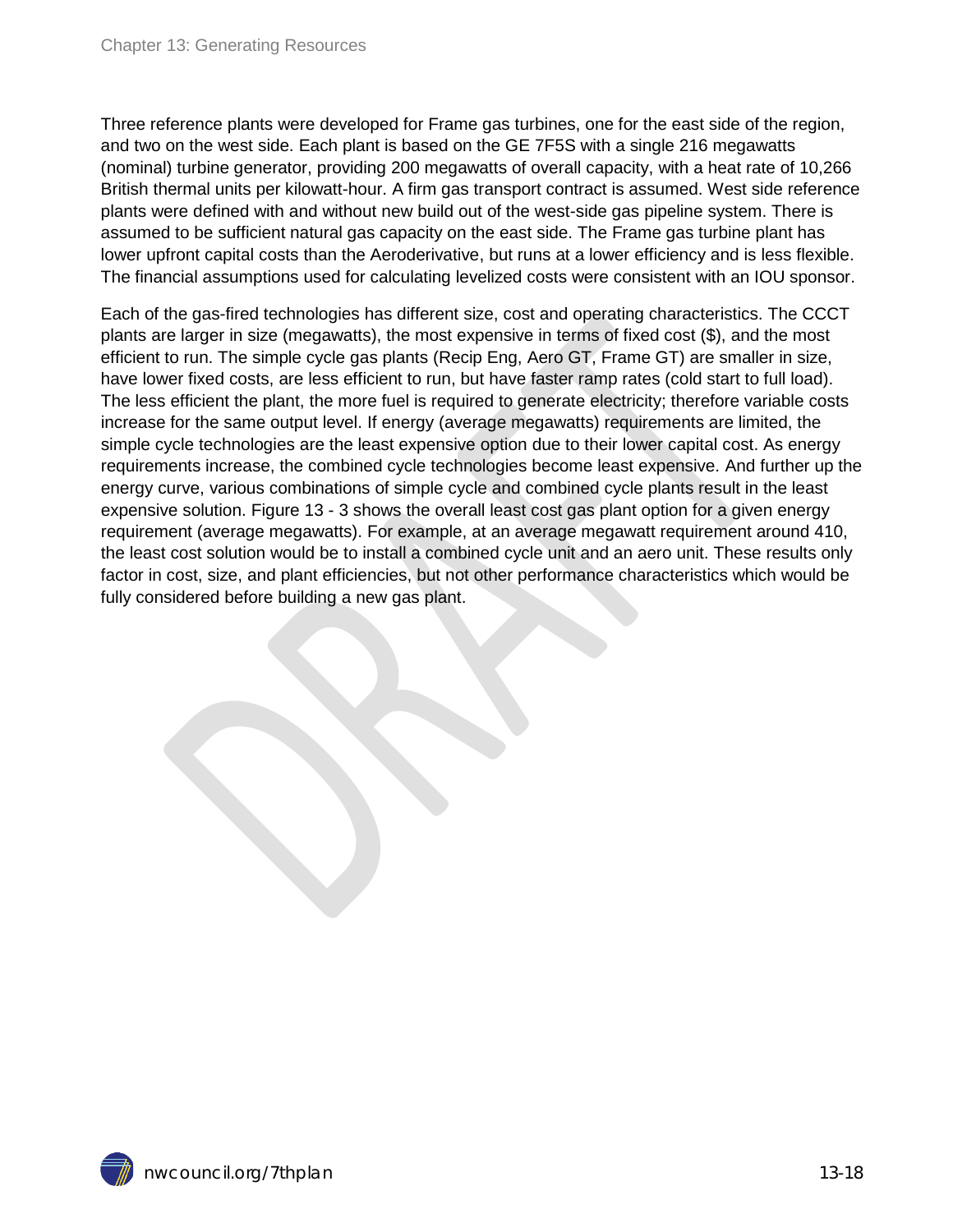<span id="page-18-1"></span>

Figure 13 - 3: Least Cost Gas Plant Solution by Energy Requirement

## <span id="page-18-0"></span>Environmental Effects of Natural Gas Technologies

The air emissions of principal concern from gas turbines, including simple-cycle and combined cycle plants, are nitrogen oxides  $(NO_x)$ , carbon monoxide and to a lesser extent volatile organic compounds. [14](#page-14-0) Sulfur oxide emissions are of potential concern if fuel oil is used. Nitrogen oxide formation is controlled using low- $NO<sub>x</sub>$  combustors, water injection, and operating hour and startup constraints. Low- $N_{\rm Qx}$  combustors minimize excess oxygen and operate at reduced flame temperatures and residence time, thus reducing  $NO<sub>x</sub>$  formation. Water injection can be used to reduce  $NO_x$  formation by lowering combustion temperatures. Additional, post combustion  $NO_x$ reduction is usually required for compliance with current regulations. Selective catalytic reduction (SCR) systems are installed for this purpose.

Carbon monoxide (CO) and unburned hydrocarbons originate from incomplete fuel combustion. CO and unburned hydrocarbon formation is reduced by "good combustion practices" (proper air/fuel ratio, temperature, and residence times). Additional post-combustion reduction is usually required by current regulations. This is accomplished by an oxidation catalyst (OxyCat) in the exhaust system. OxyCats promote complete oxidation of CO and unburned hydrocarbons to carbon dioxide  $(CO<sub>2</sub>)$ .

Like all fossil fuel technologies, gas turbines produce carbon dioxide as a product of complete combustion of carbon. Carbon dioxide emission factors are a function of plant efficiency, so newer units in general have lower  $CO<sub>2</sub>$  emissions per megawatt than older units. Though technology for

<span id="page-18-2"></span><sup>&</sup>lt;sup>14</sup> The following discussion of air pollutants and controls is largely derived from Environmental Protection Agency AP-42 Compilation of Air Pollutant Emission Factors, Section 3.1 Stationary Gas Turbines.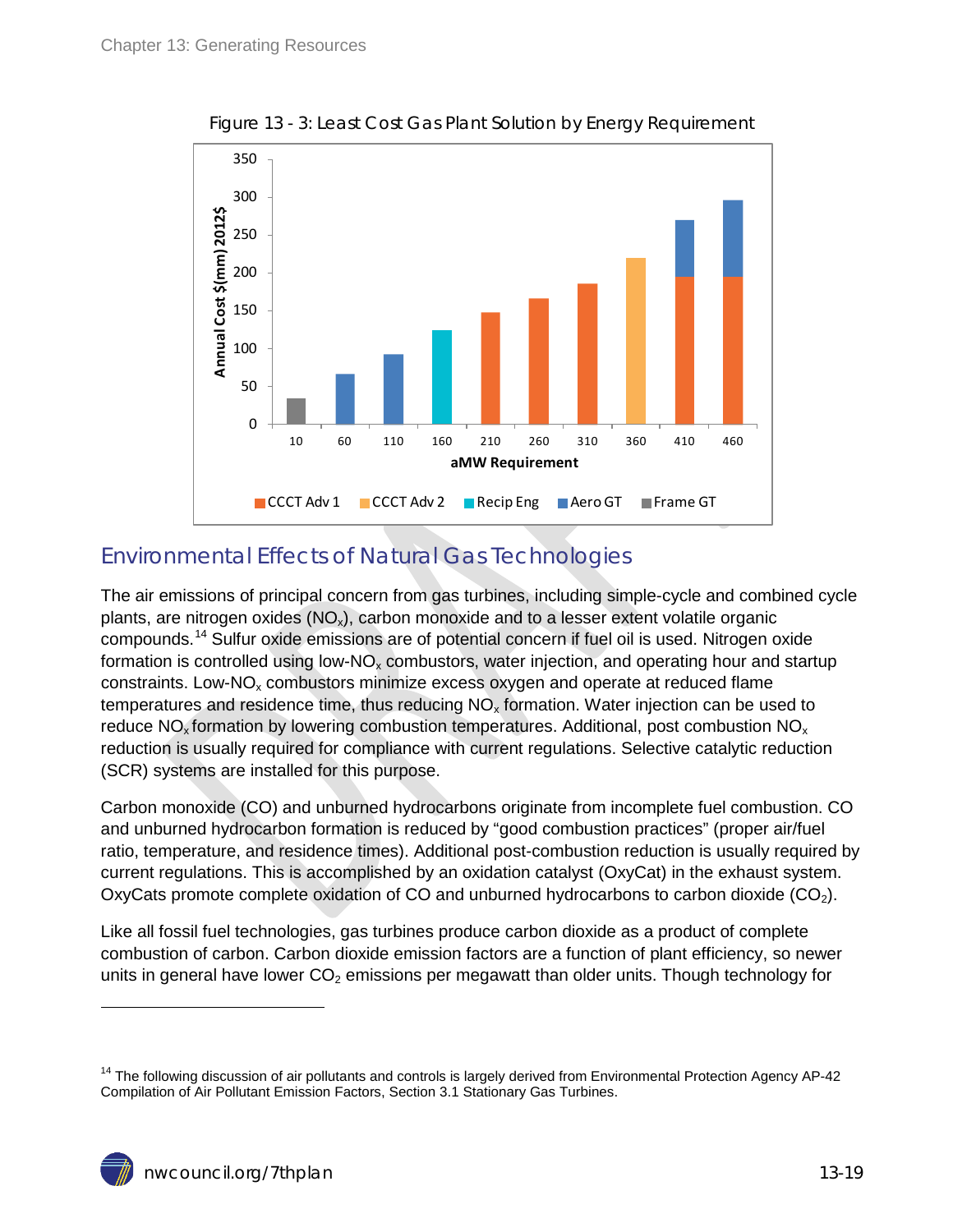separating CO<sub>2</sub> from the plant exhaust is available, as a practical matter it is unlikely that CO<sub>2</sub> removal technology would be employed for simple-cycle gas turbines because of the relatively low carbon content of natural gas and the relatively small size and limited hours of operation of these units. Newer units are likely to comply with the  $CO<sub>2</sub>$  performance standards of the proposed Clean Power Plan and will continue to serve loads, and to an increasing extent, shaping of variable output renewable resources.

Simple-cycle gas turbines do not employ a steam cycle so require no condenser cooling. Intercooled turbines do require cooling of the air intercooler. This is accomplished using a circulating water system cooled by evaporative or dry mechanical draft cooling towers. Other uses of water include water injection for  $NO<sub>x</sub>$  control and power augmentation and for inlet air evaporative cooling systems to increase power output during warm conditions. Sulfur oxide emissions from units with fuel oil firing capability are controlled by use of ultra-low sulfur fuel oil and fuel oil consumption limits.

Air emissions of concern for natural gas reciprocating engine plants are nitrogen oxides, carbon monoxide, volatile organic compounds, particulates, and carbon dioxide. Engines utilizing fuel oil for compression ignition or backup purposes may also produce sulfur dioxides. Nitrogen oxides are produced by oxidation of atmospheric nitrogen during the fuel combustion process.  $NO<sub>x</sub>$  formation is suppressed by "low-NO<sub>x</sub>" combustion design. Selective catalytic converters in the exhaust system for additional  $NO<sub>x</sub>$  removal are usually needed to meet permit limits.

Other concerns of natural gas generating technologies are water use, noise, and solid waste. Waste heat removal is usually accomplished using closed-cycle dry or evaporative cooling. Evaporative cooled plants are more efficient than dry-cooled, but evaporative cooling consumes water. While reciprocating engines are inherently very noisy, perimeter noise levels are controlled by acoustic enclosures and air intake and exhaust noise suppression. Solid waste production is limited to household and maintenance wastes and periodic catalyst replacement. Catalyst materials are recycled.

Methane, which is a potent greenhouse gas, is released during the production and transportation of natural gas. A discussion of fugitive methane emissions and reduction is available in Appendix I, as are further details on the environmental effects and environmental regulations related to the use of natural gas in the generation of electricity.

# <span id="page-19-0"></span>Solar Technologies

There are two basic types of solar electricity generating technologies: solar photovoltaic (PV) and concentrated solar power (CSP).

Solar PV cells convert sunlight directly into electricity. The first modern solar cell was developed in Bell Labs in 1954.<sup>[15](#page-18-2)</sup> In the 1960s, the space industry was an early adopter of the technology and

<span id="page-19-1"></span><sup>15</sup> John Perlin, *The Silicon Solar Cell Turns 50* (NREL Report No. BR-520-33947, August 2004)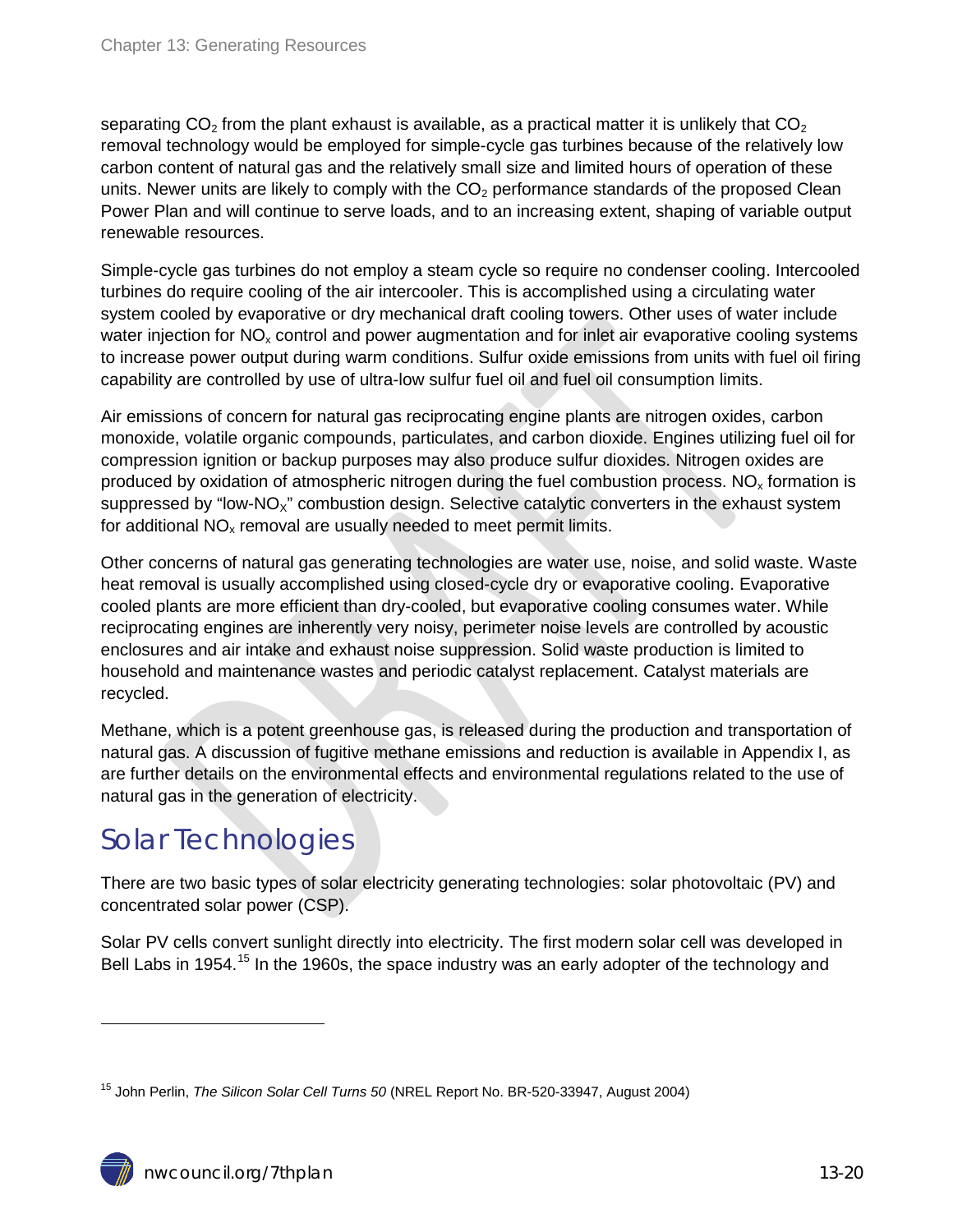spurred further development. Today, solar PV cells are manufactured from a variety of semiconductor materials and are significantly more efficient at turning sunlight into electricity.

PV is considered a variable renewable energy resource since generation requires sunlight and therefore does not generate power during the nighttime. Electricity generation can also be affected by changing atmospheric conditions such as cloud cover. In the future, this issue may be alleviated by pairing solar PV installations with emerging storage technologies such as batteries. Battery technologies are rapidly improving, and in the future could be a key component of PV systems. Battery systems could firm up variability in generation, and shift delivery into early morning or evening/nighttime as needed. See the Storage section later in this chapter for more discussion on battery storage.

CSP technologies typically redirect and focus sunlight in order to generate the thermal energy required to drive a steam turbine to generate electricity. CSP can be configured as a firm generation source by adding thermal storage capabilities.

Solar power is riding a strong wave of popularity. Over 5,000 megawatts of solar capacity was added in the U.S. alone in 2014, representing a record year. [16](#page-19-1) Growth in new solar power development is expected to be strong through 2015 and 2016, but may drop in 2017 when the Federal Investment Tax Credit (ITC) is lowered from 30 percent to 10 percent. California and Arizona have strong solar insolation characteristics and have led the way in solar build-outs in the U.S. Additionally, California has an aggressive renewable portfolio standard (RPS), which is helping to drive builds.

A few reasons for solar power's popularity include:

- Clean and renewable source of electricity
- **Convenient and relatively simple to install (solar PV)**
- **Shrinking costs to produce power coupled with improved technology and performance**
- **Prime generation coincident with summer demand peaks**
- **Financial incentives and state RPS**

Recently, some very large CSP projects have come on-line, such as the Ivanpah Solar Power Facility (392 megawatts) in the California desert. CSP projects have longer construction times and higher costs per watt than PV systems. Solar resource requirements may limit these large scale U.S. plants to locations in the southwest. Though CSP could play a future role in the Northwest due to the technology's ability to provide dispatchable power, for the Seventh Power Plan, the focus was on PV.

PV can be divided into two categories: utility-scale systems and distributed systems. Utility-scale PV refers to relatively large systems (from a few megawatts to several hundred megawatts) installed on the ground, generating electricity for the wholesale market. The largest PV facility currently operating

<span id="page-20-0"></span><sup>&</sup>lt;sup>16</sup> Miriam Makyhoun, Ryan Edge, Nick Esch, *Utility Solar Market Snapshot Sustained Growth in 2014* (SEPA, May 2015)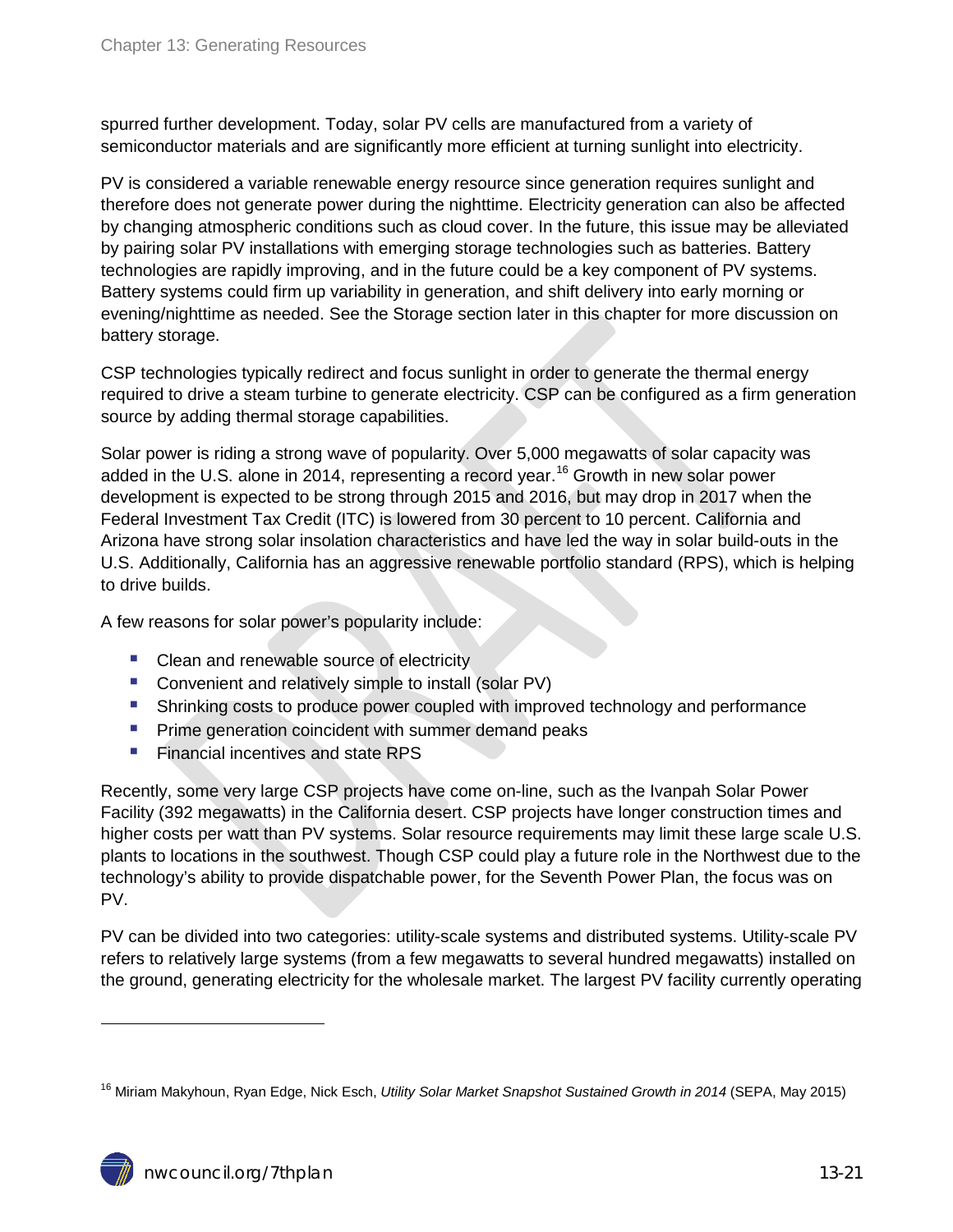in the Northwest is the 50 acre, 5.7 megawatt Outback Solar Project in Christmas Valley, Oregon. Several large PV projects have been installed recently in California and Arizona, such as the California Valley Solar Ranch near San Luis Obispo (250 megawatt) and the Agua Caliente Solar Project (290 megawatt) in Yuma County, Arizona. In the Northwest, the best solar resource areas are in the inter-mountain basins of south-central and southeastern Oregon, and the Snake River plateau of southern Idaho.

Smaller PV systems can also be deployed as a distributed power sources to generate electricity onsite for residences and commercial businesses. In this case, the modules are often mounted on top of roofs or other building structures.

The US Department of Energy's SunShot Initiative was launched in 2011 in order to coordinate scientific efforts at reducing the cost structure of solar power. The stated goal of the initiative is to reduce solar PV costs to \$1.00 per watt (direct current) by 2020 for utility scale, \$1.25 per watt (direct current) for commercial rooftop, and \$1.50 per watt (direct current) for residential rooftop.<sup>[17](#page-20-0)</sup> This would represent a 75 percent drop from the cost of solar PV in 2010. While module prices have steadily declined, costs for the other system components have not dropped as sharply. Further declines in cost across all components and/or significant improvements in power efficiencies will be required to meet the target.

#### <span id="page-21-0"></span>Utility Scale Solar Photovoltaic

For utility scale installations, PV cells are assembled into modules, ground mounted to fixed plates or tracking mechanisms on large land sites, and connected to the electricity grid. There are three main cost components for a utility scale PV system:

- 1. PV module
- 2. Power Electronics
- 3. Balance of System (BOS)

PV modules are typically manufactured from semiconductor materials. Some commonly used materials include crystalline silicon (c-Si), and for thin film PV, cadmium tellurium (CdTe). Efficiencies for commercially available c-Si cells range from 14 to 16 percent, and 9 to 12 percent for thin film. Though thin film technologies tend to be more flexible for installations, c-Si systems are currently the most common choice. Efficiencies for both have been improving, additionally, since 1976; costs for globally manufactured PV modules have been dropping by 20 percent for every doubling of production.<sup>[18](#page-21-1)</sup> More recently, solar PV manufacturing has piggybacked on advances in the computer chip manufacturing industry. As a result, module prices have been declining at a faster pace than the other cost components, and are now estimated to comprise a little under half of the overall cost of a solar installation.

Inverters, which are required to convert electricity from direct to alternating current for the grid, are the main cost driver in the power electronics category. Like PV modules, inverters are sold on the

<span id="page-21-2"></span><span id="page-21-1"></span><sup>17</sup>*,4 SunShot Vision Study* (DOE/GO-102012-3037 February 2012)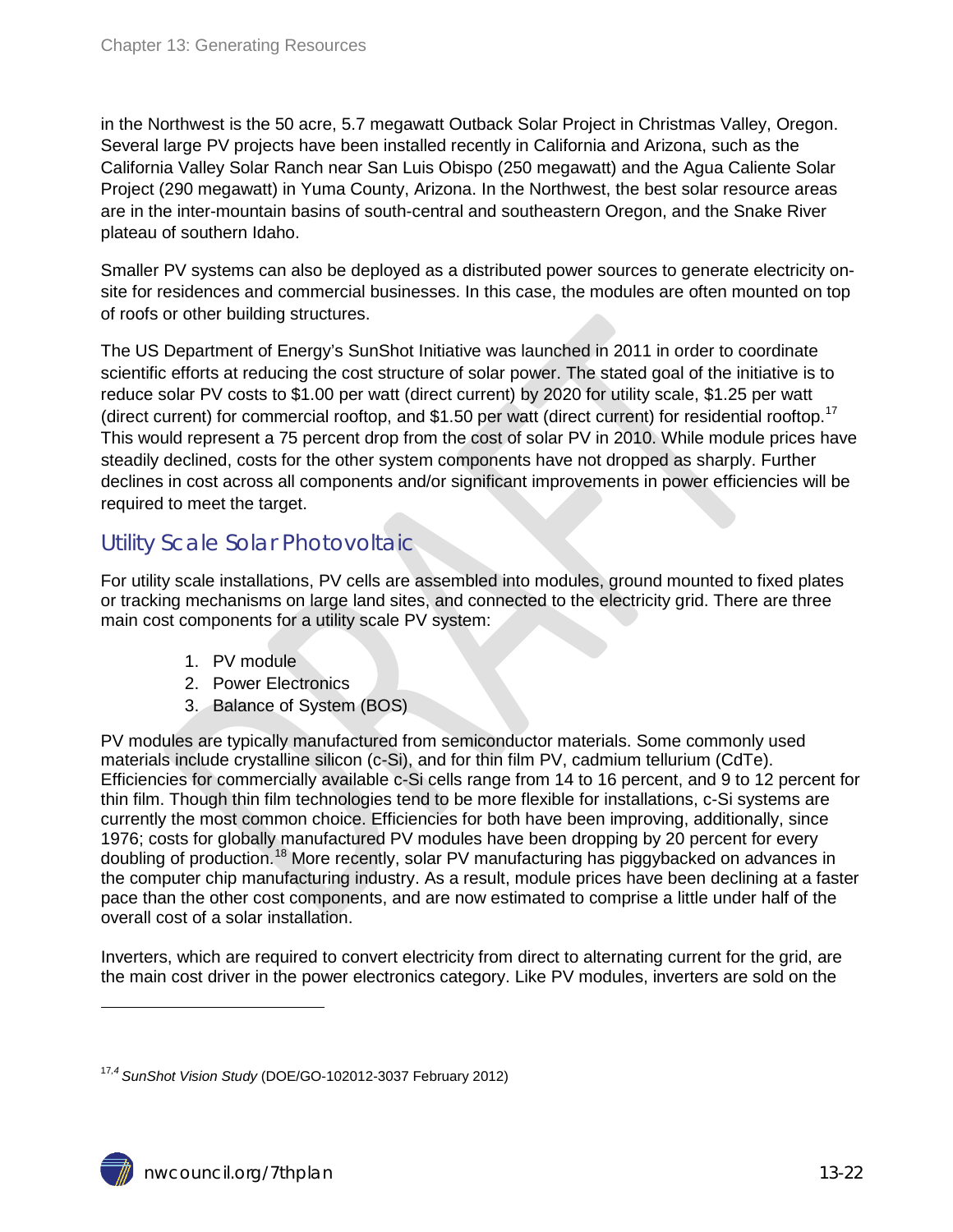world market. Balance of system (BOS) catches the remaining costs, such as hardware to hold the panels, tracking mechanisms (single or dual-axis), land, and permitting.

Utility scale solar PV project financing is complex due to the high upfront capital costs involved, the dynamic costing landscape, and the capability of the sponsor to best utilize available tax incentives. Federal incentives for solar projects come in two forms:

- Accelerated tax depreciation (MACRS<sup>[19](#page-21-2)</sup>)
- **Investment tax credit (ITC)**

These two factors push tax savings early on in the project financing; both reduce costs when the time value of money is at its highest. The challenge for the project sponsor becomes how to fully capture the value of both of these tax benefits in order to lower the overall cost of financing the project. Currently, the Federal Investment Tax Credit (ITC) stands at 30 percent, but is scheduled to drop to 10 percent in 2017. The cost savings attributed to these two tax incentives can vary depending on the "tax appetite" of the sponsor and the project financial model type, resulting in a range of potential value for the plant's expected levelized cost of energy.<sup>[20](#page-22-0)</sup>

Utility scale solar PV plants can be built in a wide range of sizes, from under 3 megawatts to greater than 500 megawatts – but a commonly installed size is around 20 megawatts.

The reference plant is defined as a 20 megawatt (alternating current) solar PV installation located in southern Idaho using c-Si modules mounted on single-axis trackers. It is assumed to be located on low-grade or distressed agricultural land or other disturbed site with little existing or potential ecological value and no threatened or endangered species present. The plant is sited or shielded to avoid unacceptable visual impacts. The plant is assumed to have a 30 year lifetime, with an annual average degradation of 1 percent. The solar calculator PVWatts® (available on the NREL website) was used to estimate the annual capacity factor. Prime generation months occur from April through September. The expected fixed operations and maintenance (O&M) include inverter replacements at 15 years, along with periodic cleaning of the modules. To be consistent with utility scale PV development across the country, the project sponsor is assumed to be an independent power producer (IPP). A second reference plant was defined with additional cost estimates required to bring power from the same Southern Idaho location to the west side of the region, which would likely require an expansion of the Bonneville transmission system.

Due to the rapidly changing cost environment for solar technology, the Council developed a forecast of system installation costs across the planning horizon, using historic data and forward looking analysis. From this, the Council developed a forecast of the fixed capital costs, and levelized cost of energy for the solar PV reference plant. Figure  $13 - 4$  displays the forecast of expected overnight

<span id="page-22-0"></span><sup>&</sup>lt;sup>19</sup> Modified Accelerated Cost Recovery System – tax depreciation as defined by the Internal Revenue Service<br><sup>20</sup> Mark Bolinger, *An Analysis of the Costs, Benefits, and Implications of Different Approaches to Capturing th Renewable Tax Incentives* (LBNL-6610E, May 2014)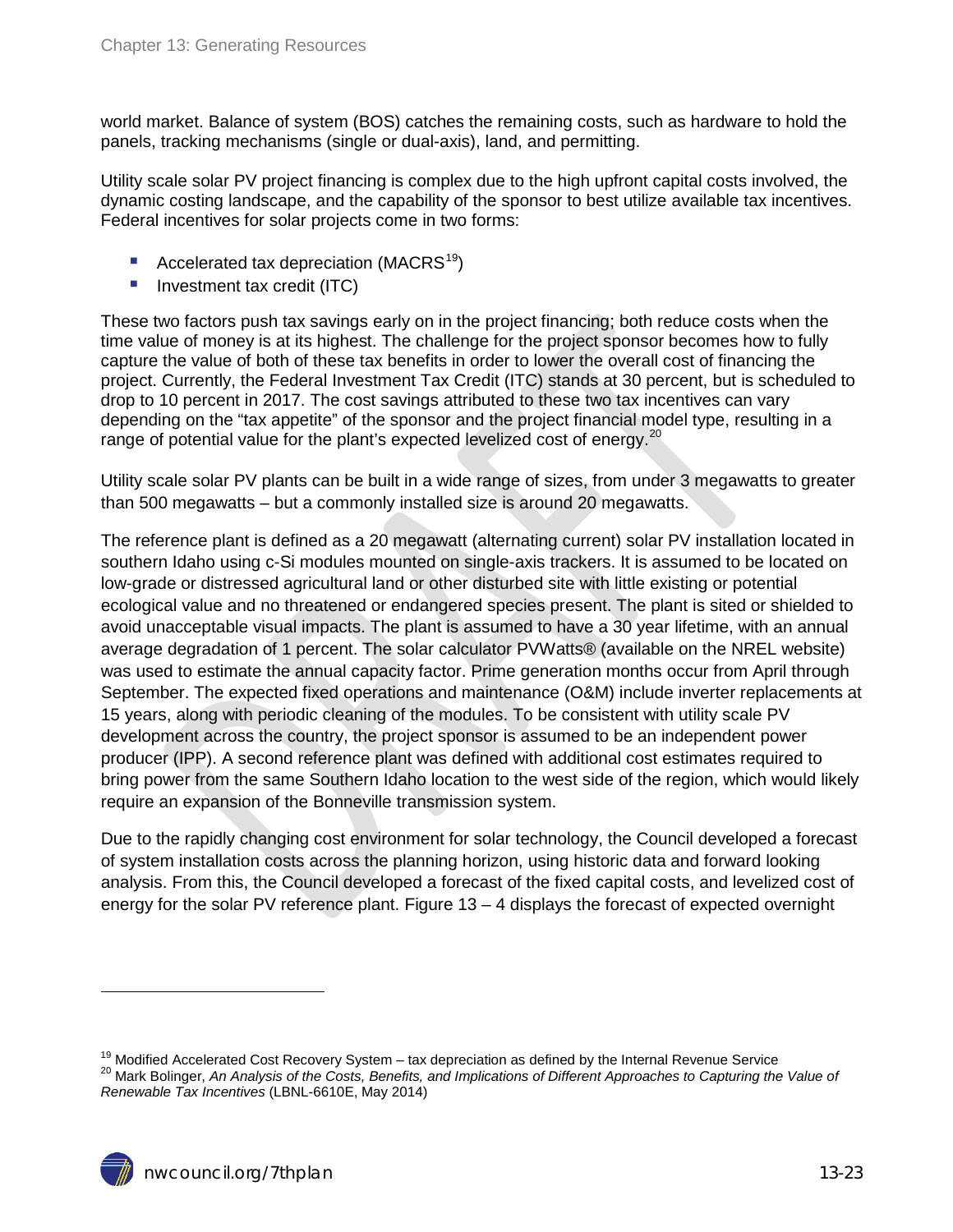capital cost for the reference plant, along with the SunShot goal and a range of collected analyst's forecasts. [21](#page-22-0)

<span id="page-23-0"></span>



Figure 13 - 5 shows the forecast for the levelized cost of energy for solar. The forecast decline is not as sharp as the decline in capital costs due to the federal ITC dropping to 10 percent from 30 percent.

<span id="page-23-1"></span><sup>21</sup> *Photovoltaic System Pricing Trends Historic, Recent, and Near-Term Projections 2014 Edition,* (NREL/PR-6A20-62558, September 2014)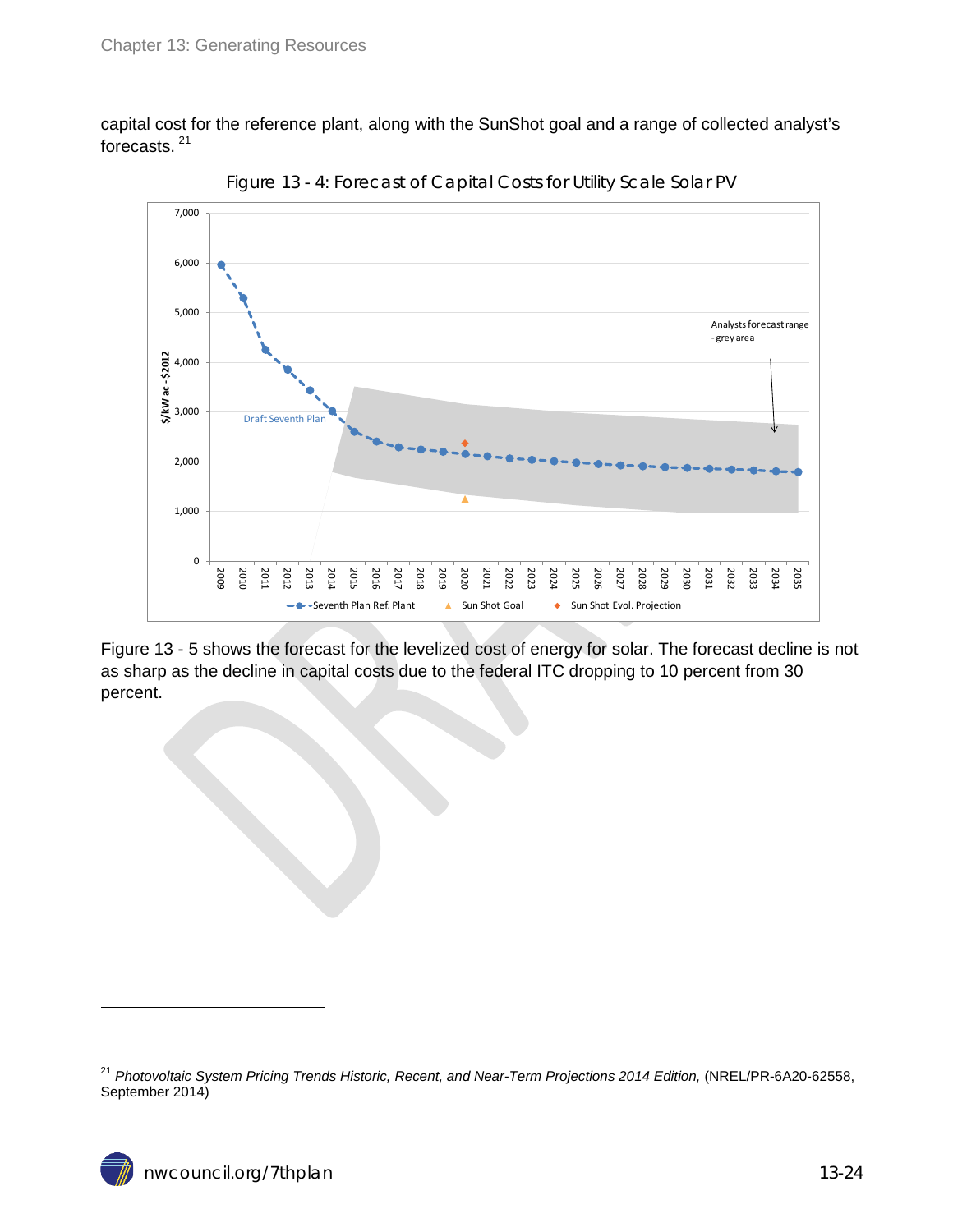<span id="page-24-1"></span>

Figure 13 - 5: LCOE Forecast Range for Utility Scale Solar PV

### <span id="page-24-0"></span>Distributed Solar Photovoltaic

Solar PV panels can be mounted on the rooftop of a residence or commercial building structure to provide on-site electricity and also send power to the grid. The amount of power generated depends on the amount of sunlight that is available, the roof angle and orientation, and the amount of shading from trees and other buildings. A typical residential rooftop system is around 5 kW in size, while commercial systems are around 32 kW.

Like utility scale solar, residential and commercial distributed solar PV installations across the US are growing. According to the Energy Information Administration (EIA), rooftop solar electricity production grew an average of 21% per year from 2005 through 2012. In the Northwest region, as of 2012 there are over 10,000 utility customers with installations that were selling back power (net metering). Third party leasing has become a more popular option than outright customer owned systems.

Historically, costs for distributed solar installations have been higher than for utility scale. Residential solar PV installations have run about 1.5 times the cost of utility scale, while commercial systems have been around 1.35 times more expensive $^{22}$  $^{22}$  $^{22}$ .

<span id="page-24-2"></span><sup>22</sup> Galen Barbose, Samantha Weaver, Naim Darghouth *Tracking the Sun VII, an Historical Summary of the Installed Price of Photovoltaics in the United States from 1998 to 2013* (LBNL, September 2014)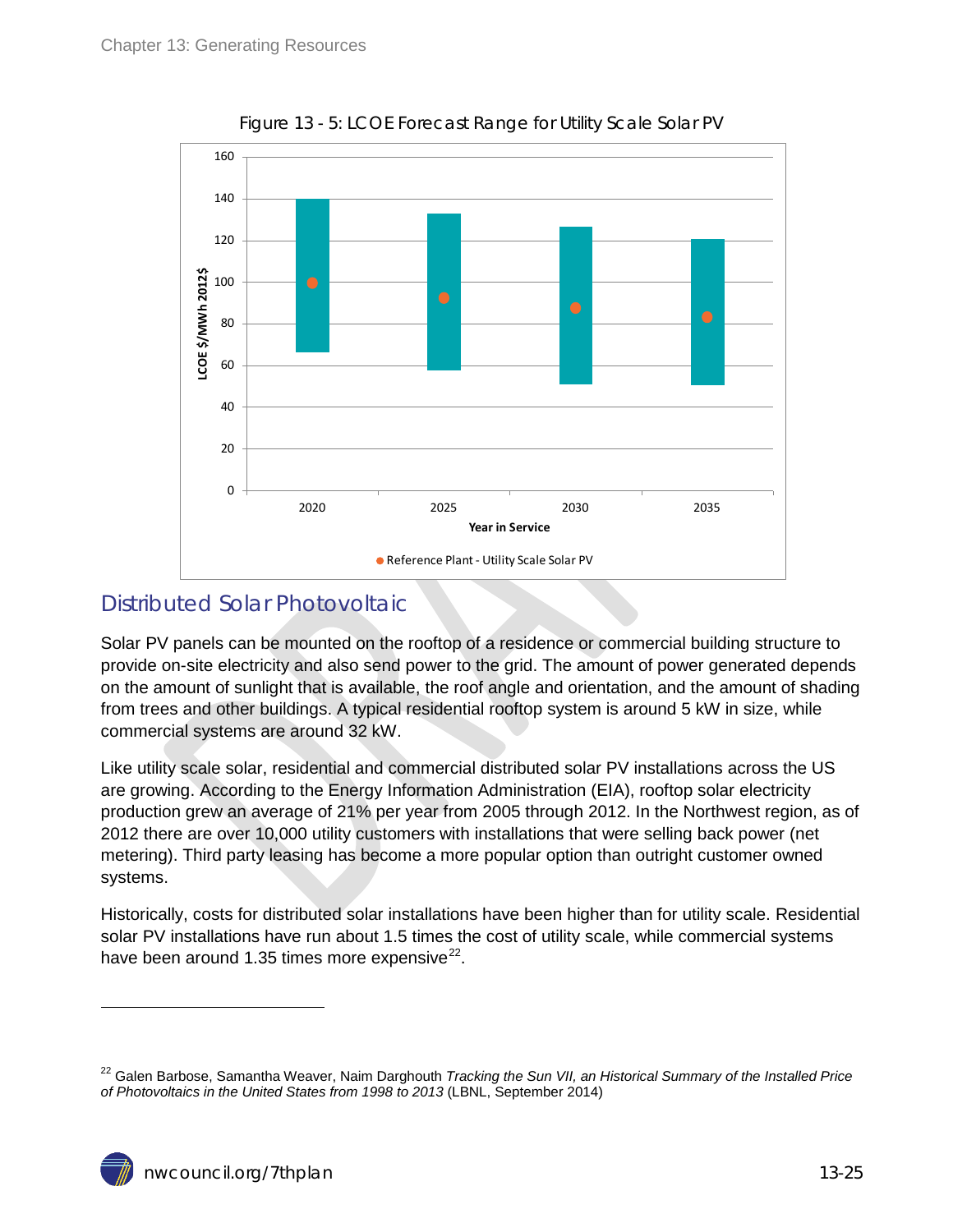See Chapter 12 for further information on distributed solar PV.

### <span id="page-25-0"></span>Environmental Effects of Solar Technologies

Potentially significant environmental impacts of utility-scale PV plants include visual impact, air particulate release during construction, land use conversion, habitat loss, and direct avian mortality. Other, less significant, impacts may include minor greenhouse gas releases during construction and operation, disturbance of archeological and other cultural resources, preemption of recreational features and mineral resources, energy consumption during construction and operation, release of hazardous materials, noise during project construction, socio-economic impacts of construction and operational personnel, transportation impacts during construction, and consumption of water.<sup>[23](#page-24-2)</sup>

The visual character of the site of a utility-scale PV plant is changed from agricultural or natural use to an extensive array of solar modules and ancillary facilities. While the plant profile is low, the modules are highly reflective and can produce severe glare at great distances. The glare may affect road, rail, and air transportation safety, create nuisance for nearby residential and other uses, and may impact the visual integrity of historic, recreational, and natural sites. Visual impacts are mitigated by careful site selection, shielding, and module positioning restrictions.

While no significant air emissions occur during operation, particulates can be released by grading and other construction activities. These are typically controlled by watering susceptible surfaces.

PV plant construction results in conversion of a former agricultural or natural site to one largely covered with photovoltaic modules and ancillary facilities. While vegetative ground cover can be maintained under a portion of the arrays, loss of potentially productive agricultural land or natural habitat may occur. Utility-scale photovoltaic plants require about 6 - 8 acres of land per megawatt of capacity,<sup>[24](#page-25-2)</sup> so the reference plant will occupy about 160 acres. Significant land use impacts can be avoided by use of low-grade agricultural and other disturbed sites. In the long-term, because modules are usually supported on driven piles or screw mounts, the site of a photovoltaic plant could be restored to previous condition without excessive difficulty.

Further details are in Appendix I concerning the environmental effects of solar generation and the environmental regulations and compliance actions associated with those effects.

## <span id="page-25-1"></span>Wind Power

<span id="page-25-3"></span> $\overline{a}$ 

There are two primary forms of wind power resources - the established terrestrial, utility-scale onshore wind power and the emergent offshore wind power. A third form is distributed generation wind power, which typically comprises small output (average of 100 kilowatt) turbines used directly by the end-user to power a residence or commercial entity.

<span id="page-25-2"></span><sup>&</sup>lt;sup>23</sup> List of potentially significant and less significant impacts adapted from Merced County (California) Planning Department. Notice of Preparation of an Environmental Impact Report for the Quinto Solar Photovoltaic Project. December 2010.  $^{24}$  6 acres from NREL, 8 is average of a sample of 13 WECC PV plants ranging from 5 to 250 MWac.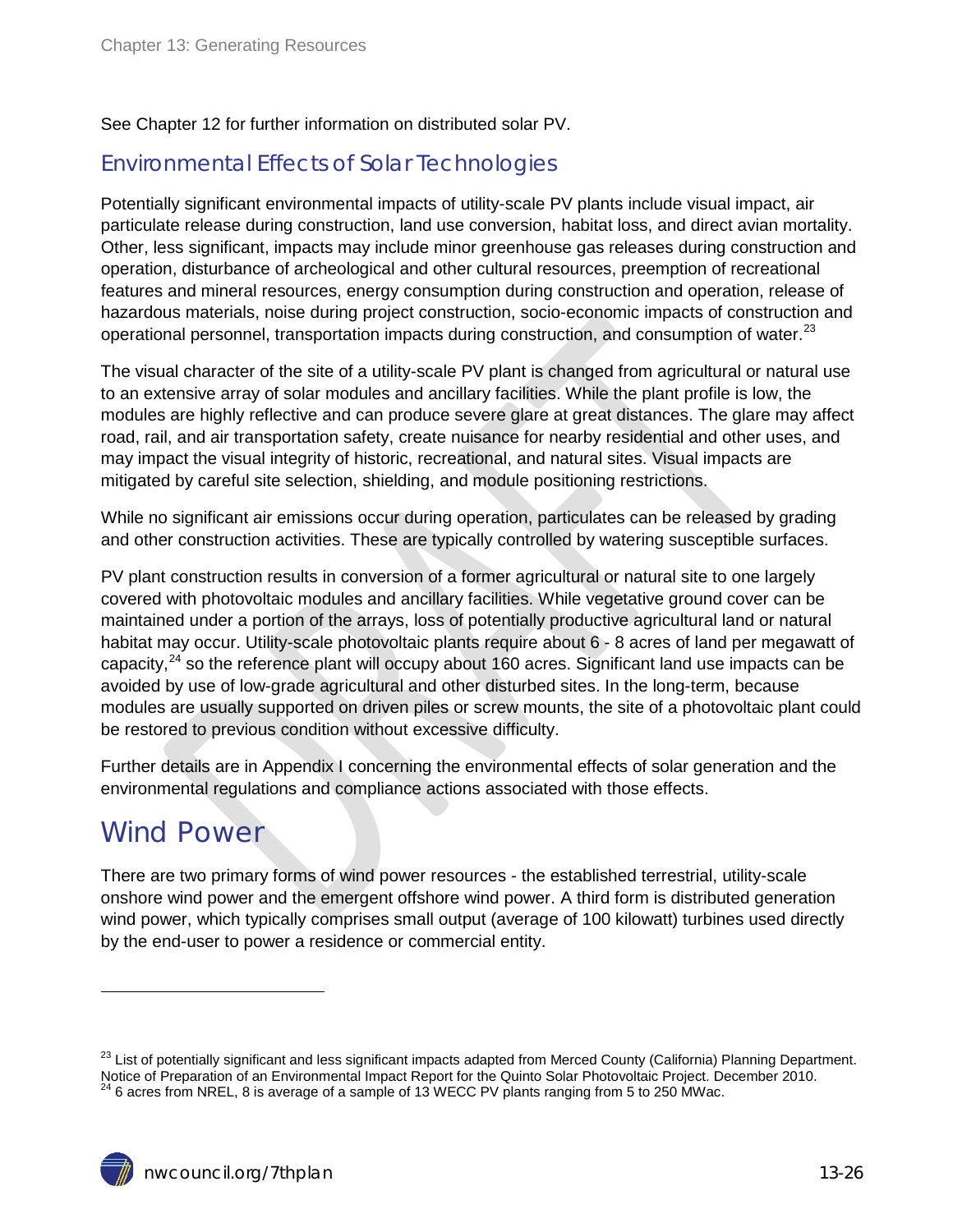Utility-scale, onshore wind power is classified as a primary resource for the Seventh Power Plan, and therefore received an in-depth, quantitative analysis for modeling purposes. Offshore wind, while an established technology in other parts of the world, is still emerging in the United States and therefore is classified as a resource with long-term potential for the Pacific Northwest.

Wind power is a naturally occurring, renewable form of energy that is harnessed and transferred into electricity through power plants made up of individual turbines. Wind turbines primarily consist of a tower, two or three blades, hub and rotor, and a nacelle (consisting of interconnected shafts (low and high speed), a gear box, and a generator). As the wind blows, the turbine blades (connected at the hub and attached to the rotor) are rotated, with the rotor causing the low speed shaft to spin within the nacelle. Housed in the gearbox, the low speed shaft is connected to the high speed shaft, which increases the speed of the rotation. The gearbox is attached to the generator, which produces the electricity. Wind turbines typically possess weather vanes and anemometers (an instrument to measure wind speed) that transfer information to a controller. Between the controller computer system and remote operators, a wind turbine can be turned on and off depending on the wind speed as well as positioned depending on the wind direction. Today's wind turbines typically cannot operate in winds higher than 55 miles per hour, and are therefore shut down to preserve the equipment when wind reaches that speed.

Wind power is a variable energy resource that produces intermittent generation output and little firm capacity; therefore, wind power often requires supplemental firm capacity and balancing reserves in order to integrate it into a power system. An existing surplus of balancing reserves and firm capacity within the Pacific Northwest enabled the early growth of wind power without the need or cost of additional capacity reserves. However, significant recent development and the concentration of installed wind capacity within a single balancing area has led to a few substantial ramping events, putting pressure on the balancing area's ability to integrate the wind power without, for example, displacing other must-run resources. Additional wind power development will need to take this into consideration. Measures such as improved load forecasting, up-ramp curtailment, and sub-hourly scheduling can reduce the amount of flexibility required to integrate a given amount of wind capacity.

## <span id="page-26-0"></span>Utility-scale, Onshore

Since the first wind turbine technologies were developed in the 1980's, there has been a significant reduction in capital cost and subsequent increase in performance as the technology has been streamlined and improved. Capital costs rose from 2003-2010 due to rising global commodity and raw materials prices, increased labor costs, and the economic recession that peaked in the US in 2008-2009. Since then, costs have again begun to decline and performance has continued to improve. As the diameter of the rotors and the hub heights have both increased, the nameplate capacity per turbine has increased. The ability of these turbines to achieve a greater wind sweep area has improved efficiency and capacity factors, allowing for development in areas that may have suboptimal wind resources.

Over the past decade, wind development both regionally and nationally has grown significantly. According to the American Wind Energy Association (AWEA), there was 65,879 megawatts installed nameplate capacity of wind in service in the United States at the end of 2014. In the Pacific Northwest, over 9,000 megawatts nameplate capacity of wind has been developed since the first project in 1998. Regional development trends have mirrored national trends, with development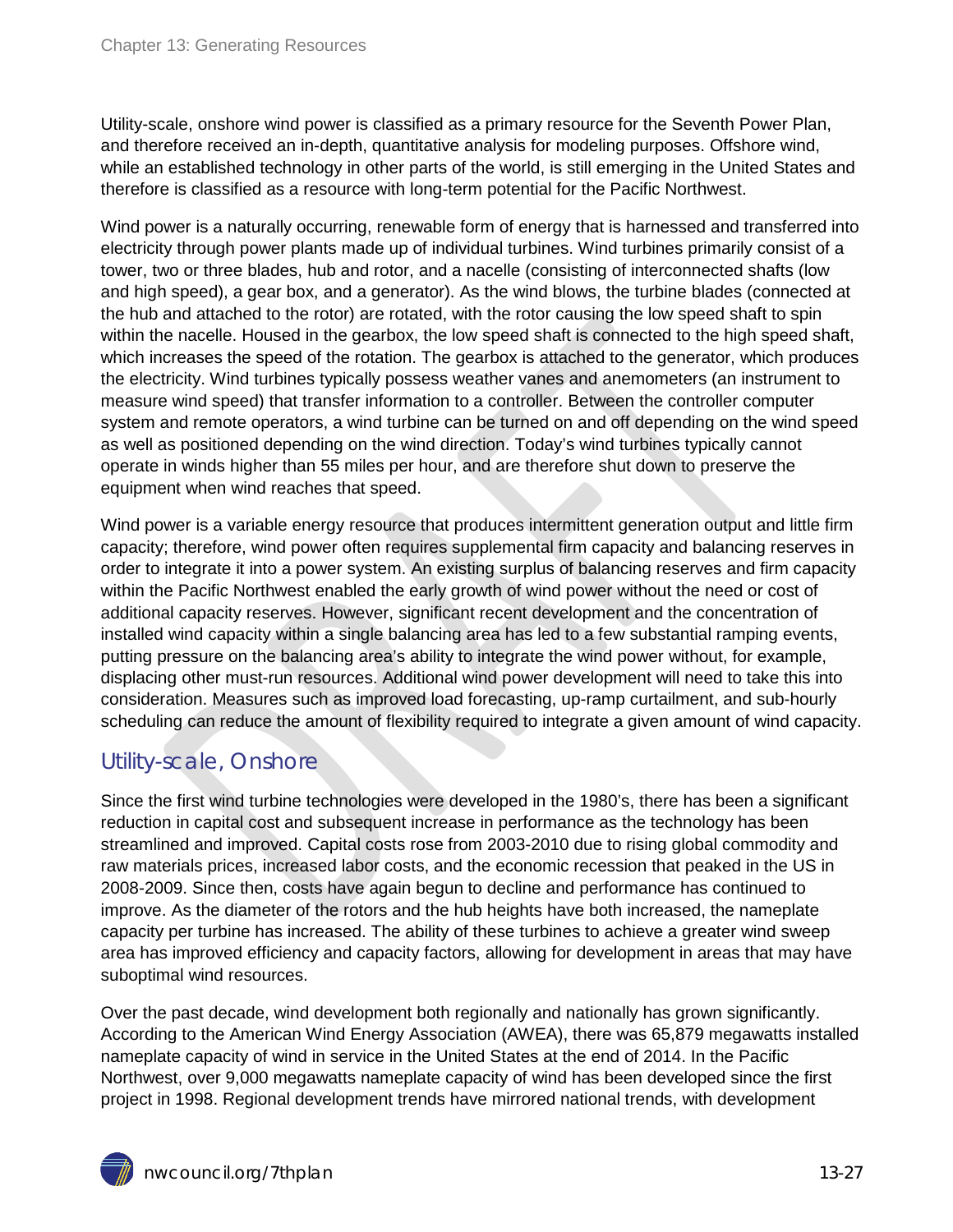waxing and waning with the expiration and renewal of tax incentives and the onset of state Renewable Portfolio Standards (RPS). To date, 2012 has been the strongest year for wind development for the region and nation, with development dropping off since then.

The rapid rate of development reflects the fundamental attributes of wind power as an abundant, mature, relatively low-cost source of low-carbon energy with local economic benefits. These attributes, combined with an array of market and financial incentives and strong political and societal support within the Northwest and elsewhere in the Western Electricity Coordinating Council (WECC) region spurred the development over the past decade. Developing and purchasing wind power to meet state RPS requirements has arguably been the largest driver of development to-date. With the future of the federal tax incentives uncertain, and many near-term RPS targets met, wind power will have to stand on its own economic and operational strengths when compared to other new resource options. The federal Production Tax Credit (PTC) last expired at the end of 2014 and has yet to be renewed.

The wind power reference plant for the Seventh Power Plan is a 100 megawatt nameplate capacity plant consisting of arrays of conventional three-blade, 2.5 megawatt wind turbine generators. The plant is assumed to have in-plant electrical and control systems, interconnection facilities and on-site roads, meteorological towers, and support facilities. The economic life of the reference plant has improved since the Sixth Power Plan, from 20 years to 25 years, based on improved technologies. The capital cost for projects in 2012 dollars is \$2,307 per kilowatt. There are two locations (and capacity factors) for the reference plant – one is located in the Columbia River Gorge and the other in Central Montana with delivery into the Bonneville Power Administration service territory. The capacity factor in the Columbia basin is 32 percent, while in central Montana where the wind resource is very high, the capacity factor is 40 percent.

Four wind resource blocks were defined to use as inputs to the RPM.

- 1. Columbia Basin wind with Bonneville transmission
- 2. Montana wind with existing transmission
- 3. Montana wind with a potentially new 230kV transmission line
- 4. Montana wind with a potentially large upgrade to the transmission system

The levelized costs for each wind resource were developed assuming that the Production Tax Credit would not be renewed after its expiration in 2014. The financial assumptions used for calculating levelized costs were consistent with an IOU sponsor. See Figure 13 - 2 (on page 13-10) for levelized costs of wind compared with solar PV.

## <span id="page-27-0"></span>Utility Scale - Offshore

Offshore wind potential off the coasts of the United States and in the Great Lakes is estimated to be as significant as 4,000 gigawatts. Realistically, feasible potential is likely to be much less when barriers such as competing economic enterprises, maritime traffic, and environmental issues and wildlife refuges are taken into consideration. While there is about 7,000 megawatts of offshore wind capacity installed globally, primarily off the coasts of Northwestern Europe and China, there are no operating plants installed in the United States as of mid-2015. There are, however, fourteen projects considered to be in advanced development on the East Coast, with two projects totaling about 530 megawatts under construction and expected to be commercially operable in 2016.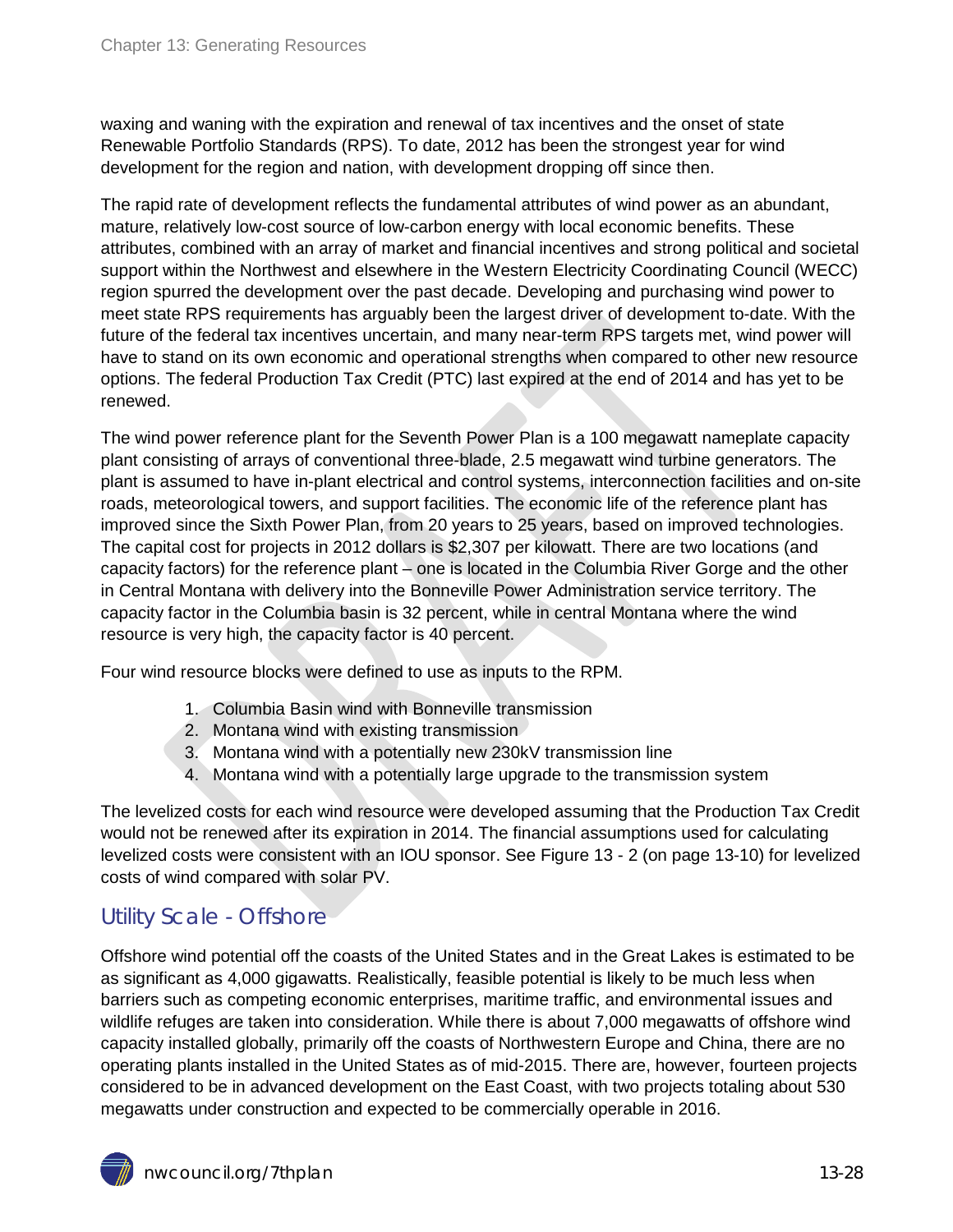Offshore wind turbines tend to be larger in both size and energy output than their terrestrial counterparts. The average offshore turbine has a capacity between four to five megawatts compared to 1.5 to three megawatts onshore. When the turbine capacity is combined with the higher offshore wind speeds, the capacity factors tend to also be higher than onshore plants. Due to the logistics of being offshore, wind turbines and their surrounding structures need to be able to withstand harsh environmental conditions as maintenance has proven to be difficult and costly. There are currently many offshore wind turbine prototypes and proven technologies, ranging from turbines that are designed to be drilled into the ocean floor and turbines that can float and therefore be placed further out in the ocean.

The estimated capital cost of offshore wind is between \$5,000 and \$6,000 per kilowatt, more than double the average cost of onshore wind projects. In addition to the challenge of making offshore wind more cost-competitive with onshore wind and other renewable energy sources, the Department of Energy has identified a lack of infrastructure (e.g. transmission) and an uncertain regulatory environment as significant barriers to development in the near term.<sup>[25](#page-25-3)</sup>

## <span id="page-28-0"></span>Environmental Effects of Onshore Wind Power Technologies

The proliferation of wind facilities has the potential to cause a variety of impacts, including harm to wildlife, plants, water and air quality, human health, and cultural and historical resources.

Wind turbines have the potential to affect a variety of wildlife, including birds, bats, and non-flying animal species. This impact may occur in at least three ways: direct contact with the turbine blades, contact with areas of rapidly changing pressure near spinning turbines, and habitat disruption from the construction and operation of turbines.

Wind facilities kill an estimated 140,000 to 328,000 birds annually in the U.S., although those figures are subject to considerable debate.<sup>[26](#page-28-1)</sup> Bird deaths are primarily the result of direct contact with spinning wind turbines, the tips of which can travel at speeds ranging from 150 to 200 miles per hour.<sup>[27](#page-28-2)</sup> The average wind project reports fewer than four bird fatalities per megawatt (nameplate capacity) per year, the majority of which are songbirds. $^{28}$  $^{28}$  $^{28}$ 

Eagles and other raptors may be affected by the operation of wind facilities in and around their soaring locations, through direct contact with spinning turbine blades. Raptor mortality from wind development, however, does not appear to be as significant a concern in the Northwest as it is in California.<sup>[29](#page-28-4)</sup> Wind developers and project owners can limit a facility's impact on raptors by engaging in a pre-development site evaluation to determine raptor abundance, siting in areas of low prey

<sup>&</sup>lt;sup>25</sup> "Offshore Wind Market and Economic Analysis: 2014 Annual Market Assessment." Navigant report prepared for U.S. Department of Energy, 2014.

<span id="page-28-1"></span><sup>&</sup>lt;sup>26</sup> http://www.sciencedirect.com/science/article/pii/S0006320713003522. That figure represents only a fraction of the birds killed by domestic cats, buildings, and transportation.

<span id="page-28-3"></span>

<span id="page-28-2"></span>http://www.nytimes.com/2011/03/21/science/21birds.html?\_r=0.<br><sup>27</sup> http://www.aweo.org/windmodels.html.<br><sup>28</sup> http://www1.eere.energy.gov/wind/pdfs/birds\_and\_bats\_fact\_sheet.pdf.<br><sup>29 *Id*</sup>

<span id="page-28-4"></span>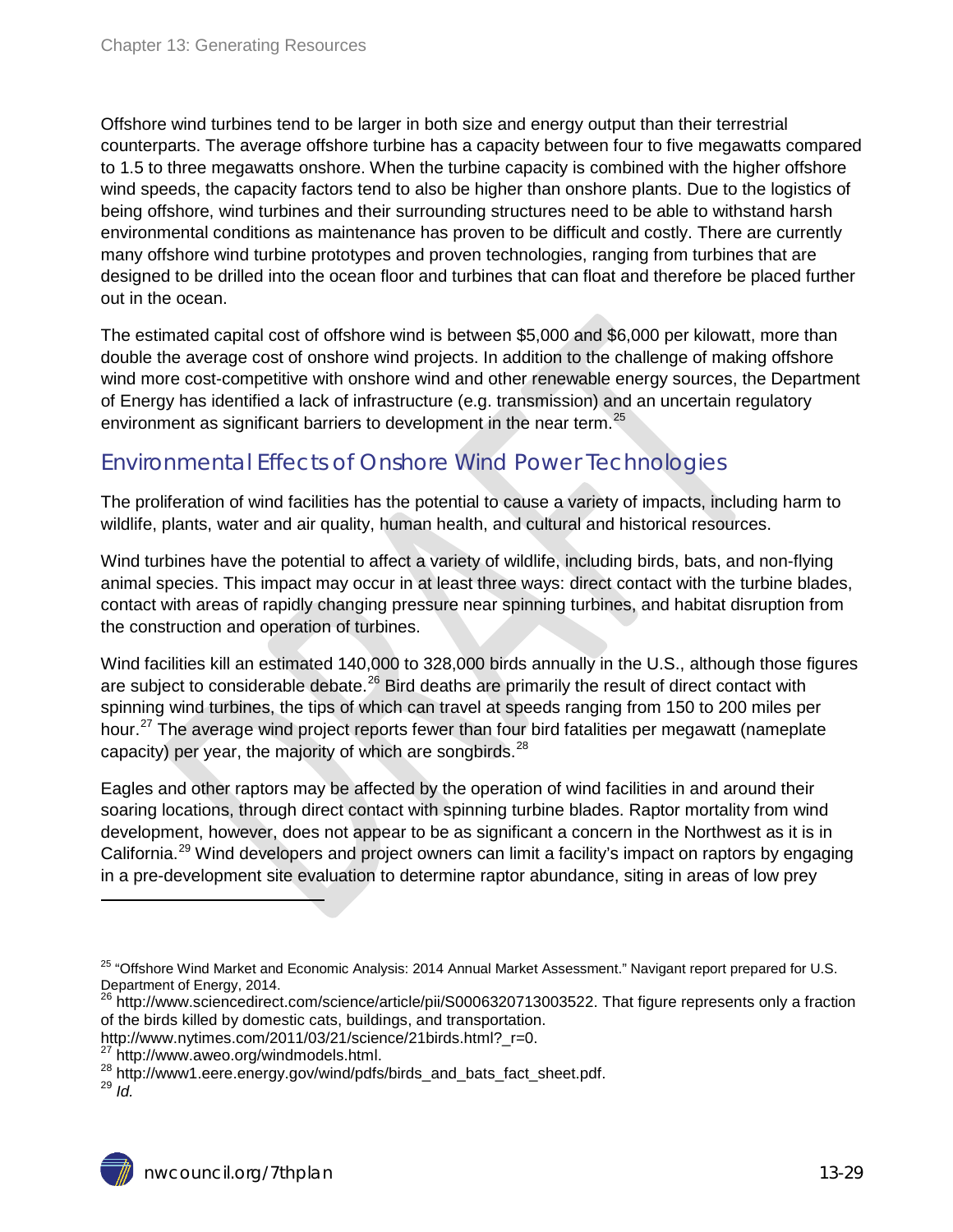density, and mitigation measures designed to curtail turbine operation when raptors are present.<sup>[30](#page-28-1)</sup> Another avian species of concern to wind development is the Greater Sage Grouse because its range coincides with prime wind resources in the region.<sup>[31](#page-29-2)</sup>

Many bat species are also affected by wind energy development, through both contact with the spinning blades and contact with areas of rapidly changing pressure caused by the turbines. Abrupt changes in pressure may cause barotrauma in bats, resulting in internal hemorrhaging that can be fatal.<sup>[32](#page-29-3)</sup> Wind turbines kill an estimated 600,000 to 900,000 bats annually in the United States. Risk to bats can be reduced significantly by curtailing operation during wind speeds at which bats are active, typically below 7.8 miles per hour.  $33$ 

Wind power development may have adverse impacts on water quality during construction, operation, and decommissioning phases, depending on the location of the project and its proximity to surface waters; however, these water quality impacts are not likely to be significant. In addition, wind power development and operation may result in a variety of human health impacts and impacts to cultural and historical resources. Primary human health impacts include aesthetic and noise disturbances, shadow flicker, and aviation safety lighting.

Further detail on environmental effects, environmental regulations, and compliance actions will be found in Appendix I. Appendix I also contains a discussion of the environmental effects and issues associated with the development of transmission facilities to serve the development of renewable resources across the region's landscape. See also the discussion of the region's existing generating resources in Chapter 9.

# <span id="page-29-0"></span>SECONDARY RESOURCES

The following resources were deemed to be secondary in terms of analysis for the Seventh Power Plan. While these resources have potential in the Pacific Northwest and utilize technologies that are commercially available, the quantity of the potential compared to the primary resources is less. The secondary resources were not explicitly modeled in the Regional Portfolio Model, though they are still considered viable resource options for future power planning needs within the region.

# <span id="page-29-1"></span>Hydroelectric Power

The Pacific Northwest power system is dominated by hydroelectric power. Stemming from the mountains of the Pacific Northwest and British Columbia, the heavy precipitation experienced there (often in the form of snow) produces large volumes of annual runoff. About 360 hydroelectric

<sup>30</sup> *Id.*

<span id="page-29-5"></span><span id="page-29-4"></span><span id="page-29-3"></span>

<span id="page-29-2"></span> $^{31}$  http://www.pnl.gov/main/publications/external/technical\_reports/PNNL-18567.pdf at 2.2.<br> $^{32}$  http://www1.eere.energy.gov/wind/pdfs/birds\_and\_bats\_fact\_sheet.pdf.<br> $^{32}$  http://www.popsci.com/blog-network/eek-squad do, *see also* http://www.smithsonianmag.com/smart-news/scientists-save-bats-and-birds-from-wind-turbineslaughter-130262849*/.*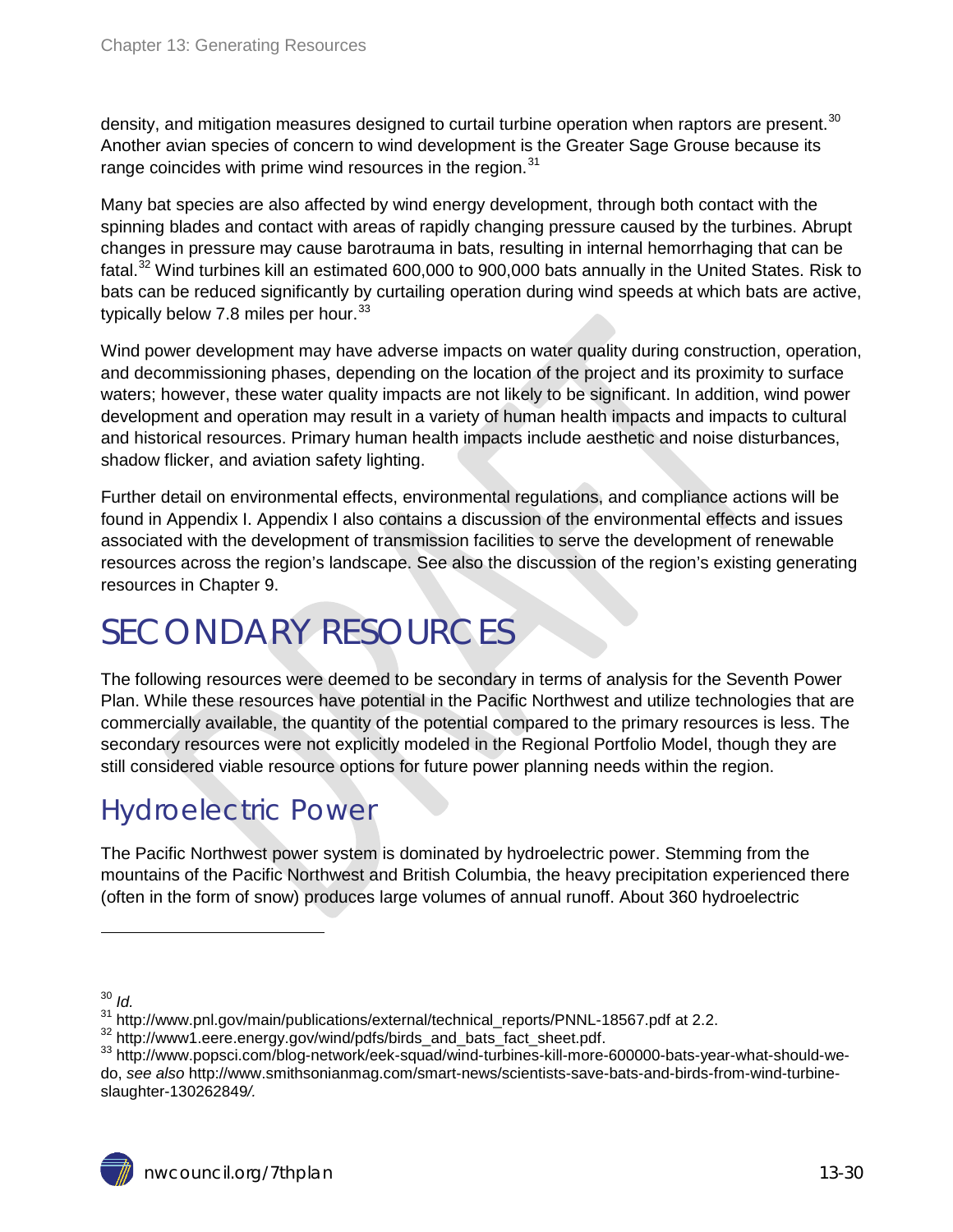projects have been developed in the Columbia River and its associated tributaries to capture that runoff, providing about 33,000 megawatts nameplate capacity to the region and accounting for over half of the energy generated in the region each year.

The region has been undergoing renovations and upgrades to many of its existing hydroelectric dams, often resulting in increased efficiency (average megawatts) of existing nameplate capacity or the added nameplate capacity through the addition of turbines and new equipment. Renovations to restore the original capacity and energy production of existing hydropower projects, and upgrades to yield additional energy and capacity are often much less costly than developing new projects. Most existing projects date from a time when the value of electricity was lower and equipment efficiency less than now, and it is often feasible to implement upgrades such as advanced turbines, generator rewinds, and spillway gate calibration and seal improvement. Even a slight improvement in equipment efficiency at a large project can yield significant energy.

New small hydropower projects have also been assessed for feasibility in the Pacific Northwest. Snohomish PUD developed its 7.5 megawatt installed capacity Youngs Creek small hydro project in 2011. It was the first new hydroelectric project in Washington in twenty years. Recent regulatory actions have helped pave the way for future small hydro development. President Obama signed into law the Hydropower Regulatory Efficiency Act of 2013, of which one of its goals is to streamline the licensing process for small hydroelectric and conduit projects. In some cases, projects meeting certain criteria are exempt from having to secure a license at all.

The Council's last major assessment of hydroelectric potential was conducted during the development of the Fourth Power Plan in 1994. That plan identified 480 megawatts of additional nameplate capacity, producing about 200 average megawatts of energy. Since then, there have been numerous regional and national studies that speculate that large amounts of hydroelectric potential remain to be developed in the region. These studies vary in scope, objective and methodology, and use different parameters and screens to narrow down and define hydroelectric potential. One of the most prevalent reports was a 2014 Department of Energy (DOE) hydropower potential assessment<sup>[34](#page-29-5)</sup> that identified almost 85,000 megawatts of physical developable hydropower in new stream reaches in the United States. The largest of this potential – 25,000 megawatts - was identified in the Pacific Northwest. Other studies looked at potential at existing non-powered dams, upgrades to existing hydroelectric facilities, and varying size, site, or region-specific assessments.

In order to gain a better understanding of Pacific Northwest potential for new hydroelectric development and upgrades to existing units, and the costs associated with that potential development, the Council commissioned a scoping study in 2014<sup>[35](#page-30-0)</sup> to review the published reports and estimates and determine if a realistic, reasonable assumption could be derived from the existing work.

<span id="page-30-1"></span><span id="page-30-0"></span> $34$  http://energy.gov/articles/energy-dept-report-finds-major-potential-grow-clean-sustainable-us-hydropower  $35$  http://www.nwcouncil.org/energy/grac/hydro/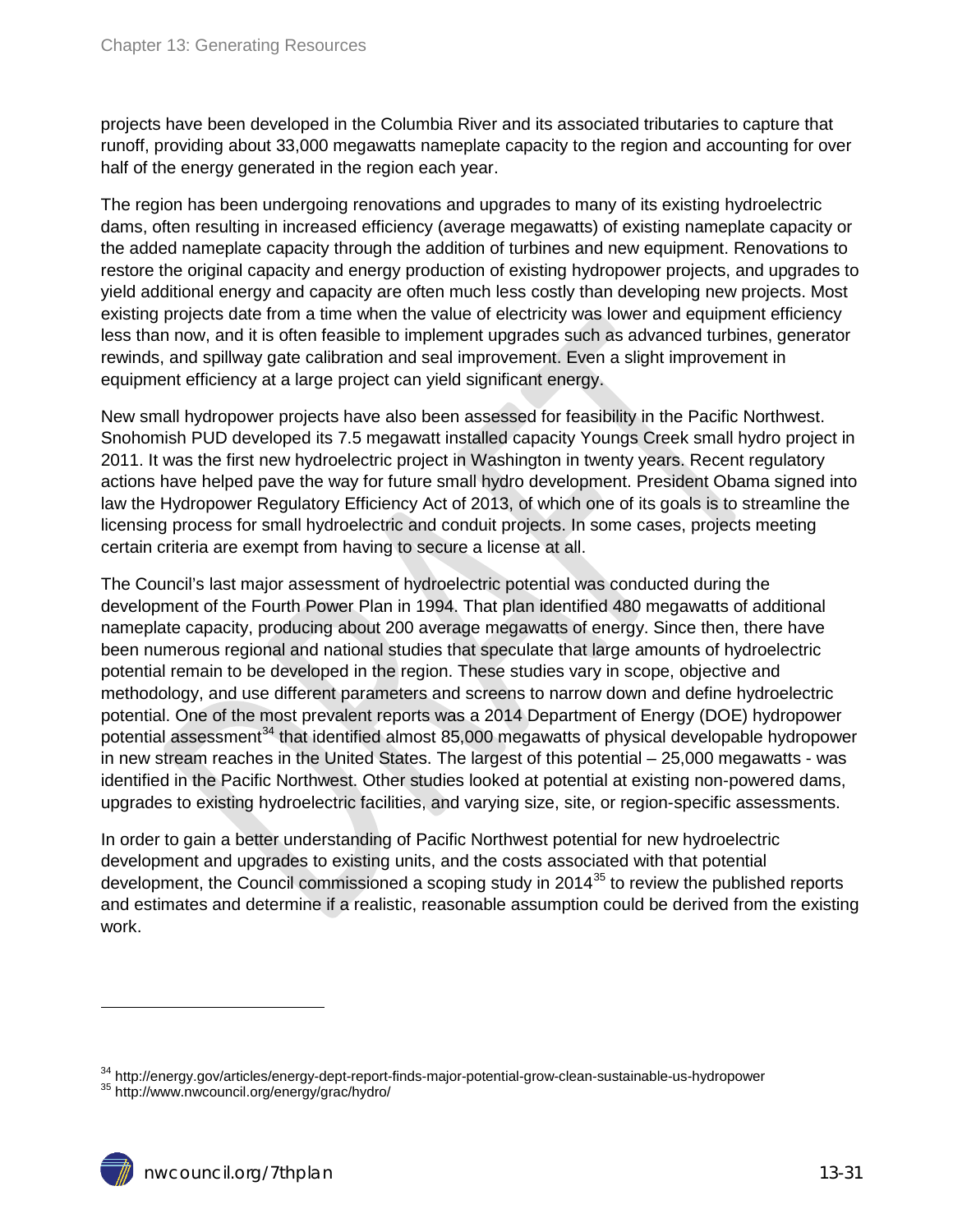The results of the scoping study identified 211 megawatts of potential new capacity at existing nonpowered dams, conduit and hydrokinetic sites, and from general assessments. In addition, in a survey of the region's hydroelectric owners, it identified 388 megawatts new capacity in upgrades to existing projects. Finally, the scoping study identified an additional 2,640 megawatts of new pumped storage capacity in the region.

Not included in these results are the potential identified by the 2014 DOE study because that report was not site-specific. However, while working with StreamNet<sup>[36](#page-30-1)</sup> and the Oak Ridge National Laboratory (who developed the DOE report), it was determined that only about 12 percent of the potential identified was located in sites that were outside of the Protected Areas. Extensive further analysis would need to be done on this remaining potential to determine if any of it would be economically and environmentally feasible to develop. In all likelihood, economics and environmental barriers would diminish this potential significantly. In addition, the remaining studies reviewed likely duplicate these areas and that potential was found to be extremely low. For more detail, see the Council's Regional Hydropower Scoping Study<sup>[37](#page-31-1)</sup>.

Because the results of the Council's scoping study determined that there was not significant new hydropower capacity available for development in the Pacific Northwest, it was omitted as a new resource choice option in the RPM. However, small hydropower and upgrades to existing units should be evaluated on a site-by-site basis by owners and prospective developers.

### <span id="page-31-0"></span>Pumped Storage

Pumped storage hydropower is an established and commercially mature technology. However the Council considers it as an emerging technology because new advances in technology have expanded its role from primarily shifting energy to providing additional ancillary services and capabilities that are beneficial in today's power system which has increasing amounts of variable output resources, such as wind. Most existing pumped-storage projects were designed to shift energy from off-peak hours or low demand periods to times of peak demand. Advances in technology, for example adjustable speed and ternary units instead of fixed speed pumping units, have made it possible for pumped storage to better provide capacity, frequency regulation, voltage and reactive support, load following, and longer-term shaping of energy from variable-output resources. In addition, pumped storage is able to provide these services without the fuel consumption, carbon dioxide production, and other environmental impacts associated with thermal generating resources providing similar services. Importantly for the Pacific Northwest, pumped storage could provide within-hour incremental and decremental response to large amounts of variable energy generation.

A typical project consists of an upper reservoir and a lower reservoir connected by a water transfer system with reversible pump-generators. Energy is stored by pumping water from the lower reservoir to the upper reservoir using the pump-generators in motor-pumping mode. Energy is recovered by

<span id="page-31-1"></span> $36$  http://www.streamnet.org/<br> $37$  http://www.nwcouncil.org/media/7149312/final-nwha-power-council-11-17-14\_v2.pdf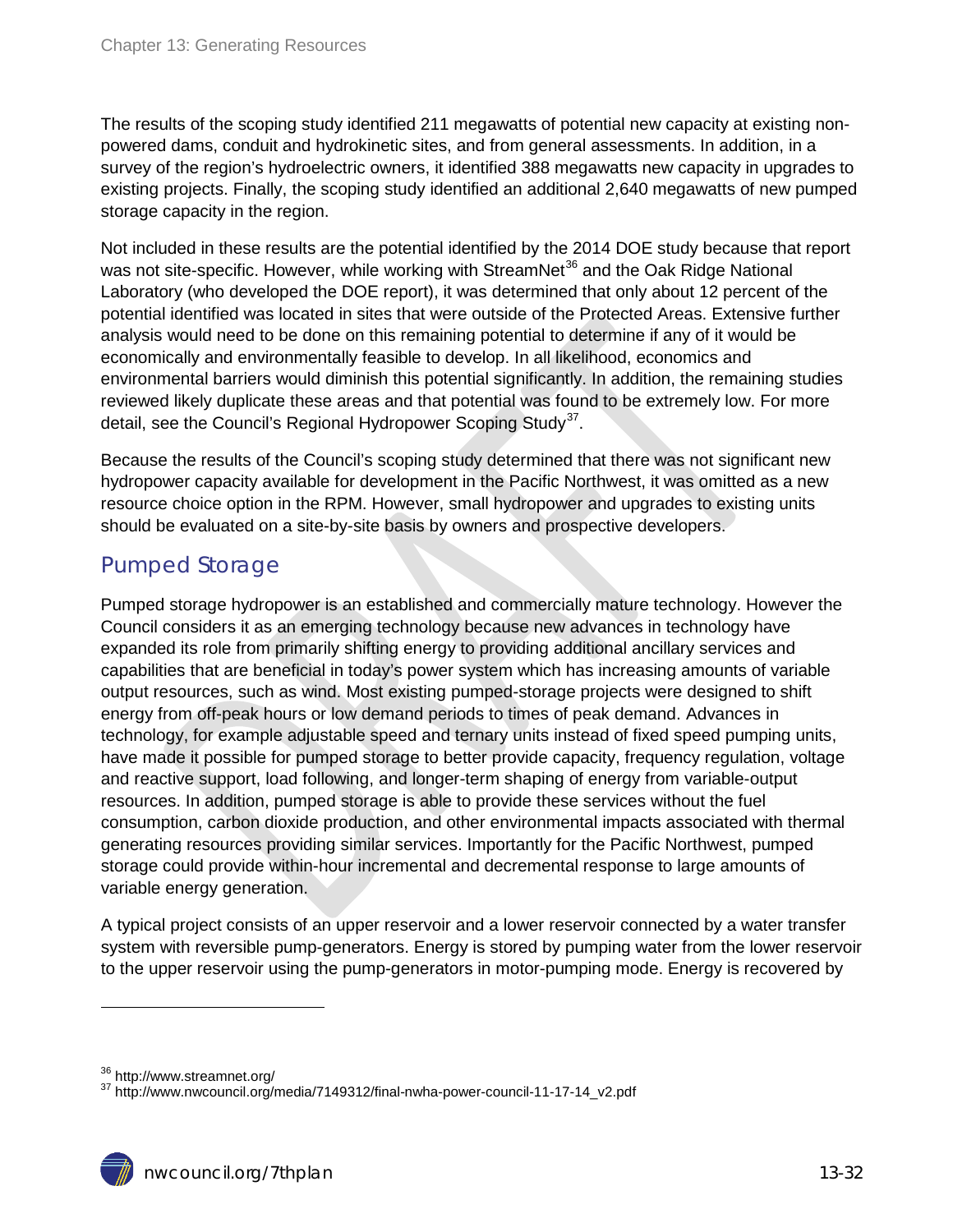discharging the stored water through the pump-generators operating in turbine-generator mode. Current pumped storage projects have cycle efficiencies ranging from 70 percent to 85 percent. Pumped-storage projects require suitable topography and geologic conditions for constructing upper and lower reservoirs at significantly different elevations within close proximity. Subsurface lower reservoirs are technically feasible, though much more expensive. A water supply is required for initial reservoir charge and makeup.

The Pacific Northwest has one existing pumped storage project - the six-unit, 314 megawatt Grand Coulee pumped-generator at Banks Lake. This plant is primarily used for pumping water up to Banks Lake, the headworks of the Columbia Basin Irrigation System. There are 17 projects with existing FERC permits located in the Pacific Northwest, with a few that are in active development including EDF Renewable Energy's Swan Lake North Pumped Storage Project and the Banks Lake North Dam Pump/Generation Project. Recently, Klickitat County PUD announced the decision to stop work on the licensing effort for the John Day Pool Pumped Storage Project due to unsuccessful efforts to obtain necessary financing to complete the licensing effort. The efforts of Klickitat PUD highlight one of the biggest barriers to development that pumped storage projects face – these projects are usually larger in size than one party alone needs, but collaborating with multiple parties to commit financing can prove very difficult. Included in that issue is the fact that pumped storage facilities no longer just provide straight capacity – there are many values to the power system inherent in pumped storage projects that don't provide direct compensation. Some of the benefits of storage are reflected in the system as a whole, not just solely to a specific power purchaser or enduser, and therefore it can be difficult to raise funds for storage projects if the purchaser is not directly benefiting from all of the services, or is paying for a service that benefits others who are not also contributing funds. For example, if a pump storage project that provides load following and up and down regulation is not compensated – there is not a revenue stream that can help in the financing of a pumped storage project for that service. Action item ANLYS-15 attempts to address this issue.

The Council's 2014 hydropower scoping study identified 2,640 megawatts capacity of pumped storage potential in three projects that were considered realistic in terms of development outlook. These projects were the John Day (JD) Pool Pumped Storage Project at the John Day Dam, Swan Lake North Pumped Storage Project near Klamath Falls, Oregon, and Banks Lake Pumped Storage Project at Banks Lake and Lake Roosevelt in Washington. Since the Council's study was published, the developers of the JD Pool project (led by Klickitat PUD) have suspended their FERC licensing efforts due to limited time for the necessary studies in the licensing process to be completed and a lack of co-funders. The estimated cost for new pumped storage projects range from \$1,800 per kilowatt to \$3,500 per kilowatt of installed capacity. The range in cost is driven by the length of tunnel needed for the project, the overall head (the higher the head, the smaller the machine dimensions and thus the lower the cost), the amount of above ground infrastructure required, and the variable speed technology selected for the pump/turbines.

## <span id="page-32-0"></span>Combined Heat and Power

An on-site generation option, often owned by the facility and not the utility, is combined heat and power (CHP), at usually less than 10 megawatts nameplate capacity. CHP uses a generator (often a reciprocating engine) to produce electricity, while capturing the waste heat to use for water heating loads, increasing the overall efficiency up to 80 percent. Given this, CHP units are most applicable to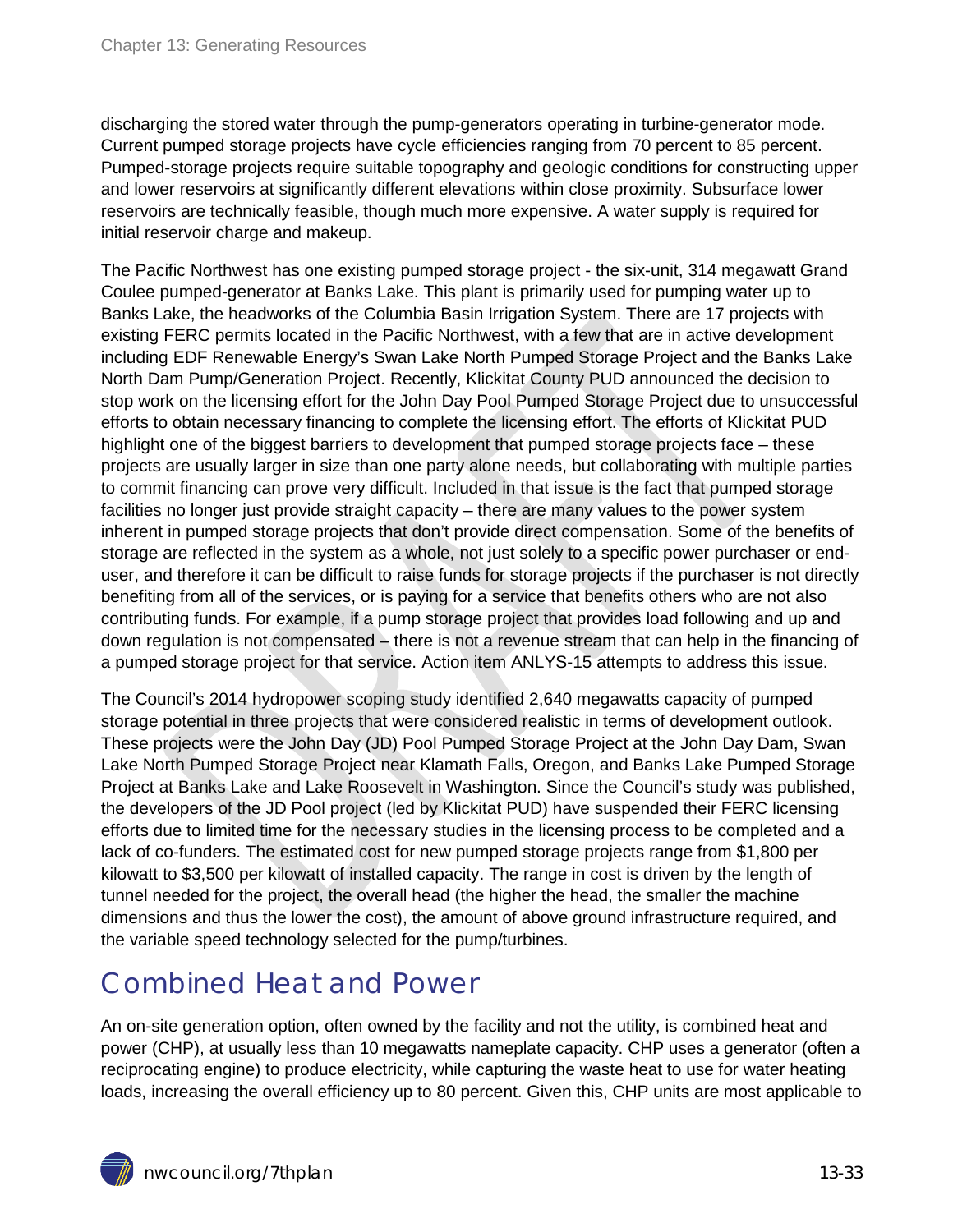facilities that have coincident thermal and electric loads. Most industrial manufacturing, hospitals, lodging, universities, and prisons would benefit. Except for biogas or biomass systems, CHP generators use natural gas, and thus the operating cost of these units is highly dependent on fuel costs. The uncertainty in future costs is a major barrier to adoption; however, significant potential remains with short payback periods. The potential identified relies on a 2014 study by Oregon Department of Energy, a 2010 (rev 2013) assessment for Washington by the Northwest CHP Technical Assistance Partnerships. This group also provides estimates for Idaho and Montana potential.<sup>[38](#page-31-1)</sup> Based on these studies, the total technical potential region-wide is nearly 6,000 megawatts nameplate capacity.

While there may be a significant amount of technical potential in the region, there are also significant barriers to development. The full benefits of CHP are rarely seen by the individual parties (utility, host facility, developer) involved in the decision to develop CHP. Many of the barriers to CHP stem from these differing perspectives and include:

- **The required return on investment of the host facility is often higher than that of a utility**
- **Unless participating as an equity partner, the utility sees no return, and a loss of load**
- **EXT** Limited capital and competing investment opportunities often constrain the host facility's ability to develop CHP
- **Energy savings benefitting the host facility may not be worth the hassle of installing and** operating a CHP plant.
- Difficulty establishing a guaranteed fuel supply for wood residue plants.
- **Uncertainties regarding the long-term economic viability of the host facility.**
- The location value of CHP is often not reflected in electricity buy-back prices.
- **The relative complexity of permitting and environmental compliance for small plants.**

Information on the environmental effects of CHP generation can be found in Appendix I.

# <span id="page-33-0"></span>Geothermal Power Generation

The crustal heat of the earth, produced primarily by the decay of naturally occurring radioactive isotopes, may be used for power generation. Conventional geothermal electricity generation requires the coincidental presence of fractured or highly porous rock at temperatures of about 300 degrees Fahrenheit or higher and water at depths of about 10,000 feet or less. Enhanced geothermal systems involve engineering to build the necessary conditions for generation by creating micro fractures in hot rock and pumping an external water supply through the created pathway.

With nameplate capacity of 28.5 megawatts, the Neal Hot Springs geothermal project in South Eastern Oregon is the largest conventional geothermal plant operating in the Northwest. Basin and range geothermal resources have been developed for generation in Nevada, Utah, and California, and recently in Idaho as well. There are no commercially proven enhanced geothermal system

<span id="page-33-1"></span><sup>&</sup>lt;sup>38</sup> <http://www.northwestchptap.org/Markets.aspx>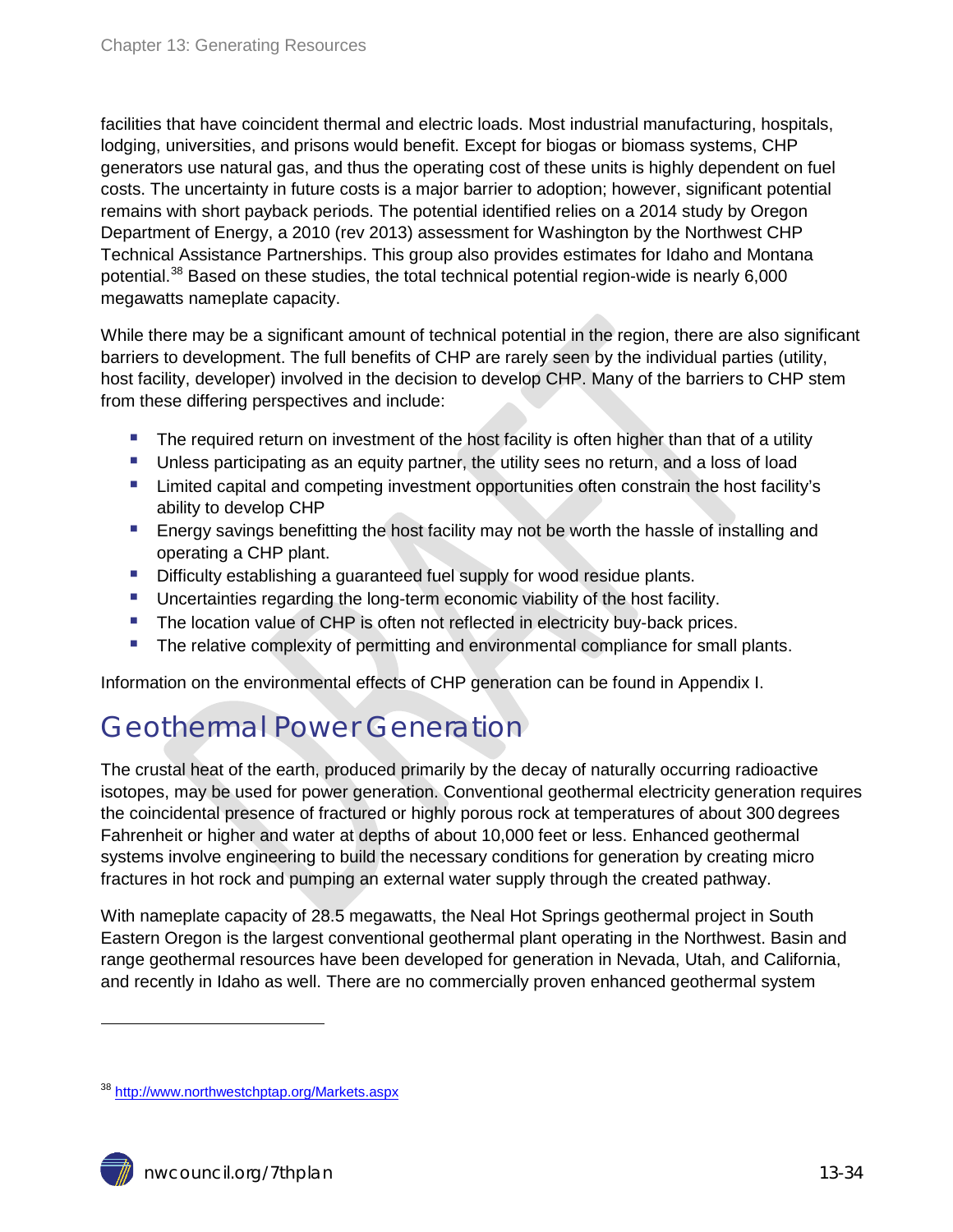(EGS) projects as of yet; however, the most promising EGS research project currently underway in the U.S. is in Oregon at the Newberry Crater.

## <span id="page-34-0"></span>Conventional Geothermal Power Generation

Depending on resource temperature, flashed-steam or binary-cycle geothermal technologies could be used with the liquid-dominated hydrothermal resources of the Pacific Northwest. A preference for binary-cycle or heat-pump technology is emerging because of modularity, applicability to lower temperature geothermal resources, and the environmental advantages of a closed geothermal-fluid cycle. In binary plants, the geothermal fluid is brought to the surface using wells and passed through a heat exchanger where the energy is transferred to a low boiling point fluid. The vaporized low boiling point fluid is used to drive a turbine generator, then condensed and returned to the heat exchanger. The cooled geothermal fluid is re-injected to the geothermal reservoir. This technology operates as a baseload resource. Flashed steam plants typically release a small amount of naturally occurring carbon dioxide from the geothermal fluid, whereas the closed-cycle binary plants release no carbon dioxide. A U.S. Geological Survey assessment<sup>[39](#page-33-1)</sup> identified roughly 950 average megawatts of potential resource in the Northwest. However, geothermal development has historically been constrained by high-risk, low-success exploration and well field confirmation.

### <span id="page-34-1"></span>Enhanced Geothermal Systems

Enhanced geothermal systems (EGS) essentially mine the earth's stored thermal energy. EGS involves drilling to depth and stimulating or fracturing rock in order to allow fluid flow and heat transfer. Water is pumped down and run through the fractures to collect heat. A production well connects to the created reservoir and completes the loop by bringing the heated fluid to surface in order to drive a steam turbine that generates electricity. Since there are no commercially proven projects to date, EGS is considered an emerging technology in the Seventh Power Plan.

EGS could provide renewable, baseload power with little to no greenhouse gas emissions. The potential in the Northwest is very large as hot dry rock is widely available in the region at depths of 3 to 5 kilometers. The Northwest contains two very high-grade resource regions - the Snake River Plain of Idaho and the Oregon Cascade mountain range. Levelized cost of energy estimates for sites in the region range from \$175 to \$240 per megawatt-hour, with a mature technology estimate of \$50 to \$52 \$ per megawatt-hour.<sup>[40](#page-34-2)</sup>

The four basic steps to developing an EGS project include:

- 1. Identifying and characterizing a suitable site;
- 2. Drilling injection wells into hot dry rock, stimulating or fracturing the rock to create flow rates at sufficient temperatures and volumes;

<sup>&</sup>lt;sup>39</sup> United States Geological Survey. *Assessment of Moderate- and High-Temperature Geothermal Resources of the United States, 2008.*<br>
<sup>40</sup> The Future of Casthermal Fusure *Lineary March of Future of Casthermal States of t* 

<span id="page-34-2"></span>*United States*, 2008. <sup>40</sup> *The Future of Geothermal Energy – Impact of Enhanced Geothermal Systems on the United States in the 21st Century* (Massachusetts Institute of Technology, 2006)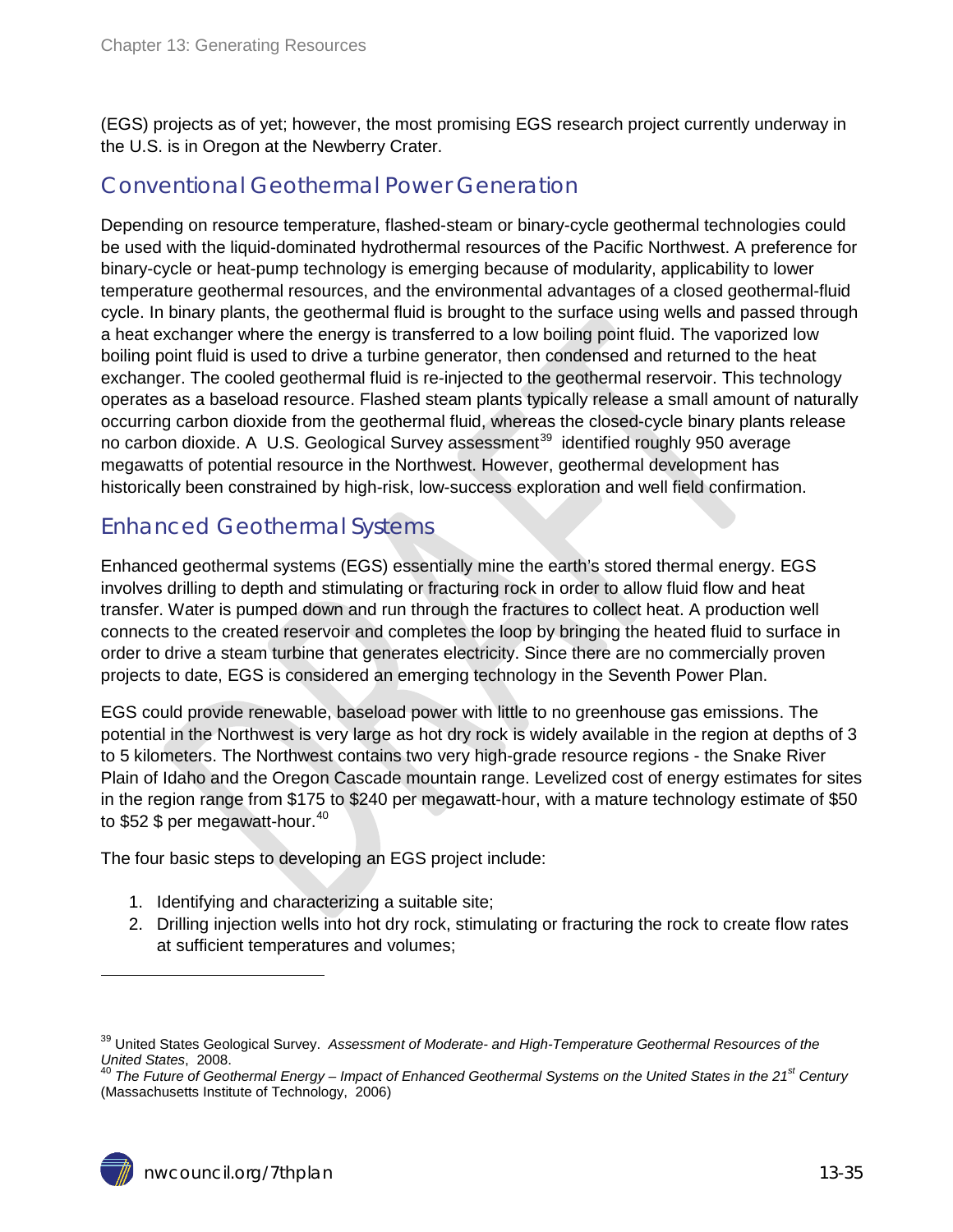- 3. Drilling production wells to close the loop; and,
- 4. Generating electricity using a steam turbine or binary plant power system.

Hydraulic fracturing produces tiny crack-like networks that combine with existing fractures and faults in the rock to create a flow network. It is difficult creating optimal flow. If the cracks are too large, fluid passes through without reaching high enough temperatures. If the cracks are too small, it requires a higher pressure drop between wells.<sup>[41](#page-34-2)</sup> EGS stimulation differs from the hydro-fracking methods used for oil and natural gas production in that EGS involves deep vertically drilling only and not horizontal drilling. In addition, EGS fractures the rock at lower pressures using water only, and not chemical-water slurry.

There are a number of technological challenges to overcome before EGS can become commercially feasible. Research and development in EGS is focused on three main categories:

- 1. Imaging and characterization of the resource;
- 2. Deep well drilling techniques; and,
- 3. Improvement of flow and extending well lifetimes.

Were breakthroughs to occur in each of these categories, the development of enhanced geothermal power could be significant and rapid, especially in the Northwest.

Information on the environmental effects of geothermal generation can be found in Appendix I.

## <span id="page-35-0"></span>**Biomass**

 $\overline{a}$ 

Before wind and solar PV became the renewable powerhouses they are today, biomass was the largest renewable generating resource in the United States. While still a valuable baseload energy alternative, the potential for biomass in the Pacific Northwest is varied depending on fuel and average size of a typical plant. Because of this, it was not treated as a primary resource and assessed in the Regional Portfolio Model. A few small biomass plants have been developed in the last five years, primarily landfill gas recovery projects and animal waste projects on dairy farms. Overall, the potential resource has remained unchanged since the Sixth Power Plan assessment – see Chapter 6 of the Sixth Power Plan for a detailed breakdown of resource potential by fuel.<sup>[42](#page-35-1)</sup>

Portland General Electric is suspending coal operations at its Boardman power plant in 2020. As a potential alternative, PGE is evaluating the possibility of re-using the boiler and generating equipment and transforming Boardman into a biomass plant. Along with determining the costeffectiveness, operating logistics, and environmental effects of this alternative, PGE is studying and testing various biofeedstocks to determine their viability as an alternative fuel to coal. Should PGE determine that this is a course of action they wish to pursue, Boardman could become the biggest biomass plant in the country.

<span id="page-35-1"></span><sup>41</sup> *Enhanced Geothermal Systems* (The MITRE Corporation, December 2013) <sup>42</sup> http://www.nwcouncil.org/media/6371/SixthPowerPlan\_Ch6.pdf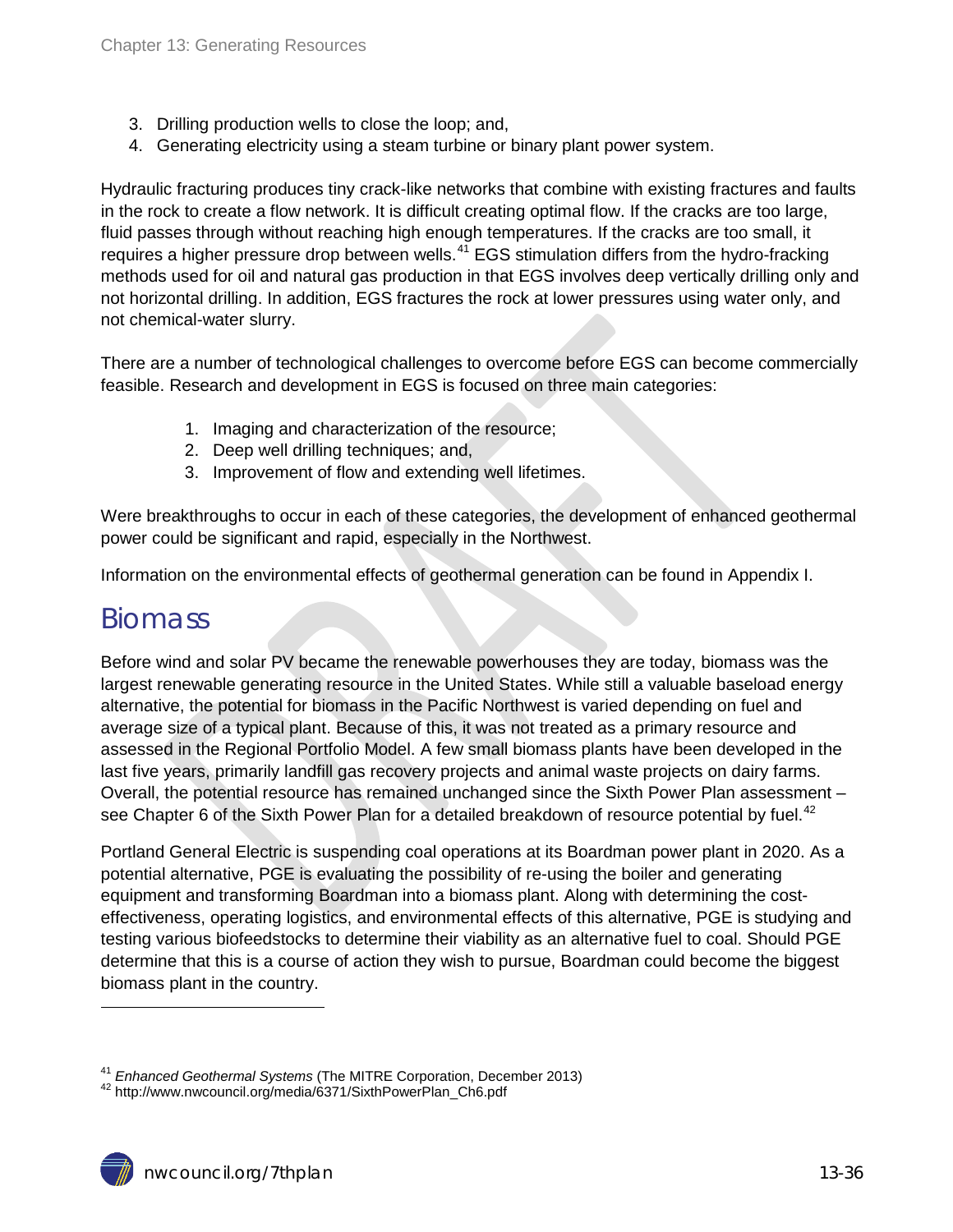# <span id="page-36-0"></span>Energy Storage Technologies

Energy storage systems convert electricity into a storable form of energy at one point in time and release the energy back as electricity at a later point in time. Storage systems may be located at various locations including:

- 1. Customer site
- 2. Distribution system
- 3. Transmission system
- 4. Generation site

Energy storage systems also have many applications, such as:

- 1. Electric energy time shifting
- 2. Renewable generation capacity firming
- 3. Peak capacity
- 4. Quick response ancillary services frequency regulation and voltage support
- 5. Transmission and distribution system deferral

Some storage systems, such as pumped hydro and compressed air storage systems require specific geographies to operate. Battery storage systems are not geographically dependent and can be utilized at multiple locations and for a variety of applications.

The ability to store and release energy can make renewable generation more valuable. For example, a portion of the solar electricity generation that peaks during the afternoon could be stored and released to the grid during the nighttime. The ability of storage to respond quickly to needs would allow the grid to operate more efficiently, and not just for renewable resources, but anything connected to the grid. Storage can be used to defer infrastructure upgrades to the transmission system by reducing wear and tear from operating in overloaded conditions.

Mechanical types of storage include hydro pumped storage, compressed air energy storage, and flywheels. Electrochemical technologies include conventional battery types such as lithium-ion, nickel cadmium, and lead acid. Flow batteries – vanadium redox and zine bromine – are another evolving electrochemical technology. Since not every type of storage is suitable for every application, a storage portfolio may be required. Individual technology characteristics are important for deciding which storage technology to deploy for a particular application,<sup>[43](#page-35-1)</sup> such as:

- Response time  $-$  how quickly can the storage device discharge when needed
- Duration the period of time the device can discharge in a single cycle
- Frequency the number of charge-discharge cycles per unit of time
- **Depth** the fraction of the device's total capacity that can be called on in a single cycle
- **Efficiency** the ratio of energy output to energy input for a single cycle

<span id="page-36-1"></span><sup>43</sup> *Utility Scale Energy Storage Systems* (State Utility Forecasting Group, June 2013)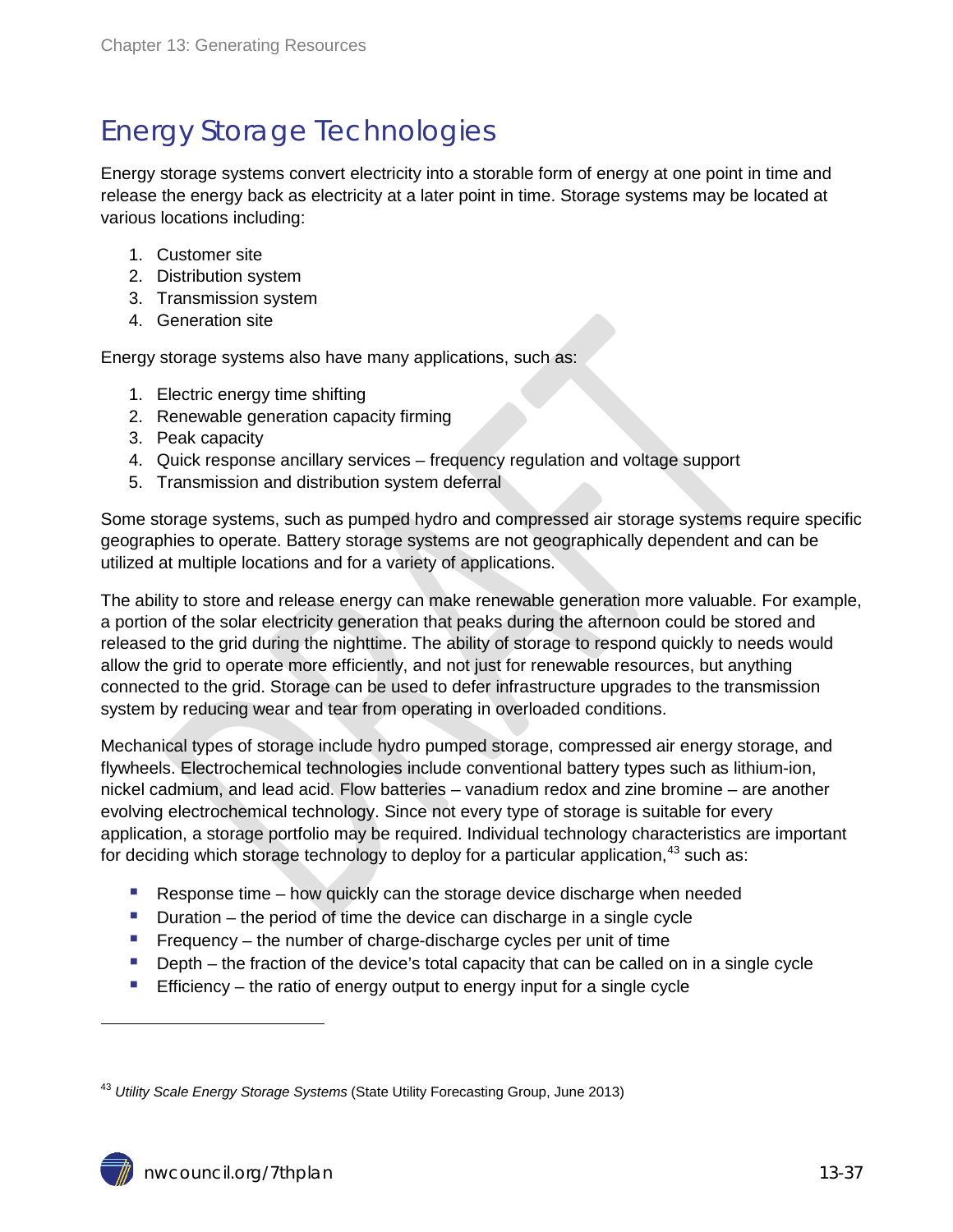Pumped hydro storage is an established, large-scale technology. It can provide discharge times in the tens of hours and at a large scale, up to 1,000 megawatts.<sup>[44](#page-36-1)</sup> A pumped hydro system uses offpeak electricity to pump water from one reservoir to another reservoir at a higher elevation. When electricity is needed, water is released from the upper reservoir and run through a hydroelectric turbine to generate electricity. Compressed air energy storage (CAES) is another large scale storage technology that stores energy in the form of pressurized air in underground caverns. Both of these technologies require very specific physical geographies.

Electrochemical battery technologies convert electricity to chemical potential to store, and then convert back to electricity as needed. These technologies are smaller in scale and provide shorter discharge times, anywhere from a few seconds to around six hours. Battery technologies can be more easily sited and built, but have not enjoyed widespread deployment yet due to power performance, limited lifetimes, and high system cost.

A common constraint to deploying energy storage systems is that the project developer is unable to capture the full value of the system's services. The generation, transmission and distribution sectors may each realize benefits, but it is often difficult for the developer of a storage project to fully capture the benefits of the project.

Battery storage systems may be an important component of the future power system since battery technologies are rapidly improving, manufacturing is ramping, and costs are expected to decline.

### <span id="page-37-0"></span>Battery Technologies

Conventional batteries are composed of cells which contain two electrodes - a cathode and an anode - and electrolyte in a sealed container. During discharge a reduction-oxidation reaction occurs in the cell and electrons migrate from the anode to the cathode. During recharge, the reaction is reversed through the ionization of the electrolyte. Many different combinations of electrodes and electrolytes have been developed. Three common battery storage technologies include lead-acid, nickel cadmium, and lithium-ion. [45](#page-37-1)

Lead acid batteries are the most mature of the technologies. They are the low cost solution, though they suffer from short life cycles, high maintenance requirements, and toxicity. Green Mountain Power, a Vermont public utility, is currently constructing the Stafford Hill Solar Farm and micro-grid. This project will pair 2 megawatts of solar PV with 4 megawatts of lead-acid battery storage.

Nickel cadmium batteries are known as dry cell batteries. They have better life expectancy and higher power delivery capabilities than the lead acid batteries, but are higher in cost.

Lithium-ion (Li-ion) batteries are composed of a graphite negative electrode, a metal-oxide positive electrode, and organic electrolyte with dissolved lithium ions and a micro-porous polymer separator.

<span id="page-37-1"></span><sup>44</sup> *Grid Energy Storage* (U.S. Department of Energy, December 2013) <sup>45</sup> *Utility Scale Energy Storage Systems* (State Utility Forecasting Group, June 2013)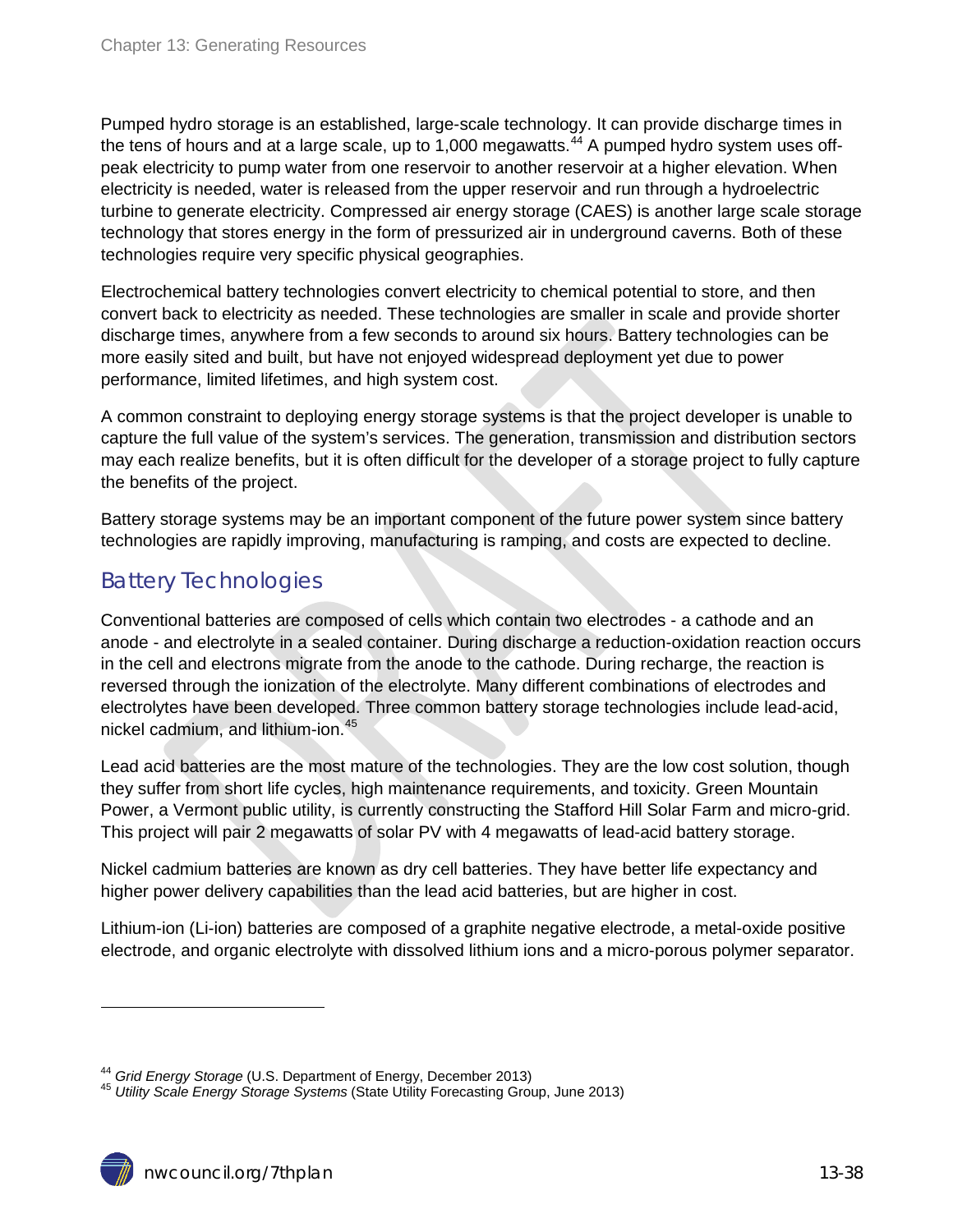When the battery is charging, lithium ions flow from the positive metal oxide electrode to the negative graphite electrode, and when discharging the flow of ions is reversed.<sup>[46](#page-37-1)</sup>

Lithium-ion battery technology has long been used in the consumer electronics and electric vehicles. Now Li-ion battery systems are quickly emerging as a favored choice for grid-scale storage systems in the U.S. Li-ion systems typically provide less than four hours of storage. The battery technology is scalable and can be used both on utility scale of several megawatts, and small residential applications.

In the Northwest, Puget Sound Energy (PSE), Portland General Electric (PGE), and the Snohomish County Public Utility District (SnoPUD) are establishing storage projects using lithium-ion battery technology. PSE's Glacier Battery Storage Project (2 megawatts and 4.4 megawatt-hours) will serve as a backup power source, reduce system load during high demand periods, and help integrate intermittent renewable generation on the grid. The project is expected to come on-line in late 2015. PGE's Smart Power Project (5 megawatt) is a working smart grid demonstration. It will also test the ability of battery storage to provide dispatchable backup power, provide demand response, and integrate solar power. SnoPUD is currently installing a battery storage system comprised of three lithium-ion batteries and one flow battery. The project is being developed to improve reliability and integrate variable resources.

Advantages for the technology include a good cycle life and high charge and discharge efficiencies. Challenges include high manufacturing cost and intolerance to deep discharges. Large scale manufacturing of Li-ion batteries could result in lower overall cost battery packs.

Vanadium redox flow batteries (VRB) are a type of flow battery. It's a developing technology that utilizes vanadium ions. Flow batteries have a unique cell construction. The electrolyte material is stored in tanks, external to the electrodes. During discharge and charge, electrolyte is pumped from its container into the cell to interact with the electrodes. They are capable of going from zero to full output within milliseconds. The technology can be used for megawatt-scale applications and has been demonstrated in large-scale field trials. Typically, flow batteries have a longer life cycle and can perform a high number of discharge cycles, but have a complicated design and are costly to construct. They are a battery option when discharge duration requirements exceed five hours. VRB could be a useful technology for utility applications requiring long discharge durations with rated power between 100 kilowatts and 10 megawatts, and could be used for peak shaving and renewable resource balancing. Costs for VRB systems are relatively high, but could fall as the technology matures.

Battery storage systems may be especially valuable when used in combination on-site with a renewable resource such as solar PV. During the day, dynamic cloud conditions can hamper solar PV electricity generation, resulting in variable output. An integrated battery storage system could smooth the solar output to provide a steadier source of electricity. With an integrated battery storage system, a solar PV plant could provide electricity over wider range of hours, such as the evening or

<span id="page-38-0"></span><sup>46</sup> *Id.*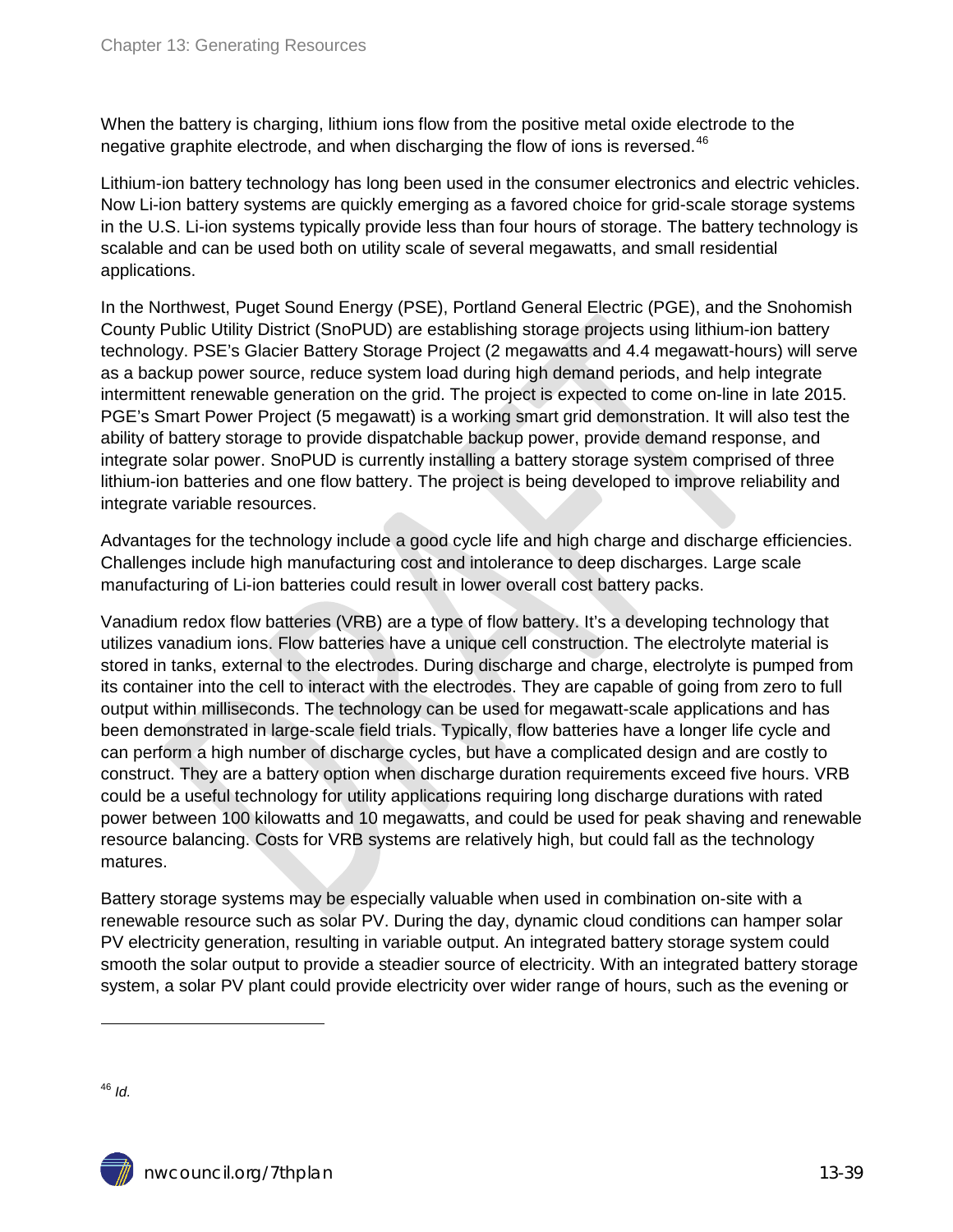nighttime. By strategically charging a battery storage system during the day when solar PV production is high, storing the energy and discharging in the evening or night, a solar PV plant could cover an expanded range of load conditions.

The U.S. Department of Energy has developed near term and long term cost and performance targets for battery systems, including lithium-ion, flow, and other battery technologies. The near term capital cost target is \$1,750 per kilowatt, and the longer term target is \$1,250 per kilowatt.<sup>[47](#page-38-0)</sup> Currently, lithium-ion systems fall in a cost range from around \$2000 to \$4000 per kilowatt.<sup>[48](#page-39-0)</sup>

Figure 13 - 6 displays an example of a utility scale solar PV plant with an integrated battery storage system. The solar PV plant in the example is modeled as a grid connected, 50 megawatt (alternating current) single-axis tracker plant in Western Washington. The battery storage system is modeled as a 10 megawatt Lithium-ion system with discharge capability of up to 4 hours. The chart shows how the solar PV and storage system might be utilized over a winter day in order to provide generation after the sun has set. The grey line shows a typical hourly load pattern for a winter day in the region with peaks in the morning and evening. The dashed yellow line displays the expected solar PV generation, with peak generation in the early afternoon and dropping to zero in the early evening. In this case, the battery storage system could be charged in the afternoon using solar PV generation, and discharged in the evening time to provide output for the evening peak. The orange line shows the overall system output.

<span id="page-39-1"></span><span id="page-39-0"></span><sup>&</sup>lt;sup>47</sup> Grid Energy Storage, U.S. Department of Energy, December 2013<br><sup>48</sup> DOE/EPRI Electricity Storage Handbook, February 2015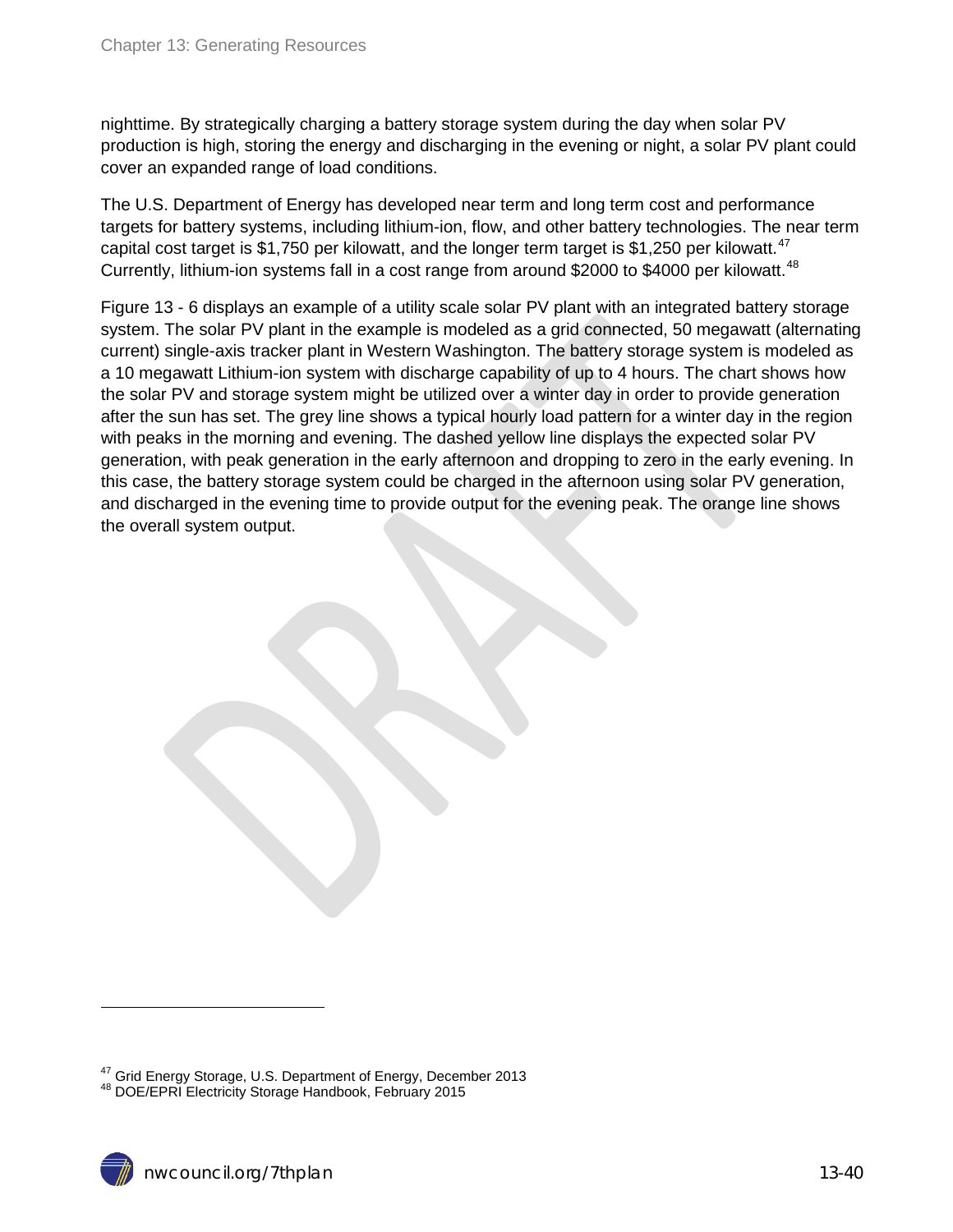<span id="page-40-2"></span>

Figure 13 - 6: Example of Utility Scale Solar PV and Battery Storage System

# <span id="page-40-0"></span>LONG-TERM POTENTIAL, EMERGING **TECHNOLOGIES**

In addition to certain battery storage technologies, enhanced geothermal systems, and offshore wind described in the sections above, there are several other emerging technologies that may play a role in the future Pacific Northwest power system. In particular, emerging technologies that can serve as viable alternatives to base load energy and/or zero carbon-emitting technologies that can serve as replacement resources if needed for a zero-carbon future.

## <span id="page-40-1"></span>Wave Energy

Beyond traditional hydroelectric power, there are other energy resources that can be derived from the naturally occurring phenomenon in the Earth's oceans and rivers and harnessed into electricity, including currents, tidal action, and waves. While all are considered emerging and may yet become viable resources with commercially available technologies in the future, wave energy appears to be an appealing match for the Pacific Northwest power system with high energy potential along the Pacific coastline from California to Alaska. Wave power devices and converters capture energy through motion at the surface or through the pressure fluctuations from the waves below the surface. While highly seasonal and subject to storm-driven peaks, wave energy is relatively continuous and is more predictable than wind - characteristics that suggest lower integration costs. The seasonal output of a wave energy plant would generally coincide with winter-peaking regional load and its location puts it in close proximity to West-side load centers.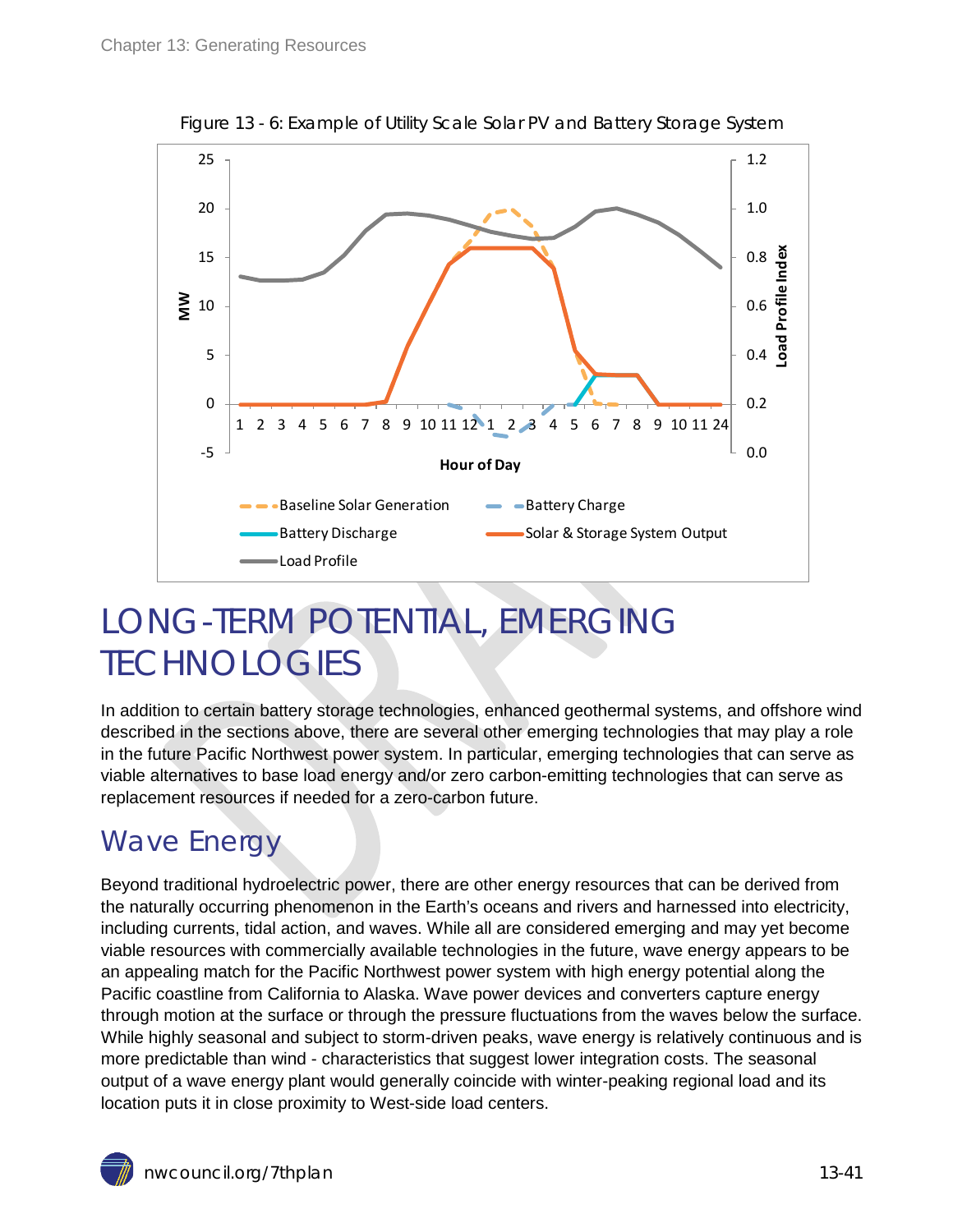The Electric Power Research Institute (EPRI) released a study in 2011<sup>[49](#page-39-1)</sup> estimating the potential of wave energy in the United States. The Pacific Northwest ranks highly in terms of resource potential, with an estimate of 7,600 – 11,900 average megawatts of technically recoverable potential on the inner continental shelf of the ocean off the coast of Oregon and Washington.<sup>[50](#page-41-1)</sup> This potential would be moderated by competing economic enterprises, maritime traffic, and environmental issues and wildlife refuges, along with other barriers. The realistic potential is likely much less, however further assessment needs to be done to determine this.

Recognizing the relative merits of wave energy, several Northwest utilities have supported the development of marine hydrokinetic projects or research and development efforts. This includes Snohomish PUD, PNGC Power, Douglas County PUD, and Portland General Electric. Although these efforts have been undertaken in coordination or collaboration with some other partners, they have generally not represented investments in regionally coordinated objectives or cross utility cost and benefit sharing.

A Flink Energy Consulting report for the Oregon Wave Energy Trust (OWET) delves into the wave energy industry and its potential in the Pacific Northwest, developing technologies, and barriers to successful deployment, and identifies recommendations within the region to collaborate and help make wave energy a reality.<sup>[51](#page-41-2)</sup> Chief among the recommendations was to foster better coordination of utility efforts across the utility community in collaboration with wave energy developers and other stakeholders.

Numerous and diverse wave energy conversion concepts have been proposed and are in various stages of development ranging from conceptualization to pre-commercial demonstration. Wave energy conversion devices will need to perform reliably in a high-energy, corrosive environment, and demonstration projects will be needed to perfect reliable and economic designs. Successful technology demonstration will be followed by commercial pilot projects that could be expanded to full-scale commercial arrays. The Pacific Marine Energy Center South Energy Test Site (PMEC SET) is being developed off the coast of Newport, Oregon. Planned to be operational in 2018, this facility will enable wave energy conversion device testing through interconnection with the local grid and provide device certifications.

## <span id="page-41-0"></span>Small Modular Reactors

Nuclear power plants produce electricity from energy released by the controlled fission of certain isotopes of heavy elements such as uranium, thorium, and plutonium. Nuclear is a source of

<sup>&</sup>lt;sup>49</sup> "Mapping and Assessment of the United States Ocean Wave Energy Resource," EPRI, 2011.<br>http://www1.eere.energy.gov/water//pdfs/mappingandassessment.pdf

<span id="page-41-1"></span>See EPRI report for analysis specifics. The inner continental shelf is considered to be within tens of kilometers off the coast at a depth of 50 meters. An additional 8,400 – 14,500 average megawatts potential is identified at the outer continental shelf – up to 50 miles off the coast at a depth of 200 meters. This potential would require extensive transmission builds.

<span id="page-41-2"></span><sup>51</sup> "Wave Energy Industry Update: A Northwest Perspective." Flink Energy Consulting for Oregon Wave Energy Trust, 2015.